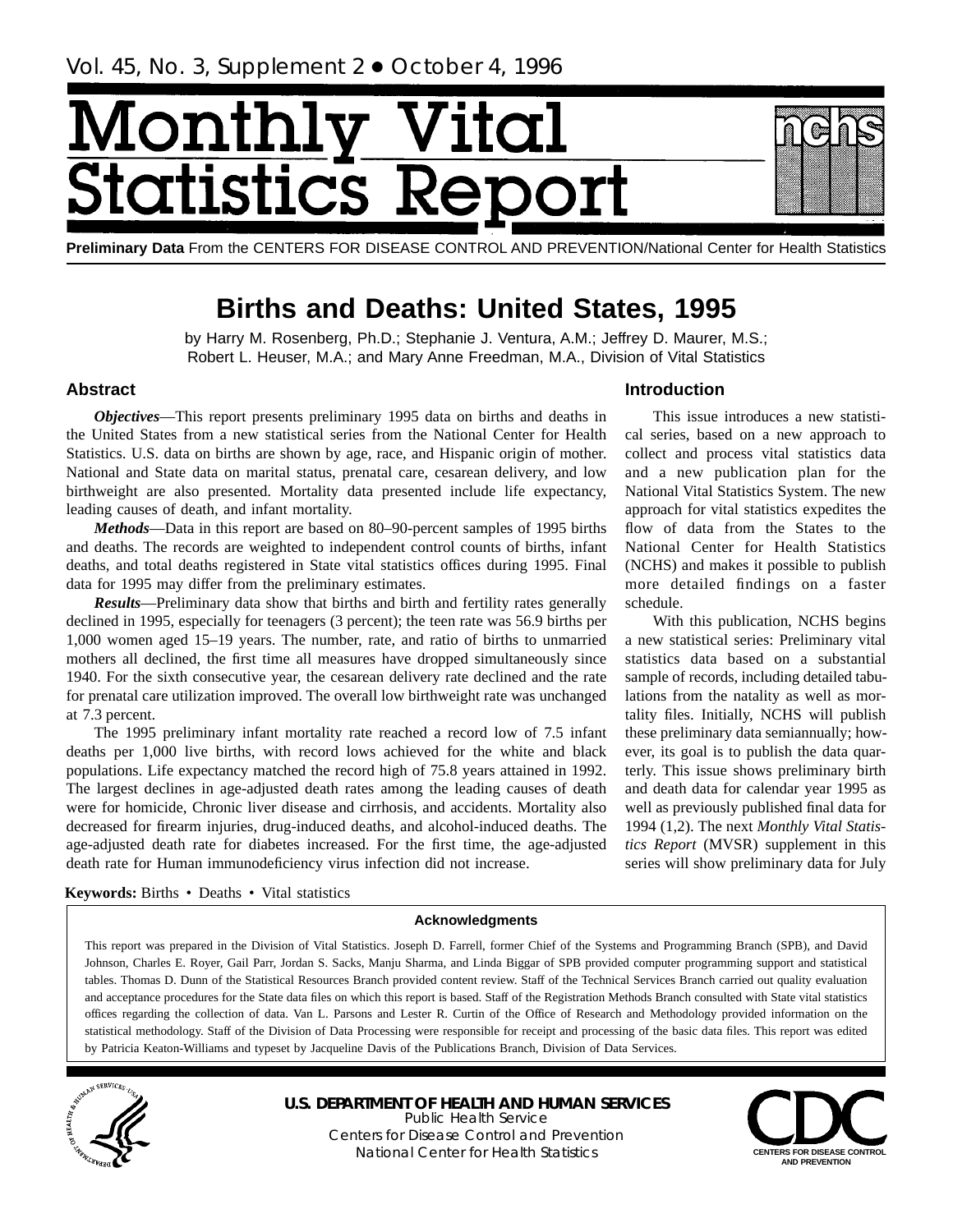<span id="page-1-0"></span>1995–June 1996 compared with data for July 1994–June 1995. The publication of these preliminary vital statistics is made possible by more expeditious electronic transmittal of data from the States to NCHS and by more rapid data processing at NCHS. These changes will also expedite production of final birth and death statistics.

In the past NCHS has released vital statistics data in two basic forms. Monthly provisional data based on counts of birth, marriage, divorce, and death records received in State vital registration offices have been published in the MVSR. Also, estimates of deaths and death rates by selected characteristics, based on a 10-percent sample of death certificates (the ''Current Mortality Sample''), were published in the MVSR. Annual provisional data, which summarize the monthly counts and the Current Mortality Sample, have been published in *Annual Summary of Births, Marriages, Divorces, and Deaths*, an MVSR supplement.

Final birth and death data have been published in MVSR supplements entitled *Advance Report of Final Natality Statistics* and *Advance Report of Final Mortality Statistics*, respectively. These reports have been published 18–24 months after the close of the data year. Unit record data have been released on public use data tapes around the time that the final data MVSR supplement was published. More detailed tabulations have been published later in *Vital Statistics of the United States*.

The new series of preliminary data reports will replace the *Annual Summary* of provisional data, and in time, the ''Current Mortality Sample,'' which is included in the MVSR. NCHS will continue to publish monthly, cumulative year-to-date, and 12-month moving average record counts in the MVSR. Final data will also be released in MVSR supplements; the publication names will be changed to *Report of Final Natality Statistics* and *Report of Final Mortality Statistics*. NCHS also plans to expand its release of vital statistics data in electronic form.

# **Sources and methods**

Preliminary data are based on those records received and processed by NCHS by a specified date, in this case, those

1995 births and deaths that were processed by April 30, 1996. For live births these records represent about 90 percent of the births that occurred in the United States during 1995. For deaths two files, demographic and medical (cause of death), were created. The demographic file accounted for about 90 percent of all deaths and the medical file, about 80 percent.

To produce the preliminary estimates shown in this report, the records were weighted using independent control counts of births, infant deaths, and total deaths registered in the State vital statistics offices from January through December 1995. Across tables there are some inconsistencies in the numbers of total deaths and deaths by certain demographic characteristics because the separate demographic and medical files have different sets of weights (see [''Technical notes''](#page-34-0)). Also, these preliminary estimates are subject to sampling variation as well as random variation.

The preliminary cause-of-death statistics have not been adjusted for the bias that occurs because cause of death is sometimes not available in the State offices when the preliminary data are sent to NCHS but is available later when copies of the final death certificates are processed. As a result estimates based on the preliminary mortality file may differ from statistics that will come from final counts. NCHS is exploring procedures to correct for biases in the number of deaths (see [''Technical notes'](#page-34-0)').

In addition to national and State estimates of total births and birth rates, this report includes preliminary statistics on births by age, live-birth order, marital status, race and Hispanic origin, and selected maternal and infant health characteristics, such as receipt of prenatal care, cesarean delivery, and low birthweight. Mortality data in this report are also more detailed than in the provisional data reports, with more detailed information on life expectancy, infant mortality, and causes of death.

State-specific preliminary data are shown only for those States and areas for which at least 60 percent of the records for the 12-month period have been processed. In this report all areas except Guam provided sufficient records to be included in the State-specific tabulations.

In addition, no data are shown for a particular characteristic if reporting for that item is less than 80-percent complete. Because reporting for each item in this report was at least 80 percent, no data items were suppressed. Detailed information on the nature, sources, and qualifications of the preliminary data are given in the '['Technical notes.](#page-34-0)''

# **Results**

#### **Natality patterns**

For the fifth consecutive year, **births** declined in the United States in 1995, to an estimated 3,900,089, 1 percent fewer than the final 1994 total, 3,952,767. The 1995 preliminary count is 6 percent lower than that for 1990 (4,158,212), the most recent high point. The **crude birth rate** fell 3 percent between 1994 and 1995, from 15.2 to 14.8 births per 1,000 total population, reaching its lowest level in nearly two decades (14.6 in 1976). The **fertility rate**, which relates births to women in the childbearing ages, declined 2 percent, from 66.7 to 65.6 births per 1,000 women aged 15–44 years. The 1995 rate is lower than that for any year since 1986 (65.4). (See [tables A](#page-2-0) and  $1-3$ .)

Fertility rates in 1995 for white (64.5), American Indian (70.0), Asian or Pacific Islander (65.6), and Hispanic women (103.7) were 1 to 2 percent lower than the fertility rates in 1994. The 1995 rate for white women matched the previous low observed in 1988. Rates for American Indian and Asian or Pacific Islander women were the lowest ever recorded. The rate for Hispanic women was at its lowest level since national data on Hispanic fertility became available. The rate for black women fell 7 percent to 71.7, an historic low level.

The birth rate for **teens** aged 15–19 years dropped 3 percent between 1994 and 1995, from 58.9 to 56.9 births per 1,000 women. This is the fourth consecutive year of decline in the teen rate, which has fallen 8 percent since 1991 (62.1). Teen birth rates fell 3 percent or less for white, American Indian, Asian or Pacific Islander, and Hispanic teens. The rate for black teens fell substantially, from 104.5 births per 1,000 women in 1994 to 95.5 births per 1,000 women in 1995; this rate dropped 17 percent from 1991 to 1995. Despite the drop in teen birth rates, the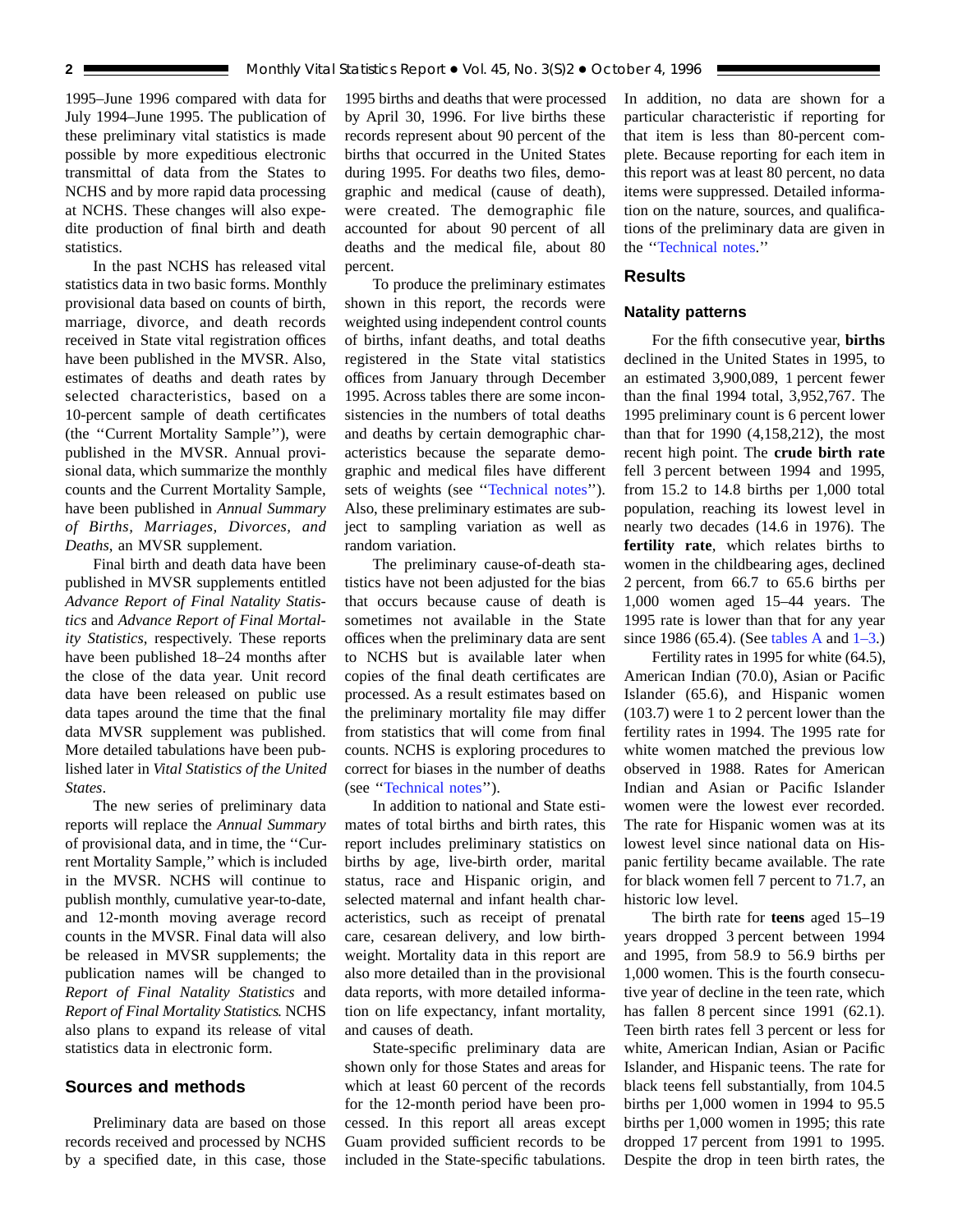<span id="page-2-0"></span>proportion of all births occurring to women under 20 years of age increased slightly to 13.2 percent (table A). This is a reflection of the recent increases in the teenage population (3). The proportions of births to teenagers under 20 years of age by State are shown in [table 4.](#page-9-0)

Birth rates declined 1 percent between 1994 and 1995 for **women in their twenties**. The rates for women aged 20–24 years (110.0 births per 1,000 women) and 25–29 years (112.4 births per 1,000 women) were each 6 percent lower than their recent high point in 1990.

Birth rates for **women aged 30–34 years** and **35–39 years** rose 1 percent each from 1994 to 1995 to 82.5 and 34.1 per 1,000 women, respectively. The rate for women 35–39 years has risen steadily and substantially since 1978; the rate for women aged 30–34 years has increased too but at a slower pace in recent years.

The **total fertility rate**—an estimate of lifetime childbearing—dropped 1 percent from 1994 (2,036.0 births per 1,000 women) to 1995 (2,020.0). This hypothetical measure shows the potential impact of current fertility levels on completed family size. The rate for white women was essentially unchanged at 1,992.5 births per 1,000 women, while the rate for black women dropped 6 percent to 2,158.5. Rates for American Indian (2,061.5 births per 1,000 women), Asian or Pacific Islander (1,904.5), and Hispanic women (2,983.5) each dropped by 1 to 2 percent.

The **first birth rate**, a measure of family formation, was 27.3 births per 1,000 women aged 15–44 years in 1995, about 1 percent below the 1994 rate (27.5).

The **preliminary number of nonmarital births** declined 3 percent to 1,248,028. The **proportion of all births to unmarried mothers** declined 2 percent to 32.0 percent (from 32.6 percent in 1994) (table  $\overline{A}$ ). The proportions for white (25.3 percent) and black births (69.5 percent) were about 1 percent lower than those for 1994, while the proportion for Hispanic women, 40.8 percent, was 5 percent lower than for 1994. The **birth rate for unmarried women** dropped 4 percent, from 46.9 to 44.9 per 1,000 unmarried women aged 15–44 years, the first decline in the rate in nearly two decades. About half of the decline is due to changes in reporting procedures in California; the marital status of Hispanic mothers was more precisely determined in 1995 than in 1994. (See [''Technical notes.'](#page-34-0)') Nonetheless, even if data for California are excluded, nonmarital childbearing declined in 1995. This is the first time that all measures have dropped since 1940, when national data were first compiled. During the 5-year period 1989–94, the rate of increase in measures of nonmarital childbearing had slowed considerably compared with trends in the early to mid-1980's. The percents of births to unmarried mothers by State are shown in [table 5](#page-10-0) for 1994 and 1995.

The **incidence of low birthweight** (birthweight of less than 2,500 grams or 5 pounds 8 ounces) was unchanged for 1995, at 7.3 percent. The percent low birthweight had risen from 6.8 percent in 1986 to 7.3 percent in 1994. Levels of low birthweight increased for white births (from 6.1 to 6.2 percent) and for Hispanic births (6.2 to 6.3 percent), while the rate for black births fell from 13.2 to 13.0 percent (table A). Percents of low birthweight births by State for 1994 and 1995 are shown in [table 6.](#page-11-0)

The **rate of cesarean delivery** declined in 1995, from 21.2 to 20. 8 percent. Rates fell for white (20.8 percent) and Hispanic (20.1) women; the rate for black women was unchanged (21.8 percent) (table A). This is the sixth consecutive year of decline; the 1995 rate was 9 percent below the 1989 rate (22.8 percent). Cesarean delivery rates by State for 1994 and 1995 are shown in [table 7](#page-12-0).

The proportion of mothers **beginning prenatal care in the first trimester** continued to rise in 1995 to 81.2 percent compared with 80.2 percent in 1994. This measure has shown improvement for 6 consecutive years, rising from 75.5 percent in 1989. The proportions of white (83.5 percent), black (70.3 percent), and Hispanic (70.4) mothers receiving early care were 1 to 3 percent higher in 1995 than the comparable proportions in 1994 (table A). The percents of mothers receiving prenatal care in the first trimester by State for 1994 and 1995 are shown in [table 8.](#page-13-0)

# **Mortality patterns**

In 1995 an estimated 2,312,180 **deaths** occurred in the United States, 33,186 more than the previous high recorded in 1994. The **crude death rate** of 880.0 per 100,000 population was slightly higher than the rate of 875.4 for the previous year. The **age-adjusted death**

**Table A. Total births and percent of births with selected demographic and health characteristics, by race and Hispanic origin of mother: United States, final 1994 and preliminary 1995**

|                                                               | All races <sup>1</sup> |           |           | White     |         | <b>Black</b> |         | His panic <sup>2</sup> |
|---------------------------------------------------------------|------------------------|-----------|-----------|-----------|---------|--------------|---------|------------------------|
| Characteristic                                                | 1995                   | 1994      | 1995      | 1994      | 1995    | 1994         | 1995    | 1994                   |
|                                                               |                        |           |           | Number    |         |              |         |                        |
| Births.                                                       | 3.900.089              | 3,952,767 | 3,105,315 | 3.121.004 | 598.558 | 636.391      | 671.849 | 665,026                |
|                                                               |                        |           |           | Percent   |         |              |         |                        |
| Births to mothers under                                       |                        |           |           |           |         |              |         |                        |
| 20 years                                                      | 13.2                   | 13.1      | 11.5      | 11.3      | 23.2    | 23.2         | 18.0    | 17.8                   |
| Births to unmarried mothers.                                  | 32.0                   | 32.6      | 25.3      | 25.4      | 69.5    | 70.4         | 40.8    | 43.1                   |
| Low birthweight <sup>3</sup>                                  | 7.3                    | 7.3       | 6.2       | 6.1       | 13.0    | 13.2         | 6.3     | 6.2                    |
| Births delivered by cesarean<br>Prenatal care beginning       | 20.8                   | 21.2      | 20.8      | 21.2      | 21.8    | 21.8         | 20.1    | 20.5                   |
| in first trimester. $\ldots$ , $\ldots$ , $\ldots$ , $\ldots$ | 81.2                   | 80.2      | 83.5      | 82.8      | 70.3    | 68.3         | 70.4    | 68.9                   |

 $1$ Includes races other than white and black.

<sup>2</sup>Persons of Hispanic origin may be of any race

<sup>3</sup>Birthweight of less than 2,500 grams (5 pounds 8 ounces).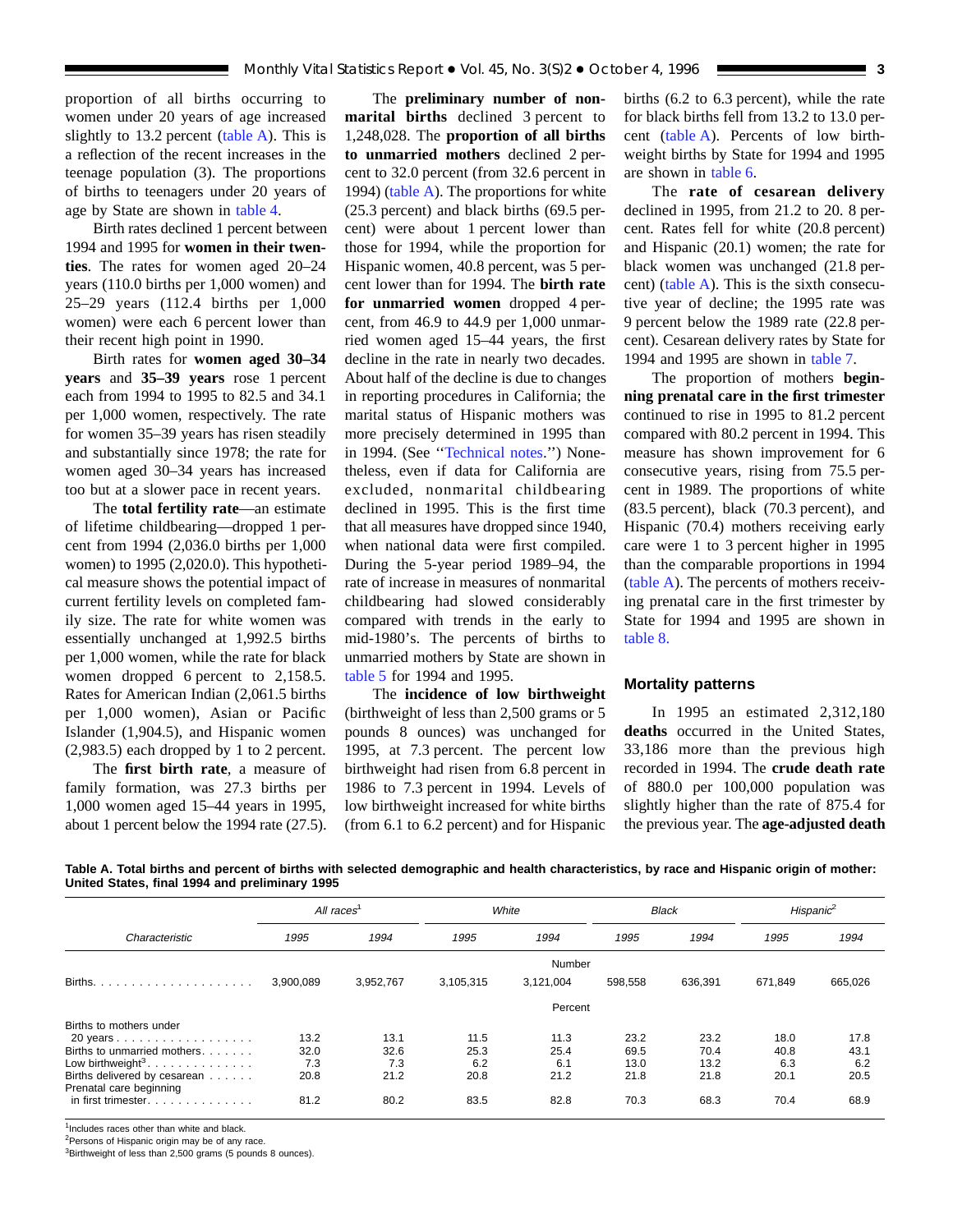<span id="page-3-0"></span>rate, which eliminates the distorting effects of the aging of the population, was 503.7 per 100,000 U.S. standard million population, a record low for the United States. The comparable rate for 1994 was 507.4 per 100,000 U.S. standard million population. (See tables B and [9–17](#page-14-0) for mortality data.)

The decline between 1994 and 1995 in the U.S. age-adjusted death rate continued the long-term downward trend in mortality. This trend was interrupted most recently in 1993 by the high mortality associated with the influenza epidemics in 1992–93. The 1994–95 decline reflects reduced mortality for white males, black males and females, as well as Hispanic males [\(table 9\)](#page-14-0). The mortality of white females and Hispanic females did not change significantly between the 2 years.

By age the overall reductions in mortality between 1994 and 1995 were the result of declines for most **age groups** under 85 years of age. Among persons 85 years old and over, mortality increased between the 2 years after declining between 1993 and 1994. Large fluctuations in mortality for persons 85 years and over are more likely to be statistical artifacts than true changes in mortality risk.

Estimated **life expectancy** in 1995 matched the record high of 75.8 years attained in 1992 and was slightly above the figure of 75.7 years for 1994 (table B). Record high life expectancies were reached for white and black males (73.4 years and 65.4 years, respectively) and black females (74.0 years). For white females life expectancy (79.6 years) was

unchanged from the previous year, and slightly below the record high (79.8 years) reached in 1992.

The **leading causes of death** in 1995 were Diseases of heart (heart disease); Malignant neoplasms, including neoplasms of lymphatic and hematopoietic tissues (cancer); Cerebrovascular diseases (stroke); Chronic obstructive pulmonary disease and allied conditions (COPD); Accidents and adverse effects; Pneumonia and influenza; Diabetes mellitus (diabetes); Human immunodeficiency virus infection (HIV); Suicide; Chronic liver disease and cirrhosis; Nephritis, nephrotic syndrome, and nephrosis (kidney disease); Homicide and legal intervention (homicide); Septicemia (blood poisoning); Alzheimer's disease; and Atherosclerosis. Homicide dropped from a rank of 11th in 1994 to 12th in 1995, while kidney disease moved from 12th in 1994 to 11th in 1995.

Among the leading causes of death, reductions between 1994 and 1995 occurred in the mortality of the two leading causes of death—heart disease and cancer. For both causes of death, which combined accounted for a total of over 1.3 million deaths in 1995, the declines in age-adjusted death rates were over 1 percent [\(table 10\)](#page-20-0). While mortality in heart disease has followed a downward trend since 1950, the trend in cancer turned downward only since 1990. The 1994–95 decline in cancer mortality follows a similar reduction during 1993–94.

According to preliminary data, the largest decline between 1994 and 1995 in the age-adjusted death rates among the

leading causes of death was for **homicide**, which decreased sharply by about 15 percent. Age-adjusted rates for **Chronic liver disease and cirrhosis** declined by about 5 percent, continuing a 20-year downward trend. Mortality due to **accidents** declined by about 4 percent, continuing a general downward trend since the early 1980's. Reductions in ageadjusted death rates from accidents were shared by the two component categories—motor vehicle accidents and other types of accidents. Age-adjusted death rates for **Suicide** decreased by about 2 percent.

Age-adjusted death rates increased for four leading causes of death— **Alzheimer's disease, Septicemia, kidney disease,** and **diabetes**. The largest increase (8 percent), which was for Alzheimer's disease, may reflect changes in diagnostic practices rather than real increases in mortality from this cause. Diabetes mortality has been increasing for about the past 10 years.

While the number of deaths due to **HIV infection** increased from 42,114 in 1994 to an estimated 42,506 in 1995, the largest number reported in a single year, the age-adjusted death rate from this cause did not change between the 2 years. This marks the first time that the age-adjusted death rate for HIV infection has held steady between 2 years since 1987, when this cause of death was first uniquely classified in the morbidity and mortality statistics of the United States.

Between 1994 and 1995 the preliminary age-adjusted death rates decreased appreciably for **firearm injuries** (11

**Table B. Deaths, age-adjusted death rates, and life expectancy at birth, by race and sex and infant mortality rates, by race: United States, final 1994 and preliminary 1995**

|                                       |           | All races <sup>1</sup> |           | White     |         | <b>Black</b> |  |
|---------------------------------------|-----------|------------------------|-----------|-----------|---------|--------------|--|
| Measure and sex                       | 1995      | 1994                   | 1995      | 1994      | 1995    | 1994         |  |
| All deaths                            | 2.312.180 | 2.278.994              | 1,990,728 | 1,959,875 | 283.748 | 282.379      |  |
| Age-adjusted death rate <sup>2</sup>  | 503.7     | 507.4                  | 477.6     | 479.8     | 758.6   | 772.1        |  |
| Male                                  | 645.8     | 654.6                  | 611.2     | 617.9     | 1.006.9 | 1.029.9      |  |
|                                       | 385.2     | 385.2                  | 365.6     | 364.9     | 566.2   | 572.0        |  |
| Life expectancy at birth <sup>3</sup> | 75.8      | 75.7                   | 76.5      | 76.5      | 69.8    | 69.5         |  |
| Male                                  | 72.6      | 72.4                   | 73.4      | 73.3      | 65.4    | 64.9         |  |
| Female                                | 78.9      | 79.0                   | 79.6      | 79.6      | 74.0    | 73.9         |  |
| All infant deaths                     | 29.338    | 31.710                 | 19.455    | 20.504    | 8.914   | 10.072       |  |
| Infant mortality rate <sup>4</sup>    | 7.5       | 8.0                    | 6.3       | 6.6       | 14.9    | 15.8         |  |

<sup>1</sup>Includes races other than white and black

<sup>2</sup>Age-adjusted death rates are per 100,000 U.S. standard million population. For method of computation, see "Technical notes."

<sup>3</sup>Life expectancy at birth stated in years.

<sup>4</sup>Infant mortality rates are deaths under 1 year per 1,000 live births in specified group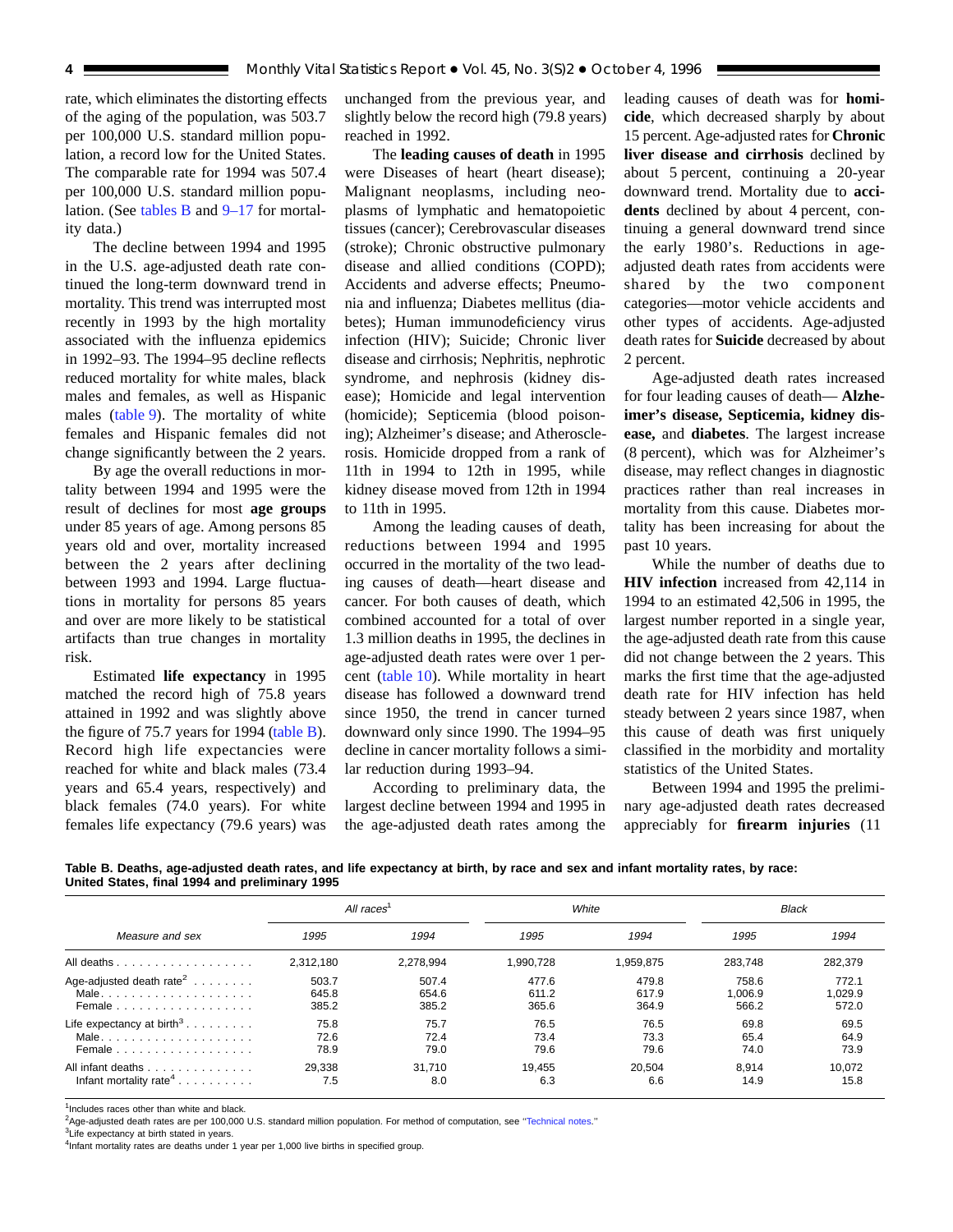<span id="page-4-0"></span>percent), **drug-induced causes** (14 percent), and **alcohol-induced causes** (6 percent). In addition, a marked decline occurred in the number of deaths from **injuries sustained at work**.

Among the major race groups, the lowest mortality was reported for Asian or Pacific Islanders. The age-adjusted death rate for this group was 39 percent below that of whites. In contrast, the rate for blacks was 59 percent higher than the age-adjusted death rate for whites. Between whites and blacks, the gap in mortality narrowed slightly between 1994 and 1995.

The preliminary **infant mortality rate** of 7.5 infant deaths per 1,000 live births in 1995 is a 6-percent reduction from the previous year [\(table 13\)](#page-25-0). Declines occurred among neonates (infant deaths under 28 days of age) as well as among postneonates (aged 28 days–11 months). Between 1994 and 1995 the white infant mortality rate declined 5 percent (from 6.6 per 1,000 live births to 6.3), while the black rate declined 6 percent (from 15.8 to 14.9). The final 1995 infant mortality rate is expected to be somewhat higher than the preliminary figure, although below the 1994 rate of 8.0.

# **References**

- 1. Ventura SJ, Martin JA, Mathews TJ, Clarke SC. Advance report of final natality statistics, 1994. Monthly vital statistics report; vol 44, no 11, supp. Hyattsville, Maryland: National Center for Health Statistics. 1996.
- 2. Singh GK, Kochanek KD, MacDorman MF. Advance report of final mortality statistics, 1994. Monthly vital statistics report; vol 45, no 3, supp. Hyattsville, Maryland: National Center for Health Statistics. 1996.
- 3. Day JC. Population projections of the United States by age, sex, race, and Hispanic origin: 1995 to 2050. U.S. Bureau of the Census. Current population reports; series P-25, no. 1130. Washington: U.S. Department of Commerce. 1993.
- 4. National Center for Health Statistics. Vital statistics of the United States, 1992, vol I, natality. Washington: Public Health Service. 1996.
- 5. National Center for Health Statistics. Vital statistics of the United States, 1991, vol II, mortality, part A. Washington: Public Health Service. 1996.
- 6. World Health Organization. Manual of the International Statistical Classification of Diseases, Injuries, and Causes of Death, based on the recommendations of the Ninth Revision Conference, 1975. Geneva: World Health Organization. 1977.
- 7. National Center for Health Statistics. Vital statistics, instructions for classifying the underlying cause of death. NCHS instruction manual; part 2a. Hyattsville, Maryland: Public Health Service. Published annually.
- 8. U.S. Bureau of the Census. Unpublished data from the 1990 census for persons of Spanish origin by State.
- 9. Sorlie PD, Rogot E, Johnson NJ. Validity of demographic characteristics on the death certificate. Epidemiology 3(2):181–4. 1992.
- 10. Sirken MG. Comparison of two methods of constructing abridged life tables by reference to a ''standard'' table. National Center for Health Statistics. Vital Health Stat 2(4). 1966.
- 11. U.S. Bureau of the Census. United States population estimates by age, sex, race, and Hispanic origin: 1996. Census file RESDO795. Washington: U.S. Department of Commerce. 1996.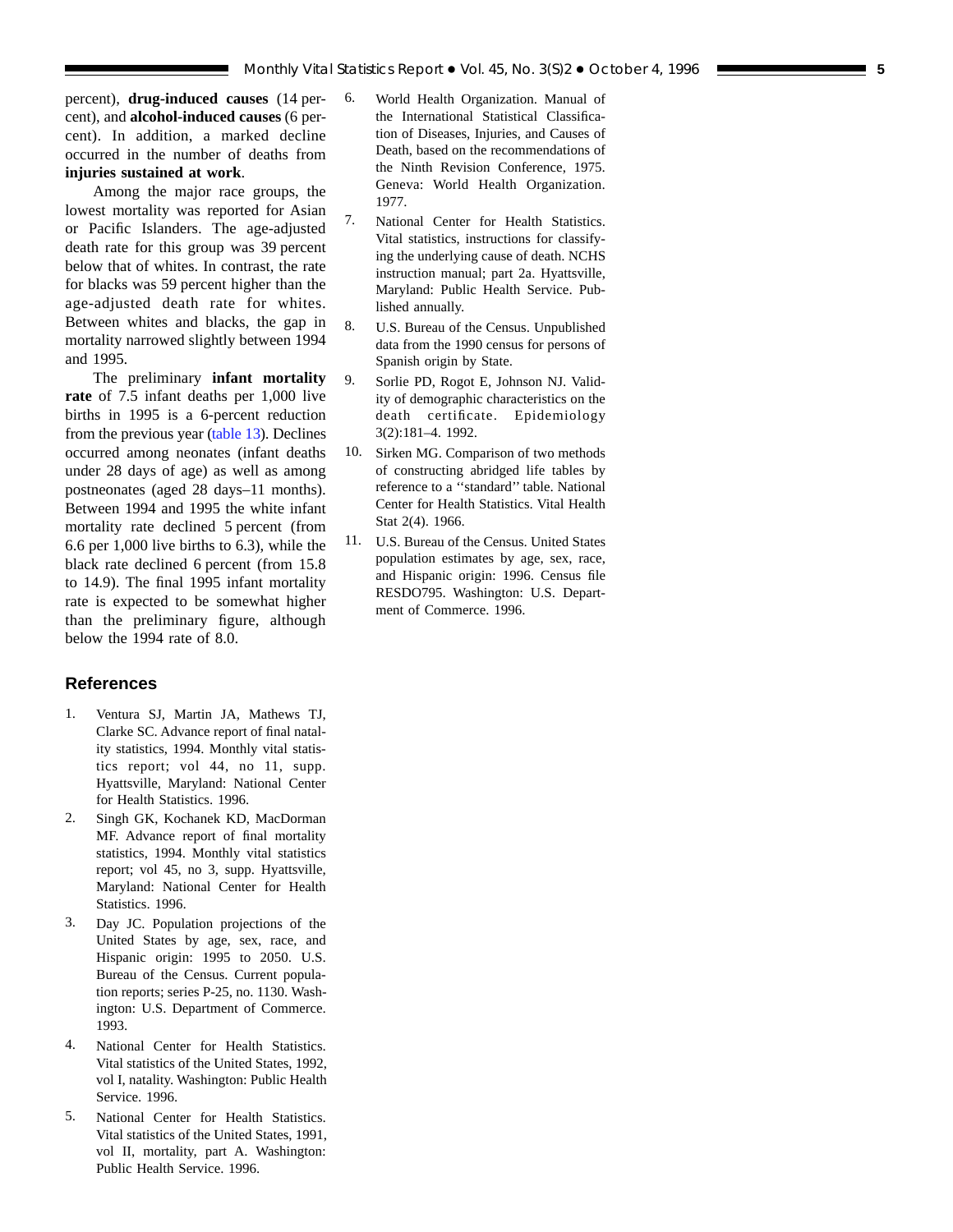# <span id="page-5-0"></span>**List of detailed tables**

- [1. Live births by age of mother, live](#page-6-0)birth order, and race and Hispanic origin of mother: United States, preliminary 1995 ............. 7
- [2. Birth rates by age of mother, live](#page-7-0)birth order, and race and Hispanic origin of mother: United States, preliminary 1995 ............. 8
- [3. Live births by race and Hispanic](#page-8-0) origin of mother, birth rate, and fertility rate: United States, each State, Puerto Rico, Virgin Islands, and Guam, preliminary 1995 .... 9
- [4. Percent of live births to mothers](#page-9-0) under 20 years of age by race and Hispanic origin of mother: United States, each State, Puerto Rico, Virgin Islands, and Guam, final 1994 and preliminary 1995. . . . . . . . . . . 10
- [5. Percent of live births to unmarried](#page-10-0) mothers by race and Hispanic origin of mother: United States, each State, Puerto Rico, Virgin Islands, and Guam, final 1994 and preliminary 1995 . . . . . . . . . . . . . . . . . . 11
- [6. Percent low birthweight by race](#page-11-0) and Hispanic origin of mother: United States, each State, Puerto Rico, Virgin Islands, and Guam, final 1994 and preliminary 1995. . 12
- [7. Percent of live births by cesarean](#page-12-0) delivery by race and Hispanic origin of mother: United States, each State, Puerto Rico, Virgin Islands, and Guam, final 1994 and preliminary 1995 . . . . . . . . . . . . . . . . . . 13
- [8. Percent of mothers receiving prena](#page-13-0)tal care in first trimester of pregnancy by race and Hispanic origin of mother: United States, each State, Puerto Rico, Virgin Islands, and Guam, final 1994 and preliminary 1995 . . . . . . . . . . . . . . . . . . . . . . 14
- [9. Deaths and death rates, by age, sex,](#page-14-0) and race and Hispanic origin and age-adjusted death rates, by sex and race and Hispanic origin: United States, final 1994 and preliminary 1995 . . . . . . . . . . . . . . . 15
- [10. Deaths, death rates, and age](#page-20-0)adjusted death rates for 72 selected causes and Human immunodeficiency virus infection, Alzheimer's disease, Injury by firearms, Druginduced deaths, Alcohol-induced deaths, and Injury at work: United States, final 1994 and preliminary 1995 . . . . . . . . . . . . . . . . . . . . . . 21
- [11. Deaths, death rates, and age](#page-23-0)adjusted death rates for 16 selected subcategories of Malignant neoplasms, including neoplasms of lymphatic and hematopoietic tissues: United States, final 1994 and preliminary 1995 ............. 24
- [12. Deaths, death rates, and age](#page-24-0)adjusted death rates: United States, each State, Puerto Rico, Virgin Islands, and Guam, final 1994 and preliminary 1995 ............. 25
- [13. Infant deaths and mortality rates,](#page-25-0) by age and race: United States, final 1994 and preliminary 1995. . 26
- [14. Infant deaths and rates for 61](#page-26-0) selected causes and Human immunodeficiency virus infection: United States, final 1994 and preliminary 1995 ...................... 27
- [15. Expectation of life by age, race,](#page-28-0) and sex: United States, final 1994 and preliminary 1995.......... 29
- [16. Deaths and death rates for the 10](#page-30-0) leading causes of death in specified age groups: United States, preliminary 1995 .................. 31
- [17. Deaths under 1 year and infant](#page-33-0) mortality rates for the 10 leading causes of infant death, by race: United States, preliminary 1995 . . 34
- 

# **List of text tables**

- [A. Total births and percent of births](#page-2-0) with selected demographic and health characteristics, by race and Hispanic origin of mother: United States, final 1994 and preliminary 1995 ...................... 3
- [B. Deaths, age-adjusted death rates, and](#page-3-0) life expectancy at birth, by race and sex and infant mortality rates, by race: United States, final 1994 and preliminary 1995 ............. 4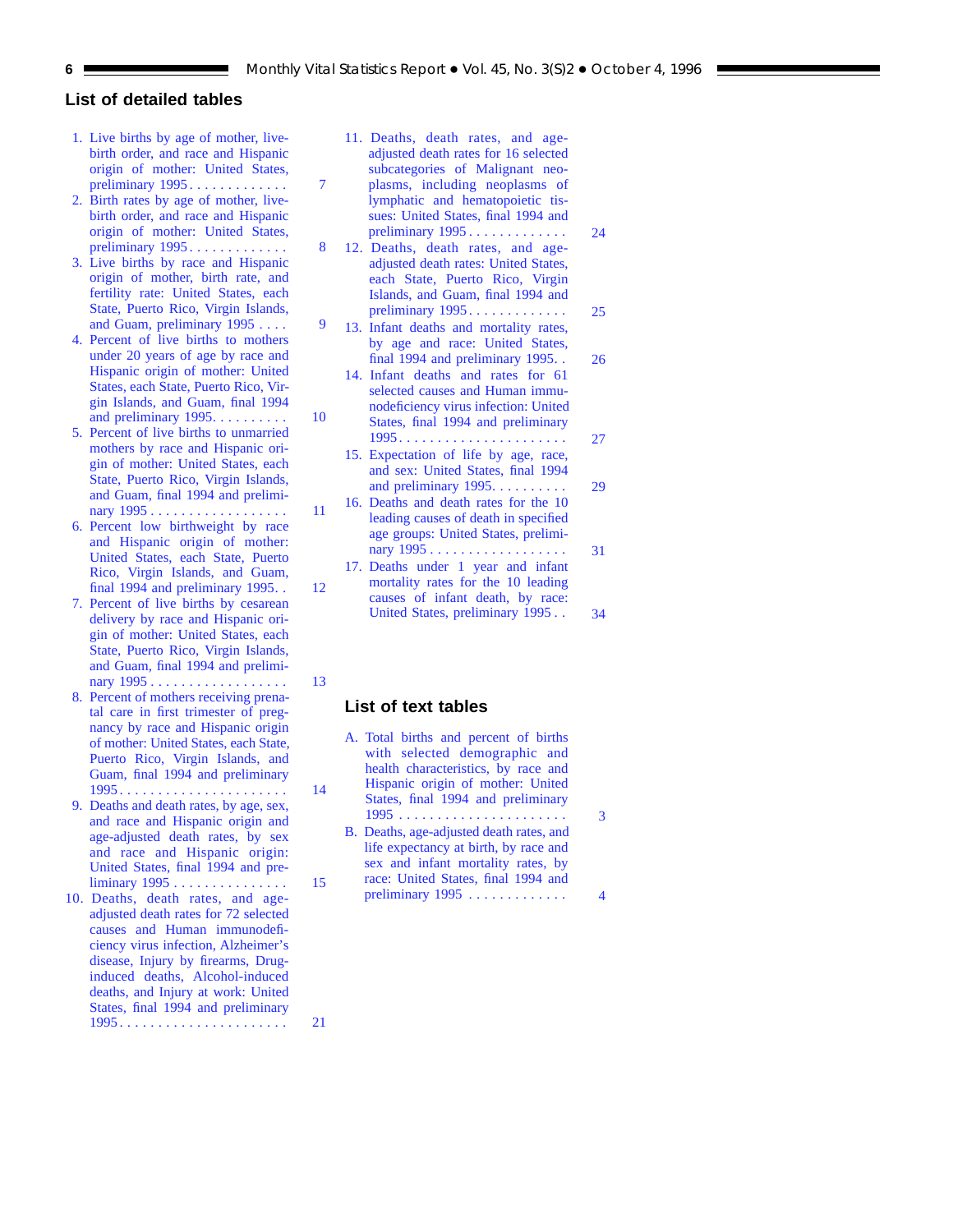## <span id="page-6-0"></span>**Table 1. Live births by age of mother, live-birth order, and race and Hispanic origin of mother: United States, preliminary 1995**

[Data are based on a continuous file of records received from the States. Figures are based on weighted data rounded to the nearest individual, so categories may not add to totals]

E

|                                                           |             | Age of mother            |                    |                |                |                |                |                |                |
|-----------------------------------------------------------|-------------|--------------------------|--------------------|----------------|----------------|----------------|----------------|----------------|----------------|
| Live-birth order and<br>race/Hispanic origin<br>of mother | All<br>ages | Under 15<br>years        | $15 - 19$<br>years | 20-24<br>years | 25-29<br>years | 30-34<br>years | 35-39<br>years | 40-44<br>years | 45-49<br>years |
| All races  3,900,089                                      |             | 12,318                   | 500,744            | 967,591        | 1,064,984      | 904,143        | 381,455        | 66,195         | 2,660          |
| First child  1,609,925                                    |             | 11,901                   | 390,237            | 460,880        | 401,370        | 248,587        | 82,709         | 13,688         | 553            |
| Second child  1,245,390                                   |             | 291                      | 88,322             | 321,435        | 369,989        | 326,422        | 120,910        | 17,459         | 562            |
| Third child                                               | 617,664     | 6                        | 15,616             | 125,916        | 182,145        | 191,640        | 88,632         | 13,317         | 393            |
| Fourth child and over                                     | 398,615     | 2                        | 2,626              | 52,904         | 104,042        | 130,742        | 86,067         | 21,104         | 1,127          |
|                                                           |             |                          |                    |                |                |                |                |                |                |
| Not stated                                                | 28,495      | 118                      | 3,943              | 6,455          | 7,438          | 6,752          | 3,137          | 627            | 25             |
|                                                           |             | 5,911                    | 350,999            | 745,822        | 876,074        | 755,955        | 314,962        | 53,447         | 2,147          |
|                                                           |             | 5,709                    | 281,492            | 371,128        | 339.255        | 210,208        | 69.843         | 11.540         | 475            |
| Second child  1,012,641                                   |             | 124                      | 57,190             | 251,625        | 310,715        | 277,369        | 100,783        | 14,354         | 480            |
| Third child                                               | 492,279     | 3                        | 8,309              | 89,163         | 147,560        | 162,234        | 73,896         | 10,802         | 313            |
| Fourth child and over                                     | 288,141     | 2                        | 1,014              | 28,933         | 72,680         | 100,568        | 67,858         | 16,227         | 859            |
| Not stated                                                | 22.606      | 73                       | 2,994              | 4,973          | 5,865          | 5,576          | 2,582          | 525            | 19             |
| Black                                                     | 598,558     | 5,910                    | 132,846            | 182,644        | 132,389        | 95,059         | 41,941         | 7,530          | 240            |
| First child                                               | 235,830     | 5,715                    | 95,688             | 69,786         | 36,143         | 20,446         | 6,901          | 1,125          | 26             |
| Second child                                              | 170,681     | 147                      | 28,122             | 58,283         | 41,944         | 29,031         | 11,478         | 1,626          | 48             |
| Third child                                               | 98,905      | 3                        | 6,715              | 32,104         | 27,608         | 21,311         | 9,585          | 1,530          | 48             |
| Fourth child and over                                     | 88,563      | $\overline{\phantom{a}}$ | 1,453              | 21,221         | 25,547         | 23,455         | 13,586         | 3,186          | 114            |
| Not stated                                                | 4,579       | 44                       | 867                | 1,250          | 1,147          | 815            | 391            | 62             | 4              |
| American Indian 1                                         | 37,769      | 209                      | 7,830              | 12,102         | 8,714          | 5,920          | 2,486          | 494            | 14             |
| First child                                               | 13,846      | 204                      | 6,027              | 4,617          | 1,893          | 809            | 250            | 43             | 2              |
| Second child                                              | 10,079      | 5                        | 1,493              | 4,099          | 2,542          | 1,415          | 463            | 60             | 2              |
| Third child                                               | 6,275       | $\blacksquare$           | 241                | 2,126          | 1,981          | 1,316          | 515            | 93             | 3              |
| Fourth child and over                                     | 7,401       | $\overline{\phantom{a}}$ | 32                 | 1,214          | 2,251          | 2,355          | 1,246          | 296            | $\overline{7}$ |
| Not stated                                                | 168         |                          | 37                 | 46             | 47             | 25             | 12             | 2              |                |
|                                                           |             |                          |                    |                |                |                |                |                |                |
| Asian or Pacific                                          |             |                          |                    |                |                |                |                |                |                |
| Islander                                                  | 158,447     | 289                      | 9,069              | 27,023         | 47,806         | 47,210         | 22,066         | 4,724          | 260            |
| First child                                               | 70,600      | 273                      | 7,030              | 15,349         | 24,080         | 17,124         | 5,716          | 980            | 49             |
| Second child                                              | 51,990      | 15                       | 1,516              | 7,428          | 14,787         | 18,607         | 8,185          | 1,419          | 32             |
| Third child                                               | 20,205      | $\blacksquare$           | 351                | 2,523          | 4,996          | 6,779          | 4,636          | 892            | 29             |
| Fourth child and over                                     | 14,511      | $\overline{a}$           | 127                | 1,536          | 3,564          | 4,363          | 3,376          | 1,396          | 148            |
| Not stated                                                | 1.142       | $\mathbf{1}$             | 45                 | 187            | 380            | 336            | 153            | 38             | 2              |
| Hispanic $2$                                              | 671,849     | 3,209                    | 117,907            | 206,430        | 175,962        | 113,085        | 45,887         | 9,004          | 365            |
| First child                                               | 258,302     | 3,055                    | 88,607             | 90,562         | 47,358         | 20,839         | 6,656          | 1,181          | 46             |
| Second child                                              | 197,602     | 97                       | 22,931             | 71,302         | 59,431         | 32,185         | 10,102         | 1,520          | 35             |
| Third child                                               | 117,109     | $\overline{2}$           | 4,040              | 30,187         | 40,436         | 29,608         | 11,078         | 1,710          | 48             |
|                                                           |             |                          |                    |                |                |                |                |                |                |
| Fourth child and over                                     | 91,979      | 2                        | 566                | 12,181         | 27,192         | 29,544         | 17,737         | 4,523          | 233            |
| Not stated                                                | 6,856       | 54                       | 1,763              | 2,198          | 1,545          | 910            | 314            | 70             | 3              |

- Quantity zero.<br>1 Includes births to Aleuts and Eskimos.<br>2 Persons of Hispanic origin may be of any race.

NOTE: Data are subject to sampling and/or random variation. For information on the relative standard errors of the data and further discussion, see Technical notes.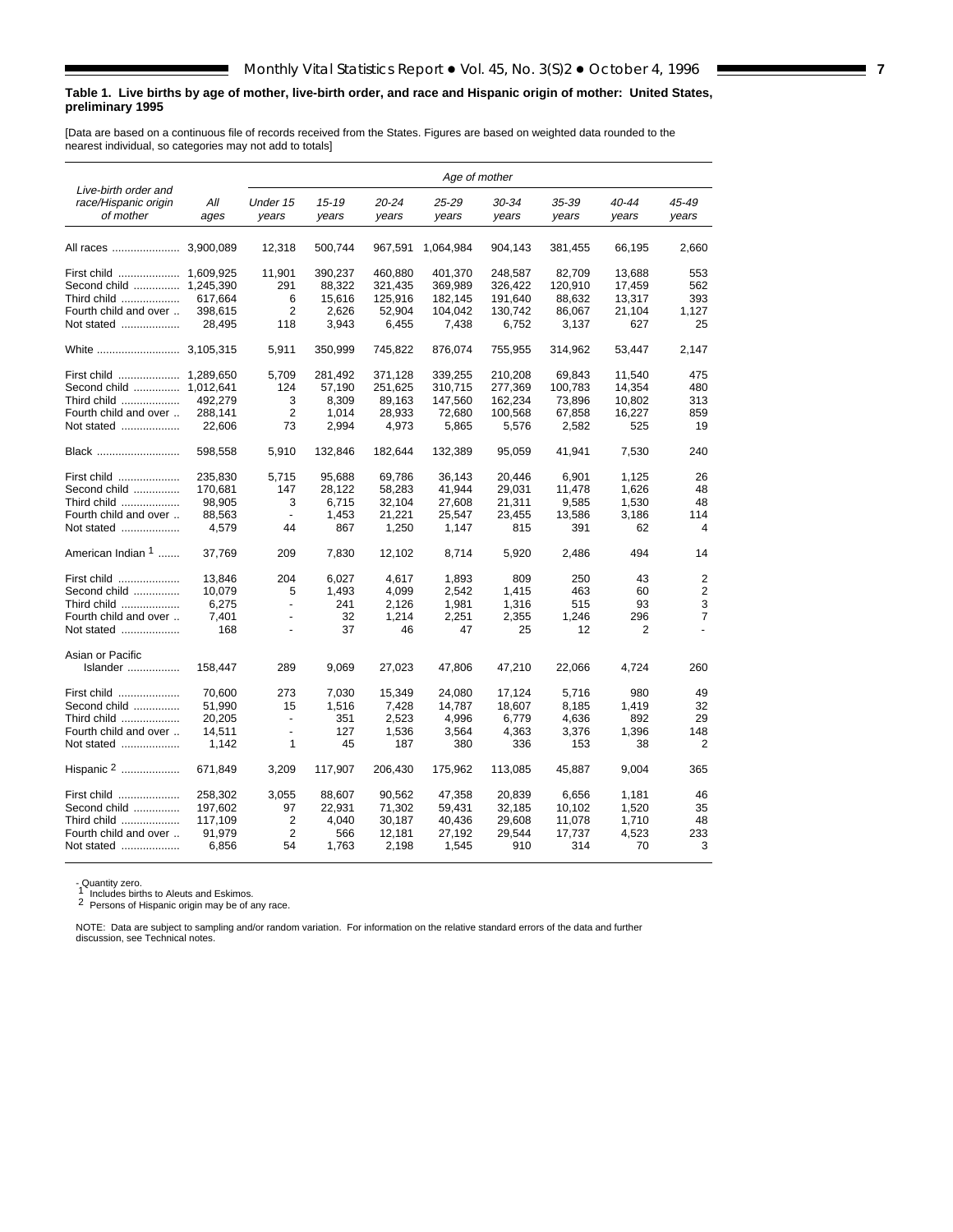#### <span id="page-7-0"></span>**Table 2. Birth rates by age of mother, live-birth order, and race and Hispanic origin of mother: United States, preliminary 1995**

[Data are based on a continuous file of records received from the States. Rates per 1,000 women in specified age and racial group]

|                                                           |                             |                    |                    |                |                | Age of mother  |                |                |                |
|-----------------------------------------------------------|-----------------------------|--------------------|--------------------|----------------|----------------|----------------|----------------|----------------|----------------|
| Live-birth order and<br>race/Hispanic origin<br>of mother | 15-44<br>years <sup>1</sup> | $10 - 14$<br>years | $15 - 19$<br>vears | 20-24<br>years | 25-29<br>years | 30-34<br>years | 35-39<br>years | 40-44<br>years | 45-49<br>years |
| All races                                                 | 65.6                        | 1.3                | 56.9               | 110.0          | 112.4          | 82.5           | 34.1           | 6.5            | 0.3            |
| First child                                               | 27.3                        | 1.3                | 44.7               | 52.8           | 42.7           | 22.8           | 7.5            | 1.4            | 0.1            |
| Second child                                              | 21.1                        | 0.0                | 10.1               | 36.8           | 39.3           | 30.0           | 10.9           | 1.7            | 0.1            |
| Third child                                               | 10.5                        | $^{\star}$         | 1.8                | 14.4           | 19.4           | 17.6           | 8.0            | 1.3            | 0.0            |
| Fourth child and over                                     | 6.8                         | $\star$            | 0.3                | 6.1            | 11.1           | 12.0           | 7.8            | 2.1            | 0.1            |
| White                                                     | 64.5                        | 0.8                | 50.3               | 106.6          | 115.2          | 84.7           | 34.3           | 6.3            | 0.3            |
| First child                                               | 27.0                        | 0.8                | 40.7               | 53.4           | 44.9           | 23.7           | 7.7            | 1.4            | 0.1            |
| Second child                                              | 21.2                        | 0.0                | 8.3                | 36.2           | 41.1           | 31.3           | 11.1           | 1.7            | 0.1            |
| Third child                                               | 10.3                        | *                  | 1.2                | 12.8           | 19.5           | 18.3           | 8.1            | 1.3            | 0.0            |
| Fourth child and over                                     | 6.0                         | $\star$            | 0.1                | 4.2            | 9.6            | 11.4           | 7.5            | 1.9            | 0.1            |
| Black                                                     | 71.7                        | 4.2                | 95.5               | 136.5          | 97.7           | 63.4           | 28.3           | 5.9            | 0.2            |
| First child                                               | 28.5                        | 4.1                | 69.2               | 52.5           | 26.9           | 13.7           | 4.7            | 0.9            | 0.0            |
| Second child                                              | 20.6                        | 0.1                | 20.3               | 43.9           | 31.2           | 19.5           | 7.8            | 1.3            | 0.0            |
| Third child                                               | 11.9                        | $\star$            | 4.9                | 24.2           | 20.6           | 14.3           | 6.5            | 1.2            | 0.0            |
| Fourth child and over                                     | 10.7                        | $\star$            | 1.1                | 16.0           | 19.0           | 15.8           | 9.3            | 2.5            | 0.1            |
| American Indian 2                                         | 70.0                        | 1.8                | 78.7               | 134.0          | 100.0          | 63.7           | 27.7           | 6.2            | $\star$        |
| First child                                               | 25.8                        | 1.8                | 60.8               | 51.3           | 21.8           | 8.8            | 2.8            | 0.5            |                |
| Second child                                              | 18.8                        | $\star$            | 15.1               | 45.6           | 29.3           | 15.3           | 5.2            | 0.7            |                |
| Third child                                               | 11.7                        | $\star$            | 2.4                | 23.6           | 22.9           | 14.2           | 5.8            | 1.2            |                |
| Fourth child and over                                     | 13.8                        | $\star$            | 0.3                | 13.5           | 26.0           | 25.5           | 13.9           | 3.7            |                |
|                                                           |                             |                    |                    |                |                |                |                |                |                |
| Asian or Pacific<br>Islander                              | 65.6                        | 0.8                | 27.0               | 72.4           | 112.0          | 104.8          | 51.2           | 11.9           | 0.8            |
|                                                           |                             |                    |                    |                |                |                |                |                |                |
| First child                                               | 29.4                        | 0.7                | 21.0               | 41.4           | 56.9           | 38.3           | 13.4           | 2.5            | 0.2            |
| Second child                                              | 21.7                        | $\star$            | 4.5                | 20.0           | 34.9           | 41.6           | 19.1           | 3.6            | 0.1            |
| Third child                                               | 8.4                         | $\star$            | 1.0                | 6.8            | 11.8           | 15.2           | 10.8           | 2.3            | 0.1            |
| Fourth child and over                                     | 6.1                         | $\star$            | 0.4                | 4.1            | 8.4            | 9.8            | 7.9            | 3.5            | 0.5            |
| Hispanic $3$                                              | 103.7                       | 2.7                | 106.2              | 186.9          | 151.8          | 94.2           | 43.9           | 10.5           | 0.5            |
| First child                                               | 40.3                        | 2.6                | 81.1               | 82.9           | 41.2           | 17.5           | 6.4            | 1.4            | 0.1            |
| Second child                                              | 30.8                        | 0.1                | 21.0               | 65.3           | 51.7           | 27.0           | 9.7            | 1.8            | 0.1            |
| Third child                                               | 18.3                        | $^{\star}$         | 3.7                | 27.6           | 35.2           | 24.9           | 10.7           | 2.0            | 0.1            |
| Fourth child and over                                     | 14.3                        | $\star$            | 0.5                | 11.1           | 23.7           | 24.8           | 17.1           | 5.3            | 0.4            |

\* Figure does not meet standards of reliability and precision.<br>
0.0 Quantity more than zero but less than 0.05.<br>
1 Rates computed by relating total births, regardless of age of mother, to women aged 15-44 years.<br>
2 Include

NOTE: Data are subject to sampling and/or random variation. For information on the relative standard errors of the data and further discussion, se[e Technical notes.](#page-34-0)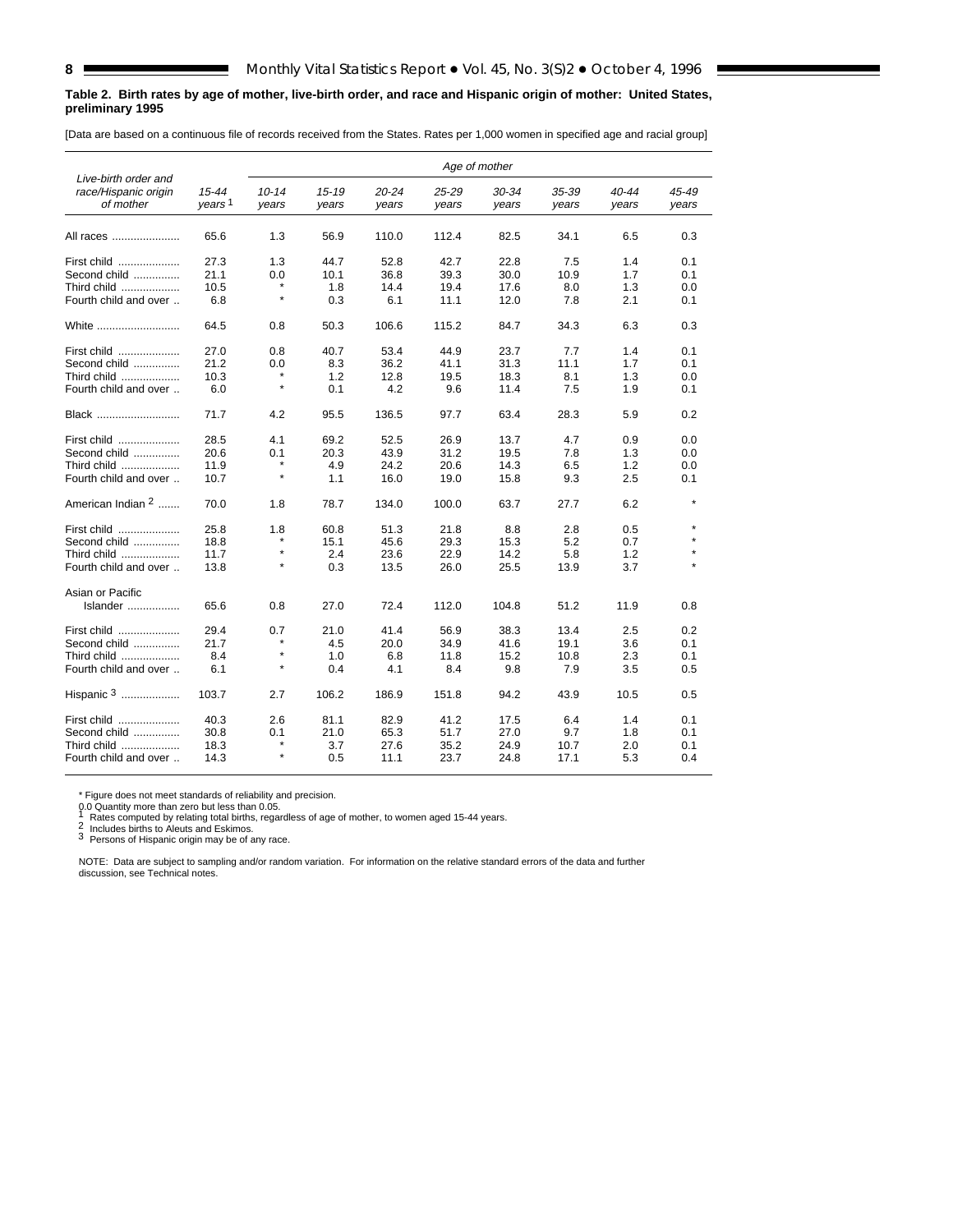#### <span id="page-8-0"></span>**Table 3. Live births by race and Hispanic origin of mother, birth rate, and fertility rate: United States, each State, Puerto Rico, Virgin Islands, and Guam, preliminary 1995**

[By place of residence. Data are based on a continuous file of records received from the States. Birth rates per 1,000 total population; fertility<br>rates per 1,000 women aged 15-44 years. Figures for 1995 are based on weigh

|                                      |                   |                   |                  | Number       |                     |                       |              | <b>Birth rate</b> |                | <b>Fertility rate</b> |
|--------------------------------------|-------------------|-------------------|------------------|--------------|---------------------|-----------------------|--------------|-------------------|----------------|-----------------------|
|                                      | Αll               |                   |                  | American     | Asian or<br>Pacific |                       |              |                   |                |                       |
| Area                                 | races             | White             | Black            | Indian 1     | Islander            | Hispanic <sup>2</sup> | 1995         | 1994              | 1995           | 1994                  |
| United States 3  3,900,089 3,105,315 |                   |                   | 598,558          | 37,769       | 158,447             | 671,849               | 14.8         | 15.2              | 65.6           | 66.7                  |
| Alabama                              | 60,939            | 40,145            | 20,088           | 118          | 587                 | 732                   | 14.3         | 14.4              | 62.5           | 62.9                  |
| Alaska                               | 10,233            | 7,093             | 433              | 2,309        | 398                 | 576                   | 17.0         | 17.6              | 73.2           | 75.2                  |
| Arizona                              | 72,355            | 63.687            | 2,233            | 5,093        | 1,342               | 25.455                | 17.2         | 17.4              | 79.4           | 79.7                  |
| Arkansas                             | 35,155            | 26,979            | 7,663            | 215          | 297                 | 1,000                 | 14.2         | 14.2              | 64.9           | 64.9                  |
| California                           | 561,091           | 457,603           | 40,017           | 3,773        | 59,699              | 248,479               | 17.8         | 18.1              | 77.9           | 78.3                  |
| Colorado                             | 54,311            | 49,623            | 2,623            | 566          | 1,498               | 11,394                | 14.5         | 14.8              | 62.4           | 63.3                  |
| Connecticut                          | 45,141<br>10,258  | 38,699<br>7,688   | 5,226<br>2,355   | 117<br>23    | 1,100<br>192        | 5,505<br>587          | 13.8<br>14.3 | 13.9<br>14.7      | 62.1<br>61.2   | 62.1<br>62.7          |
| Delaware<br>District of Columbia     | 8,831             | 1,967             | 6,664            | 8            | 192                 | 683                   | 15.9         | 17.4              | 64.0           | 68.5                  |
| Florida                              | 188,542           | 142,205           | 42,086           | 554          | 3,697               | 34,485                | 13.3         | 13.7              | 64.9           | 65.8                  |
|                                      |                   |                   |                  |              |                     |                       |              |                   |                |                       |
| Georgia                              | 113,589           | 72,624            | 38,932           | 178          | 1,855               | 5,125                 | 15.8         | 15.7              | 65.3           | 64.9                  |
| Hawaii                               | 18,598            | 4,970             | 564              | 182          | 12,882              | 2,030                 | 15.7         | 16.6              | 72.2           | 74.7                  |
| Idaho                                | 18,012            | 17,450            | 74               | 259          | 228                 | 2,040                 | 15.5         | 15.5              | 70.4           | 70.3                  |
| Illinois                             | 185.425           | 142.561           | 37.057           | 265          | 5.543               | 31,666                | 15.7         | 16.1              | 69.2           | 70.5                  |
| Indiana                              | 84,304            | 74,578            | 8,759            | 133          | 833                 | 2,591                 | 14.5         | 14.4              | 63.3           | 62.4                  |
| lowa<br>Kansas                       | 36,611<br>37,644  | 34,717<br>33,525  | 1,000<br>2,920   | 158<br>353   | 737<br>847          | 1,272<br>2,858        | 12.9<br>14.7 | 13.1<br>14.6      | 59.6<br>66.9   | 60.8<br>66.7          |
| Kentucky                             | 51.672            | 46,452            | 4.768            | 73           | 379                 | 474                   | 13.4         | 13.8              | 58.2           | 60.1                  |
| Louisiana                            | 67,420            | 38,319            | 27,771           | 279          | 1.050               | 1,177                 | 15.5         | 15.7              | 67.0           | 67.6                  |
| Maine                                | 13,911            | 13,583            | 72               | 102          | 154                 | 98                    | 11.2         | 11.6              | 49.8           | 51.4                  |
|                                      |                   |                   |                  |              |                     |                       |              |                   |                |                       |
| Maryland                             | 71,585            | 46,373            | 22.481           | 163          | 2,568               | 3,122                 | 14.2         | 14.8              | 59.9           | 61.9                  |
| Massachusetts                        | 74.818            | 64,985            | 6,580            | 134          | 3,119               | 7.030                 | 12.3         | 13.9              | 53.1           | 59.3                  |
| Michigan                             | 132,577           | 106,641           | 22.897           | 804          | 2,235               | 4,661                 | 13.9         | 14.5              | 60.4           | 63.1                  |
| Minnesota                            | 62,911            | 56,522            | 2,838            | 1,032        | 2,518               | 1,844                 | 13.6         | 14.1              | 60.1           | 61.9                  |
| Mississippi                          | 41,368<br>74,121  | 21,596<br>61,660  | 19,250<br>11,151 | 194<br>248   | 327<br>1,062        | 217                   | 15.3<br>13.9 | 15.7<br>13.9      | 66.6<br>62.4   | 68.2<br>62.6          |
| Missouri<br>Montana                  | 11,113            | 9,846             | 39               | 1,125        | 104                 | 1,303<br>283          | 12.8         | 12.9              | 60.0           | 60.9                  |
| Nebraska                             | 23.257            | 21,321            | 1,219            | 346          | 371                 | 1.610                 | 14.2         | 14.3              | 64.5           | 64.9                  |
| Nevada                               | 25,043            | 21,535            | 1,918            | 388          | 1,202               | 6,121                 | 16.4         | 16.4              | 75.2           | 74.5                  |
| New Hampshire                        | 14,894            | 14,618            | 91               | 24           | 161                 | 20                    | 13.0         | 13.3              | 55.0           | 56.2                  |
|                                      |                   |                   |                  |              |                     |                       |              |                   |                |                       |
| New Jersey                           | 108,637<br>27,038 | 83,554            | 19,128<br>511    | 339<br>3.364 | 5,615<br>372        | 17,337<br>12.963      | 13.7<br>16.0 | 14.9<br>16.7      | 61.3<br>71.9   | 65.9<br>74.8          |
| New Mexico<br>New York               | 264,459           | 22,791<br>195,051 | 55,118           | 890          | 13,400              | 52,880                | 14.6         | 15.3              | 64.4           | 66.8                  |
| North Carolina                       | 102,029           | 71.717            | 27,025           | 1.469        | 1,818               | 4,260                 | 14.2         | 14.3              | 61.9           | 62.1                  |
| North Dakota                         | 8,655             | 7,794             | 72               | 681          | 108                 | 151                   | 13.5         | 13.5              | 62.6           | 62.6                  |
| Ohio                                 | 155,633           | 130,850           | 22,720           | 235          | 1,829               | 2,878                 | 14.0         | 14.0              | 61.6           | 61.8                  |
| Oklahoma                             | 45,906            | 36,213            | 4,523            | 4,352        | 818                 | 2,371                 | 14.0         | 14.0              | 64.6           | 64.6                  |
| Oregon                               | 42.810            | 39,736            | 872              | 630          | 1.571               | 5.008                 | 13.6         | 13.6              | 62.2           | 61.3                  |
| Pennsylvania                         | 151.448           | 126,690           | 21,355           | 205          | 3,198               | 6,549                 | 12.5         | 13.0              | 57.7           | 59.6                  |
| Rhode Island                         | 12,386            | 11,002            | 858              | 108          | 418                 | 1,422                 | 12.5         | 13.5              | 55.5           | 59.6                  |
| South Carolina                       | 49,935            | 31,314            | 18,012           | 93           | 515                 | 735                   | 13.6         | 14.2              | 58.2           | 60.6                  |
| South Dakota                         | 10,521            | 8,707             | 108              | 1,592        | 115                 | 114                   | 14.4         | 14.6              | 67.2           | 68.6                  |
| Tennessee                            | 73,597            | 56,446            | 16,092           | 166          | 893                 | 1,111                 | 14.0         | 14.1              | 60.9           | 61.4                  |
| Texas                                | 328,586           | 280,089           | 39,389           | 781          | 8,327               | 139,573               | 17.5         | 17.5              | 75.9           | 75.0                  |
| Utah                                 | 39,530            | 36,754            | 1,049            | 626          | 1,100               | 3,109                 | 20.3         | 20.1              | 86.1           | 85.9                  |
| Vermont                              | 6,842             | 6,723             | 37               | 10           | 71                  | 27                    | 11.7         | 12.7              | 50.6           | 54.6                  |
| Virginia                             | 93,092            | 67,744            | 21,528           | 158          | 3,662               | 4,843                 | 14.1         | 14.5              | 58.9           | 60.5                  |
| Washington                           | 78,302            | 68,226            | 2,996            | 1,726        | 5,353               | 8,582                 | 14.4         | 14.5              | 62.9           | 62.9                  |
| West Virginia                        | 21,123            | 20,201            | 804              | 14           | 103                 | 88                    | 11.6         | 11.7              | 52.6           | 53.3                  |
| Wisconsin                            | 67,498            | 58,169            | 6,521            | 881          | 1,927               | 2,857                 | 13.2         | 13.4              | 58.8           | 59.9                  |
| Wyoming                              | 6,335             | 5,977             | 71               | 233          | 54                  | 555                   | 13.2         | 13.5              | 60.0           | 61.2                  |
| Puerto Rico                          | 62,028            | 57,334            | 4,694            |              |                     |                       |              |                   |                |                       |
| Virgin Islands                       | 2,049             | 411               | 1,581            | 39           | 18                  | 423                   | ---          | $\overline{a}$    | $\overline{a}$ | ---                   |
| Guam                                 |                   |                   |                  |              |                     |                       |              |                   |                |                       |

--- Data not available.<br>1 Includes births to Aleuts and Eskimos.<br>2 Persons of Hispanic origin may be of any race.<br>3 Excludes data for Puerto Rico, Virgin Islands, and Guam.

NOTE: Data are subject to sampling and/or random variation. For information on the relative standard errors of the data and further discussion, see [Technical](#page-34-0) [notes.](#page-34-0)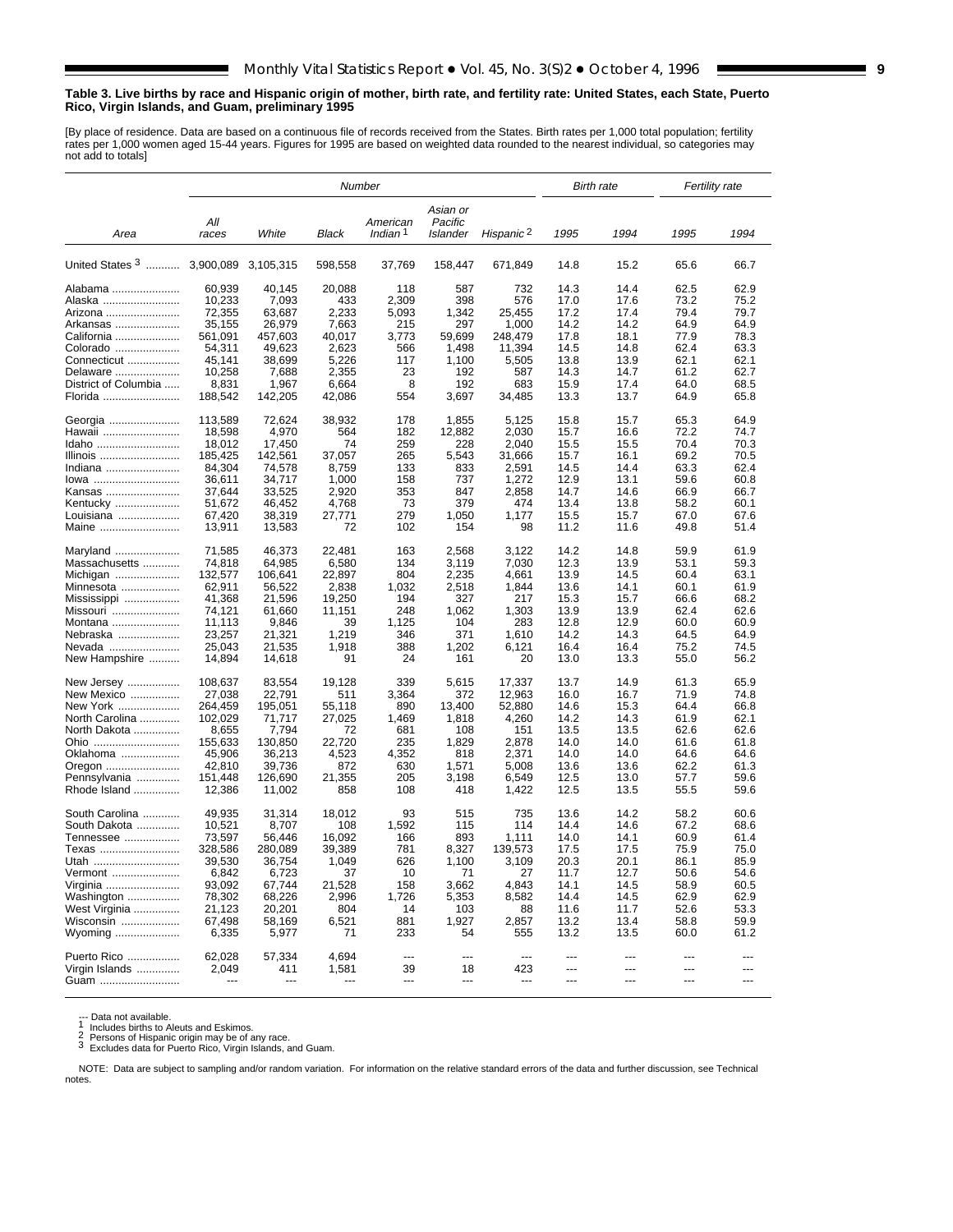$\blacksquare$ 

#### <span id="page-9-0"></span>**Table 4. Percent of live births to mothers under 20 years of age by race and Hispanic origin of mother: United States, each State, Puerto Rico, Virgin Islands, and Guam, final 1994 and preliminary 1995**

[By place of residence. Data are based on a continuous file of records received from the States]

|                      | All races <sup>1</sup> |      |      | White | Black   |         | Hispanic <sup>2</sup> |                          |
|----------------------|------------------------|------|------|-------|---------|---------|-----------------------|--------------------------|
| Area                 | 1995                   | 1994 | 1995 | 1994  | 1995    | 1994    | 1995                  | 1994                     |
| United States 3      | 13.2                   | 13.1 | 11.5 | 11.3  | 23.2    | 23.2    | 18.0                  | 17.8                     |
| Alabama              | 18.5                   | 18.6 | 14.3 | 14.0  | 27.3    | 27.7    | 15.4                  | 15.0                     |
| Alaska               | 11.2                   | 11.5 | 8.7  | 9.7   | 18.5    | 16.4    | 13.0                  | 12.4                     |
| Arizona              | 15.2                   | 15.3 | 14.7 | 14.8  | 21.9    | 23.2    | 21.4                  | 21.5                     |
| Arkansas             | 19.6                   | 20.1 | 16.3 | 16.8  | 31.8    | 31.7    | 16.5                  | 18.4                     |
| California           | 12.4                   | 12.3 | 12.6 | 12.5  | 19.4    | 18.5    | 16.8                  | 16.5                     |
|                      | 12.2                   | 12.3 | 11.8 | 11.8  | 19.9    | 21.9    | 23.1                  | 23.1                     |
| Colorado             |                        |      |      |       |         |         |                       |                          |
| Connecticut          | 8.5                    | 8.5  | 7.2  | 7.0   | 18.7    | 19.3    | 23.3                  | 24.8                     |
| Delaware             | 13.2                   | 13.2 | 9.6  | 9.1   | 25.5    | 27.3    | 21.1                  | 23.0                     |
| District of Columbia | 16.2                   | 16.4 | 5.7  | 3.0   | 19.7    | 19.3    | 12.4                  | 13.3                     |
| Florida              | 13.7                   | 13.7 | 11.1 | 10.9  | 23.0    | 23.8    | 13.3                  | 13.1                     |
| Georgia              | 16.3                   | 16.2 | 12.4 | 12.1  | 24.2    | 24.0    | 16.1                  | 14.5                     |
| Hawaii               | 10.1                   | 10.5 | 5.4  | 6.3   | 11.0    | 8.6     | 17.5                  | 20.1                     |
| Idaho                | 14.1                   | 13.1 | 14.0 | 13.0  | $\star$ | $\ast$  | 21.6                  | 20.4                     |
| Illinois             | 12.8                   | 13.0 | 9.8  | 9.7   | 26.1    | 26.0    | 16.9                  | 16.8                     |
| Indiana              | 14.6                   | 14.5 | 13.2 | 13.0  | 26.7    | 27.6    | 19.7                  | 20.2                     |
| lowa                 | 11.0                   | 10.9 | 10.5 | 10.4  | 30.2    | 29.0    | 19.3                  | 19.6                     |
| Kansas               | 13.3                   | 12.9 | 12.2 | 11.8  | 26.8    | 24.7    | 19.7                  | 19.9                     |
|                      |                        |      |      |       |         |         |                       |                          |
| Kentucky             | 17.1                   | 17.2 | 16.2 | 16.2  | 26.9    | 28.0    | 17.7                  | 13.9                     |
| Louisiana            | 19.2                   | 19.2 | 13.4 | 13.1  | 27.7    | 27.7    | 13.0                  | 14.7                     |
| Maine                | 10.6                   | 10.2 | 10.5 | 10.1  |         |         | 22.3                  |                          |
| Maryland             | 10.3                   | 10.3 | 6.8  | 6.6   | 18.4    | 18.0    | 10.9                  | 11.4                     |
| Massachusetts        | 7.5                    | 7.8  | 6.9  | 7.0   | 14.8    | 15.8    | 21.9                  | 23.1                     |
| Michigan             | 12.4                   | 12.6 | 9.9  | 9.8   | 24.1    | 24.3    | 20.9                  | 20.7                     |
| Minnesota            | 8.4                    | 8.5  | 7.0  | 7.1   | 24.0    | 24.5    | 19.1                  | 20.3                     |
| Mississippi          | 22.2                   | 22.1 | 15.3 | 15.2  | 30.1    | 29.8    | 12.4                  | 15.4                     |
| Missouri             | 14.4                   | 14.7 | 12.4 | 12.4  | 26.4    | 26.8    | 17.2                  | 17.1                     |
|                      | 12.6                   | 12.1 | 10.9 | 10.6  | $\star$ | $\star$ | 21.9                  | 17.2                     |
| Montana              |                        |      |      |       |         |         |                       |                          |
| Nebraska             | 10.0                   | 11.0 | 9.0  | 9.9   | 24.5    | 26.6    | 18.3                  | 19.2                     |
| Nevada               | 13.7                   | 13.3 | 13.0 | 12.6  | 23.5    | 22.0    | 17.8                  | 17.7                     |
| New Hampshire        | 7.6                    | 7.0  | 7.6  | 7.0   |         |         |                       | 16.6                     |
| New Jersey           | 8.0                    | 8.2  | 6.0  | 5.7   | 18.7    | 19.4    | 15.7                  | 15.3                     |
| New Mexico           | 18.4                   | 18.0 | 18.3 | 17.9  | 24.8    | 22.5    | 23.7                  | 23.7                     |
| New York             | 9.3                    | 9.5  | 8.0  | 8.0   | 15.4    | 16.1    | 15.7                  | 15.2                     |
| North Carolina       | 15.2                   | 15.5 | 11.7 | 11.9  | 24.6    | 24.5    | 17.0                  | 16.8                     |
| North Dakota         | 9.6                    | 9.4  | 8.2  | 8.1   |         |         | 17.1                  |                          |
| Ohio                 | 13.7                   | 13.7 | 11.8 | 11.6  | 25.4    | 25.7    | 23.8                  | 22.7                     |
| Oklahoma             | 17.0                   | 17.1 | 15.2 | 15.3  | 26.4    | 25.8    | 20.9                  | 19.5                     |
| Oregon               | 13.0                   | 12.8 | 12.8 | 12.5  | 27.2    | 27.7    | 20.0                  | 20.0                     |
|                      |                        |      |      |       |         |         |                       |                          |
| Pennsylvania         | 10.8                   | 10.8 | 8.7  | 8.6   | 23.9    | 23.4    | 25.7                  | 25.0                     |
| Rhode Island         | 9.7                    | 10.6 | 8.6  | 9.3   | 20.7    | 23.4    | 18.5                  | 20.1                     |
| South Carolina       | 17.3                   | 17.0 | 13.0 | 12.3  | 25.2    | 25.0    | 15.6                  | 14.8                     |
| South Dakota         | 11.9                   | 11.4 | 9.7  | 9.3   |         |         | 25.5                  | 22.6                     |
| Tennessee            | 16.9                   | 17.4 | 14.3 | 14.6  | 26.5    | 27.0    | 15.3                  | 16.1                     |
| Texas                | 16.6                   | 16.5 | 15.9 | 15.7  | 24.0    | 24.0    | 20.4                  | 20.3                     |
| Utah                 | 10.8                   | 10.7 | 10.5 | 10.6  | 19.3    | 17.1    | 20.0                  | 19.4                     |
| Vermont              | 8.1                    | 8.5  | 8.1  | 8.5   | $\star$ | $\star$ | $\star$               | $\star$                  |
| Virginia             | 11.4                   | 11.3 | 8.9  | 8.9   | 20.6    | 19.9    | 11.9                  | 12.3                     |
| Washington           | 11.5                   | 11.1 | 11.1 | 10.9  | 19.6    | 19.2    | 19.4                  | 18.8                     |
|                      |                        |      |      |       |         |         | $^\star$              |                          |
| West Virginia        | 17.2                   | 17.4 | 16.9 | 17.2  | 26.3    | 24.7    |                       |                          |
| Wisconsin            | 10.5                   | 10.3 | 8.2  | 7.9   | 29.0    | 28.9    | 21.9                  | 21.9                     |
| Wyoming              | 15.2                   | 14.5 | 14.8 | 14.4  |         |         | 25.0                  | 23.7                     |
| Puerto Rico          | 20.5                   | 19.9 | 20.4 | 19.9  | 21.8    | 19.8    | ---                   | $\hspace{0.05cm} \ldots$ |
| Virgin Islands       | 15.8                   | 15.6 | 18.2 | 15.8  | 15.5    | 15.6    | 20.9                  | 21.2                     |
| Guam                 | ---                    | 14.0 | ---  | 5.8   | ---     |         | ---                   |                          |

\* Figure does not meet standards of reliability and precision.<br>  $\frac{1}{2}$  Includes races other than white and black.

--- Data not available. <sup>1</sup> Includes races other than white and black. <sup>2</sup> Persons of Hispanic origin may be of any race. <sup>3</sup> Excludes data for Puerto Rico, Virgin Islands, and Guam.

NOTE: Data are subject to sampling and/or random variation. For information on the relative standard errors of the data and further discussion, se[e Technical notes.](#page-34-0)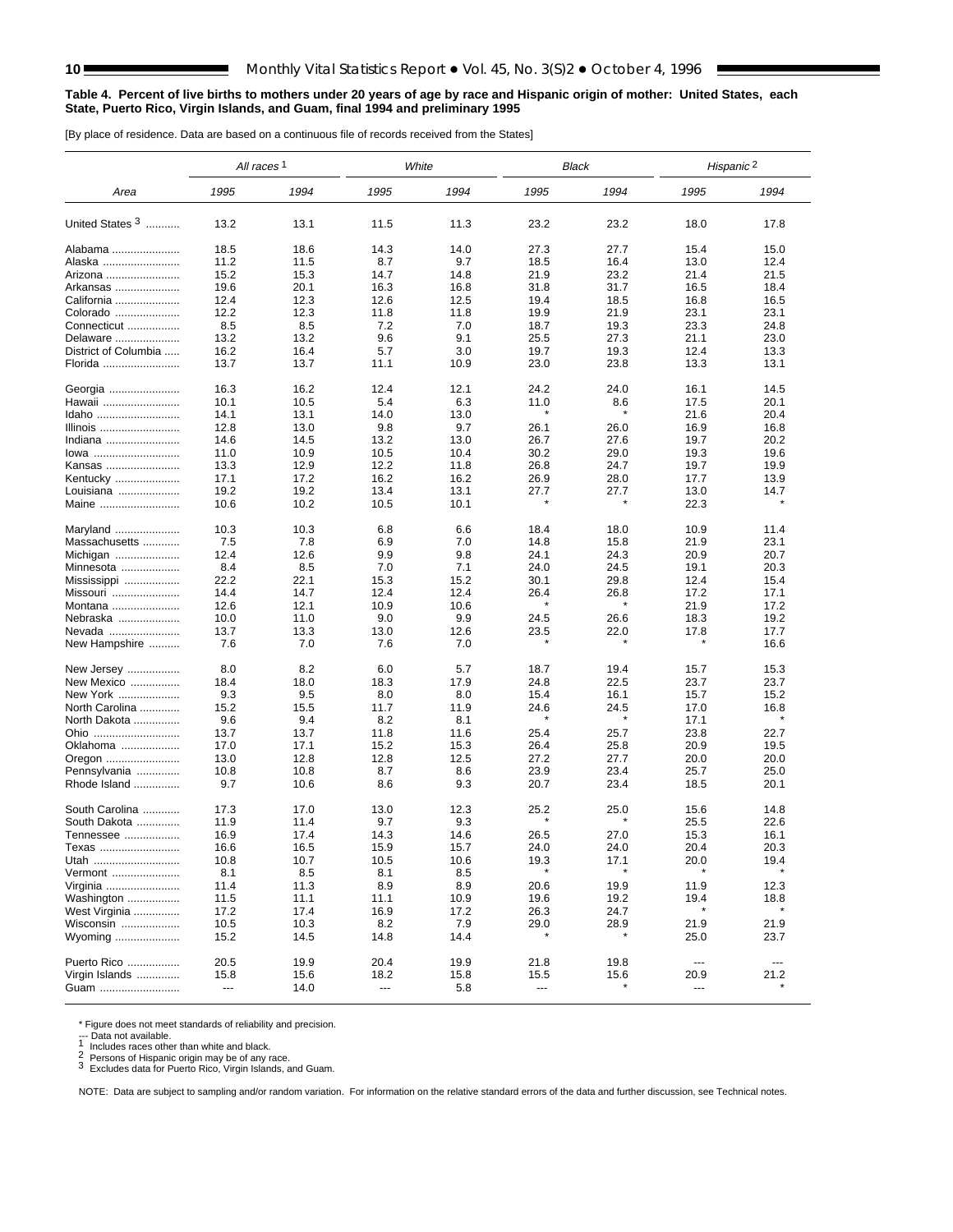#### <span id="page-10-0"></span>**Table 5. Percent of live births to unmarried mothers by race and Hispanic origin of mother: United States, each State, Puerto Rico, Virgin Islands, and Guam, final 1994 and preliminary 1995**

[By place of residence. Data are based on a continuous file of records received from the States]

E

|                              | All races <sup>1</sup> |      | White |      | Black |          | Hispanic <sup>2</sup>  |      |
|------------------------------|------------------------|------|-------|------|-------|----------|------------------------|------|
| Area                         | 1995                   | 1994 | 1995  | 1994 | 1995  | 1994     | 1995                   | 1994 |
| United States 3              | 32.0                   | 32.6 | 25.3  | 25.4 | 69.5  | 70.4     | 40.8                   | 43.1 |
| Alabama                      | 34.5                   | 34.5 | 16.6  | 15.7 | 70.7  | 71.1     | 22.7                   | 18.7 |
| Alaska                       | 29.9                   | 29.3 | 21.5  | 21.3 | 41.1  | 38.9     | 30.2                   | 29.0 |
| Arizona                      | 38.2                   | 38.3 | 35.4  | 35.1 | 63.5  | 65.0     | 50.3                   | 51.0 |
| Arkansas                     | 32.9                   | 32.6 | 21.4  | 20.3 | 73.8  | 74.4     | 32.2                   | 30.9 |
| California                   | 31.9                   | 35.7 | 31.6  | 35.9 | 62.1  | 63.2     | 38.9                   | 46.1 |
| Colorado                     | 24.9                   | 25.0 | 23.3  | 23.1 | 53.5  | 56.8     | 41.6                   | 43.5 |
| Connecticut                  | 29.9                   | 30.5 | 24.4  | 24.4 | 69.0  | 70.4     | 63.1                   | 64.7 |
| Delaware                     | 35.0                   | 34.7 | 24.2  | 23.2 | 71.9  | 74.2     | 52.5                   | 50.4 |
| District of Columbia         | 66.0                   | 68.8 | 24.8  | 14.9 | 79.4  | 79.7     | 57.1                   | 58.9 |
| Florida                      | 35.8                   | 35.7 | 26.6  | 26.2 | 68.5  | 69.1     | 34.0                   | 33.7 |
| Georgia                      | 35.2                   | 35.5 | 18.5  | 18.1 | 67.3  | 67.9     | 24.4                   | 22.6 |
| Hawaii                       | 29.2                   | 28.3 | 16.4  | 16.4 | 22.7  | 19.9     | 44.0                   | 43.5 |
| Idaho                        | 19.9                   | 18.7 | 19.4  | 18.2 | 39.2  | 40.3     | 25.8                   | 24.9 |
| Illinois                     | 33.6                   | 34.3 | 23.0  | 22.5 | 78.4  | 79.0     | 39.4                   | 38.3 |
| Indiana                      | 31.7                   | 31.5 | 26.7  | 26.0 | 76.5  | 78.1     | 41.7                   | 41.5 |
| lowa                         | 25.2                   | 24.8 | 23.8  | 23.3 | 72.5  | 74.9     | 37.8                   | 37.4 |
| Kansas                       | 26.4                   | 26.0 | 22.9  | 22.1 | 67.2  | 66.4     | 38.0                   | 38.6 |
| Kentucky                     | 28.6                   | 27.6 | 24.3  | 23.1 | 71.8  | 72.9     | 28.7                   | 24.9 |
| Louisiana                    | 42.6                   | 42.6 | 21.7  | 20.7 | 72.5  | 72.4     | 28.5                   | 30.1 |
| Maine                        | 27.8                   | 28.2 | 27.5  | 27.9 | 45.3  | 46.8     | 34.9                   | 23.4 |
| Maryland                     | 33.4                   | 33.7 | 20.0  | 19.1 | 63.7  | 63.6     | 36.7                   | 39.4 |
| Massachusetts                | 25.6                   | 26.6 | 22.1  | 22.7 | 61.4  | 62.5     | 59.9                   | 61.5 |
| Michigan                     |                        | 35.0 |       | 24.4 |       | 78.8     |                        | 42.3 |
| Minnesota                    | 23.7                   | 24.0 | 20.4  | 20.5 | 69.8  | 73.2     | 45.3                   | 45.9 |
| Mississippi                  | 45.3                   | 45.4 | 18.8  | 18.4 | 75.3  | 74.9     | 29.9                   | 20.9 |
| Missouri                     | 32.0                   | 32.5 | 23.9  | 23.7 | 78.0  | 78.6     | 33.8                   | 33.9 |
| Montana                      | 26.3                   | 25.5 | 21.8  | 20.4 |       |          | 31.5                   | 30.4 |
| Nebraska                     | 24.3                   | 24.8 | 20.9  | 21.1 | 73.6  | 73.8     | 40.8                   | 38.7 |
| Nevada                       | 42.0                   | 35.0 | 39.1  | 31.4 | 74.2  | 70.0     | 55.5                   | 44.3 |
| New Hampshire                | 22.4                   | 22.1 | 22.3  | 22.1 | 41.7  | 33.7     |                        | 36.9 |
| New Jersey                   | 27.0                   | 28.1 | 19.6  | 19.2 | 65.3  | 67.0     | 47.9                   | 47.7 |
| New Mexico                   | 42.6                   | 41.7 | 38.3  | 37.2 | 59.0  | 61.0     | 50.0                   | 48.5 |
| New York                     | 37.9                   | 37.6 | 29.7  | 29.4 | 69.8  | 70.2     | 61.6                   | 61.1 |
| North Carolina               | 31.4                   | 31.9 | 18.1  | 17.7 | 66.9  | 67.7     | 32.1                   | 28.8 |
| North Dakota                 | 23.5                   | 23.0 | 19.6  | 18.8 | 31.4  |          | 21.1                   | 25.9 |
| Ohio                         | 32.9                   | 32.9 | 25.5  | 25.1 | 76.7  | 77.6     | 49.5                   | 49.9 |
| Oklahoma                     | 30.4                   | 29.8 | 24.3  | 23.1 | 68.9  | 70.0     | 33.4                   | 31.0 |
| Oregon                       | 28.9                   | 28.7 | 28.0  | 27.6 | 70.6  | 71.4     | 35.9                   | 35.4 |
| Pennsylvania<br>Rhode Island | 32.3                   | 32.8 | 25.0  | 24.8 | 78.1  | 79.3     | 61.7                   | 63.2 |
|                              | 29.2                   | 32.1 | 25.6  | 28.4 | 66.7  | 69.4     | 57.5                   | 57.8 |
| South Carolina               | 37.3                   | 36.8 | 19.9  | 18.7 | 68.2  | 67.4     | 25.8                   | 27.5 |
| South Dakota                 | 28.4                   | 27.7 | 20.5  | 20.4 | 29.5  |          | 45.2                   | 33.1 |
| Tennessee                    | 32.8                   | 33.4 | 21.6  | 21.4 | 73.2  | 74.6     | 27.5                   | 26.3 |
| Texas                        | 30.0                   | 28.9 | 25.9  | 24.3 | 63.1  | 63.0     | 33.2                   | 30.9 |
| Utah                         | 15.7                   | 15.7 | 14.4  | 14.8 | 41.1  | 45.3     | 36.6                   | 36.9 |
| Vermont                      | 24.8                   | 25.3 | 24.6  | 25.3 | 53.1  | $\star$  |                        |      |
| Virginia                     | 29.2                   | 29.2 | 19.2  | 18.9 | 63.8  | 63.9     | 36.4                   | 38.1 |
| Washington                   | 26.7                   | 26.0 | 25.2  | 24.3 | 54.8  | 55.2     | 36.8                   | 35.2 |
| West Virginia                | 30.5                   | 30.2 | 28.9  | 28.5 | 75.4  | 75.6     | 22.6                   | 21.7 |
| Wisconsin                    | 27.3                   | 27.2 | 21.0  | 20.8 | 82.8  | 82.1     | 45.4                   | 46.2 |
| Wyoming                      | 26.5                   | 27.5 | 25.1  | 26.3 | 45.7  | 45.9     | 41.4                   | 44.6 |
| Puerto Rico                  | 42.5                   | 41.9 | 41.2  | 40.8 | 58.1  | 57.2     | $\qquad \qquad \cdots$ | ---  |
| Virgin Islands               | 63.3                   | 66.7 | 48.1  | 45.4 | 68.8  | 71.1     | 57.9                   | 62.2 |
| Guam                         | ---                    | 46.6 | ---   | 16.0 | ---   | $^\star$ | ---                    |      |

\* Figure does not meet standards of reliability and precision.<br>  $\frac{1}{2}$  Includes races other than white and black.

2 Persons of Hispanic origin may be of any race.<br>3 Excludes data for Puerto Rico, Virgin Islands, and Guam. Also excludes data for Michigan for 1995; se[e Technical notes.](#page-34-0)

NOTE: Data are subject to sampling and/or random variation. For information on the relative standard errors of the data and further discussion, see [Technical notes.](#page-34-0)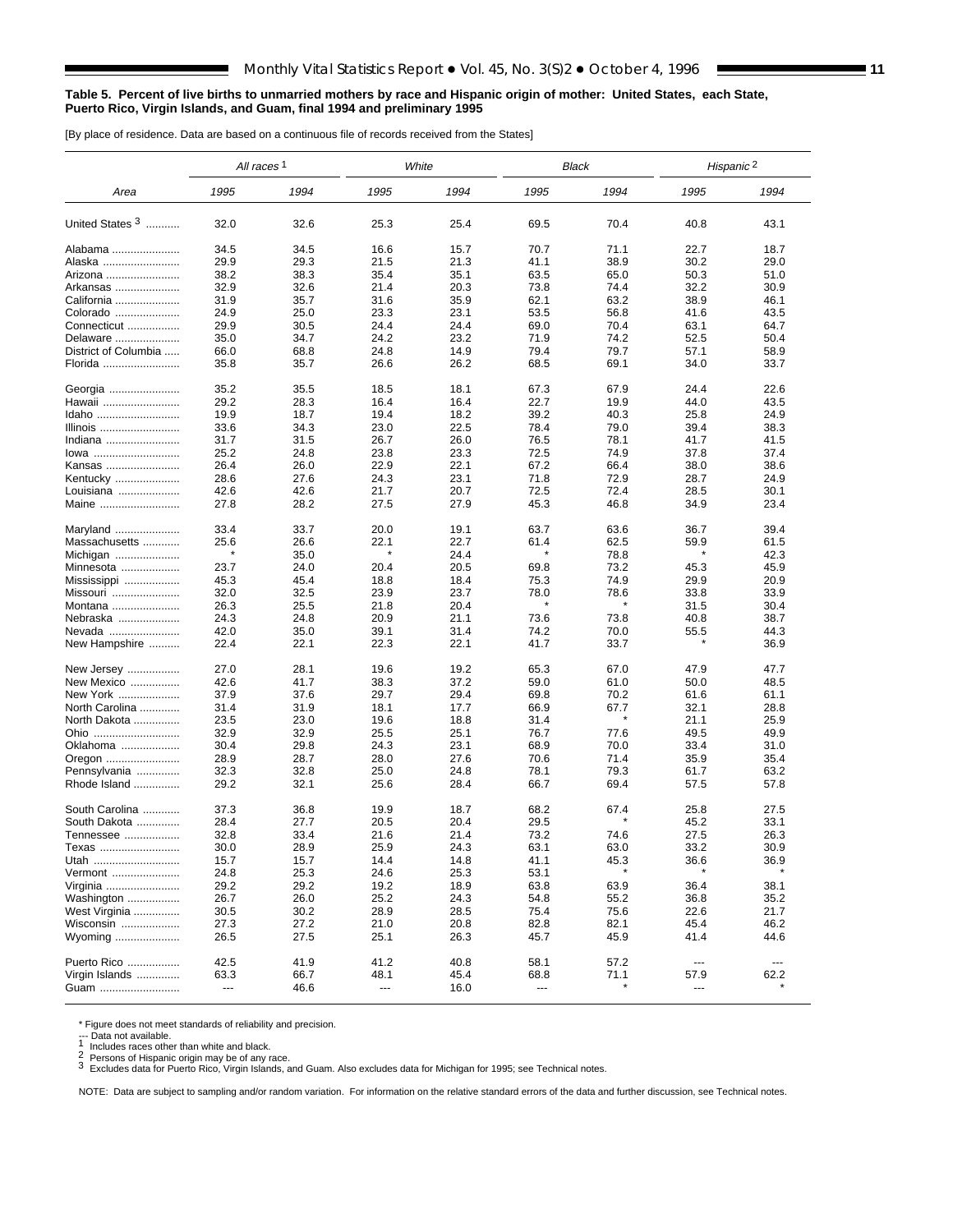#### <span id="page-11-0"></span>**Table 6. Percent low birthweight by race and Hispanic origin of mother: United States, each State, Puerto Rico, Virgin Islands, and Guam, final 1994 and preliminary 1995**

[By place of residence. Data are based on a continuous file of records received from the States. Low birthweight is less than 2,500 grams]

|                      | All races <sup>1</sup> |      |                | White | Black    |         | Hispanic <sup>2</sup>    |         |
|----------------------|------------------------|------|----------------|-------|----------|---------|--------------------------|---------|
| Area                 | 1995                   | 1994 | 1995           | 1994  | 1995     | 1994    | 1995                     | 1994    |
| United States 3      | 7.3                    | 7.3  | 6.2            | 6.1   | 13.0     | 13.2    | 6.3                      | 6.2     |
| Alabama              | 9.0                    | 9.0  | 7.1            | 6.9   | 13.0     | 13.2    | 5.3                      | 4.8     |
| Alaska               | 5.4                    | 5.5  | 5.1            | 5.0   | 12.3     | 10.7    | 5.8                      | 5.2     |
| Arizona              | 6.8                    | 6.8  | 6.6            | 6.6   | 13.2     | 12.8    | 6.6                      | 6.5     |
| Arkansas             | 8.2                    | 8.2  | 6.8            | 6.8   | 13.1     | 12.8    | 5.3                      | 6.3     |
| California           | 6.0                    | 6.2  | 5.5            | 5.5   | 11.8     | 12.5    | 5.4                      | 5.5     |
| Colorado             | 8.4                    | 8.5  | 8.0            | 8.1   | 15.8     | 15.5    | 8.2                      | 8.8     |
| Connecticut          | 6.9                    | 6.9  | 6.1            | 6.0   | 12.2     | 12.7    | 8.9                      | 8.9     |
| Delaware             | 8.4                    | 7.4  | 7.0            | 6.0   | 12.8     | 11.6    | 7.0                      | 6.9     |
| District of Columbia | 13.2                   | 14.2 | 5.9            | 5.3   | 15.5     | 16.1    | 7.3                      | 6.1     |
| Florida              | 7.7                    | 7.7  | 6.4            | 6.3   | 12.1     | 12.5    | 6.4                      | 6.3     |
| Georgia              | 8.7                    | 8.6  | 6.5            | 6.3   | 13.0     | 12.8    | 6.0                      | 6.1     |
| Hawaii               | 7.0                    | 7.2  | 5.3            | 5.8   | 11.1     | 11.9    | 7.2                      | 7.1     |
| Idaho                | 5.9                    | 5.5  | 5.8            | 5.5   | ×        |         | 6.3                      | 6.2     |
| Illinois             | 7.8                    | 7.9  | 6.1            | 5.9   | 14.4     | 14.8    | 5.8                      | 5.9     |
| Indiana              | 7.5                    | 6.8  | 6.8            | 6.2   | 12.9     | 12.4    | 6.1                      | 5.8     |
| lowa                 | 6.0                    | 5.9  | 5.8            | 5.6   | 11.1     | 13.2    | 6.8                      | 5.7     |
| Kansas               | 6.4                    | 6.5  | 5.9            | 5.9   | 12.2     | 12.5    | 5.7                      | 5.6     |
| Kentucky             | 7.6                    | 7.7  | 7.1            | 7.2   | 13.1     | 12.4    | 6.2                      | 7.3     |
| Louisiana            | 9.5                    | 9.6  | 6.6            | 6.4   | 13.8     | 14.1    | 7.5                      | 8.9     |
| Maine                | 6.3                    | 5.7  | 6.2            | 5.8   |          |         |                          |         |
| Maryland             | 8.5                    | 8.5  | 6.1            | 6.2   | 13.4     | 13.0    | 5.4                      | 6.9     |
| Massachusetts        | 6.0                    | 6.4  | 5.5            | 5.8   | 10.5     | 11.0    | 7.1                      | 7.7     |
| Michigan             | 7.5                    | 7.8  | 6.2            | 6.1   | 13.8     | 14.4    | 6.4                      | 6.1     |
| Minnesota            | 5.7                    | 5.7  | 5.4            | 5.2   | 12.0     | 12.4    | 6.7                      | 6.3     |
| Mississippi          | 9.8                    | 9.9  | 6.9            | 6.7   | 13.0     | 13.3    | $\star$                  |         |
| Missouri             | 7.6                    | 7.6  | 6.5            | 6.4   | 14.0     | 13.5    | 6.6                      | 7.1     |
| Montana              | 5.8                    | 6.2  | 5.9            | 6.3   | $\star$  | $\ast$  | 7.9                      | 8.8     |
| Nebraska             | 6.4                    | 6.1  | 6.1            | 5.7   | 12.0     | 12.9    | 6.8                      | 6.7     |
| Nevada               | 7.4                    | 7.6  | 6.7            | 6.9   | 13.6     | 14.2    | 6.3                      | 6.1     |
| New Hampshire        | 5.3                    | 5.1  | 5.3            | 5.1   |          |         |                          |         |
| New Jersey           | 7.4                    | 7.6  | 6.1            | 6.1   | 12.8     | 13.5    | 7.5                      | 7.3     |
| New Mexico           | 7.5                    | 7.3  | 7.7            | 7.5   | 10.5     | 9.1     | 7.8                      | 7.5     |
| New York             | 7.6                    | 7.6  | 6.3            | 6.2   | 12.4     | 12.6    | 7.7                      | 7.6     |
| North Carolina       | 8.7                    | 8.7  | 6.8            | 6.7   | 13.8     | 13.6    | 5.8                      | 6.4     |
| North Dakota         | 5.2                    | 5.4  | 5.1            | 5.1   |          |         |                          |         |
| Ohio                 | 7.5                    | 7.5  | 6.4            | 6.4   | 13.9     | 13.6    | 7.3                      | 7.4     |
| Oklahoma             | 6.9                    | 7.0  | 6.4            | 6.6   | 12.5     | 12.2    | 6.0                      | 6.8     |
| Oregon               | 5.5                    | 5.3  | 5.4            | 5.1   | 10.3     | 10.2    | 6.0                      | 5.6     |
| Pennsylvania         | 7.4                    | 7.4  | 6.2            | 6.2   | 14.2     | 14.4    | 9.0                      | 8.9     |
| Rhode Island         | 6.7                    | 6.5  | 6.3            | 6.0   | 11.3     | 11.6    | 7.2                      | 7.6     |
| South Carolina       | 9.3                    | 9.2  | 6.8            | 6.7   | 13.7     | 13.2    | 7.6                      | 6.1     |
| South Dakota         | 5.5                    | 5.9  | 5.5            | 5.6   |          |         |                          |         |
| Tennessee            | 8.6                    | 8.8  | 7.2            | 7.1   | 13.8     | 14.6    | 6.6                      | 5.9     |
| Texas                | 7.1                    | 7.0  | 6.3            | 6.2   | 12.1     | 12.8    | 6.4                      | 6.3     |
| Utah                 | 6.3                    | 5.9  | 6.2            | 5.9   | 6.8      | 10.1    | 7.4                      | 7.2     |
| Vermont              | 5.4                    | 6.0  | 5.5            | 5.9   | $^\star$ | $\star$ | $^\star$                 | $\star$ |
| Virginia             | 7.6                    | 7.5  | 6.1            | 6.0   | 12.8     | 12.5    | 5.7                      | 5.7     |
| Washington           | 5.5                    | 5.3  | 5.2            | 5.0   | 11.1     | 10.1    | 5.0<br>$\star$           | 5.1     |
| West Virginia        | 7.9                    | 7.5  | 7.6            | 7.3   | 16.4     | 12.0    |                          | $\star$ |
| Wisconsin            | 6.0                    | 6.4  | 5.1            | 5.5   | 13.7     | 14.3    | 6.2                      | 6.7     |
| Wyoming              | 7.4                    | 8.8  | 7.3            | 8.8   |          |         | 7.6                      | 13.7    |
| Puerto Rico          | 10.1                   | 9.9  | 10.1           | 9.8   | 9.9      | 10.8    | $\hspace{0.05cm} \ldots$ | ---     |
| Virgin Islands       | 8.8                    | 8.4  | 8.1            | 9.2   | 9.1      | 8.1     | 6.8                      | 7.9     |
| Guam                 | ---                    | 6.5  | $\overline{a}$ |       | ---      | $\star$ | ---                      |         |

\* Figure does not meet standards of reliability and precision.<br>  $\frac{1}{2}$  Includes races other than white and black.

--- Data not available. <sup>1</sup> Includes races other than white and black. <sup>2</sup> Persons of Hispanic origin may be of any race. <sup>3</sup> Excludes data for Puerto Rico, Virgin Islands, and Guam.

NOTE: Data are subject to sampling and/or random variation. For information on the relative standard errors of the data and further discussion, se[e Technical notes.](#page-34-0)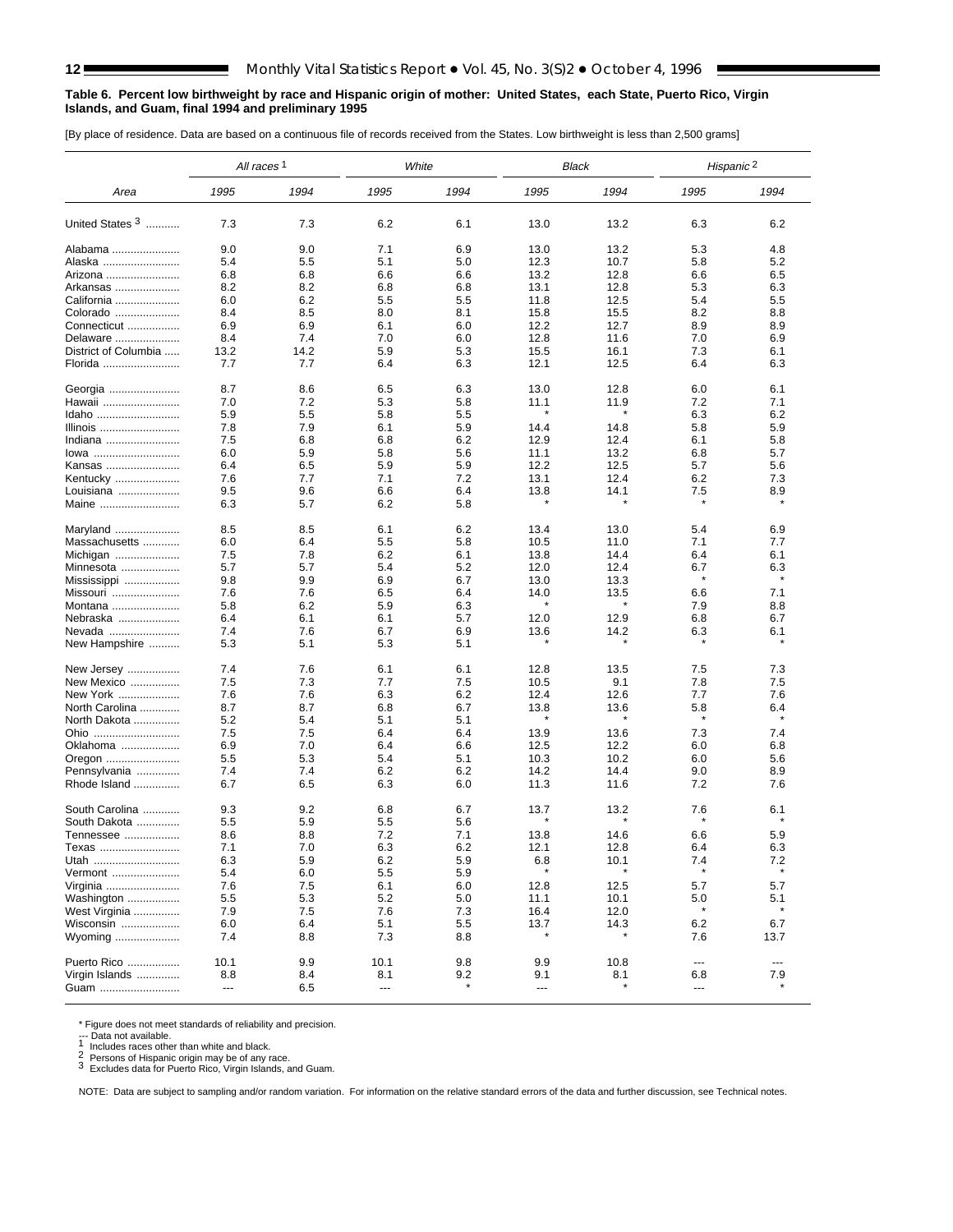#### <span id="page-12-0"></span>**Table 7. Percent of live births by cesarean delivery by race and Hispanic origin of mother: United States, each State, Puerto Rico, Virgin Islands, and Guam, final 1994 and preliminary 1995**

[By place of residence. Data are based on a continuous file of records received from the States]

E

|                      | All races <sup>1</sup>   |      | White |      | <b>Black</b>             |          | Hispanic <sup>2</sup>    |              |
|----------------------|--------------------------|------|-------|------|--------------------------|----------|--------------------------|--------------|
| Area                 | 1995                     | 1994 | 1995  | 1994 | 1995                     | 1994     | 1995                     | 1994         |
| United States 3      | 20.8                     | 21.2 | 20.8  | 21.2 | 21.8                     | 21.8     | 20.1                     | 20.5         |
| Alabama              | 23.4                     | 23.2 | 24.0  | 23.9 | 22.3                     | 21.9     | 18.5                     | 22.0         |
| Alaska               | 14.4                     | 16.3 | 16.0  | 18.5 | 18.3                     | 17.9     | 18.2                     | 22.9         |
| Arizona              | 16.8                     | 16.8 | 17.0  | 17.0 | 17.0                     | 20.9     | 15.5                     | 15.3         |
| Arkansas             | 25.6                     | 25.9 | 25.6  | 26.2 | 25.9                     | 25.4     | 21.7                     | 20.0         |
| California           | 20.5                     | 20.8 | 20.5  | 20.7 | 23.1                     | 23.2     | 19.5                     | 19.6         |
| Colorado             | 15.2                     | 15.3 | 15.0  | 15.2 | 17.8                     | 17.3     | 14.3                     | 14.8         |
| Connecticut          | 19.1                     | 19.1 | 19.0  | 19.2 | 20.8                     | 19.1     | 17.4                     | 16.8         |
| Delaware             | 21.6                     | 21.9 | 21.8  | 22.0 | 21.0                     | 22.1     | 18.0                     | 21.5         |
| District of Columbia | 22.4                     | 22.4 | 20.6  | 22.4 | 23.1                     | 22.7     | 11.8                     | 13.6         |
| Florida              | 21.7                     | 22.2 | 22.2  | 22.6 | 19.9                     | 20.7     | 24.0                     | 24.6         |
| Georgia              | 21.2                     | 21.3 | 21.1  | 21.2 | 21.7                     | 21.7     | 17.1                     | 16.2         |
| Hawaii               | 18.5                     | 17.2 | 19.3  | 17.6 | 20.5                     | 16.3     | 19.6                     | 18.8         |
| Idaho                | 15.7                     | 15.3 | 15.5  | 15.2 | $\star$                  | $^\star$ | 15.4                     | 15.5         |
| Illinois             | 19.9                     | 20.1 | 19.9  | 20.3 | 20.1                     | 19.7     | 17.5                     | 18.0         |
| Indiana              | 20.7                     | 21.2 | 20.7  | 21.1 | 20.9                     | 21.7     | 24.4                     | 25.4         |
| lowa                 | 18.6                     | 19.0 | 18.7  | 19.1 | 18.4                     | 19.5     | 17.0                     | 15.4         |
| Kansas               | 19.7                     | 20.7 | 19.8  | 20.8 | 18.7                     | 20.6     | 17.6                     | 18.2         |
| Kentucky             | 22.2                     | 22.5 | 22.3  | 22.6 | 21.7                     | 21.4     | 19.9                     | 19.0         |
| Louisiana            | 27.5                     | 28.3 | 28.7  | 30.0 | 26.0                     | 26.3     | 28.8                     | 30.5         |
| Maine                | 20.9                     | 20.7 | 20.8  | 20.7 |                          | 26.7     | 25.1                     | 31.8         |
| Maryland             | 22.1                     | 22.6 | 21.6  | 22.1 | 23.5                     | 23.6     | 18.7                     | 20.3         |
| Massachusetts        | 20.5                     | 20.7 | 20.6  | 20.8 | 22.1                     | 21.4     | 17.8                     | 17.9         |
| Michigan             | 20.3                     | 20.7 | 20.7  | 21.1 | 19.0                     | 19.0     | 18.3                     | 18.8         |
| Minnesota            | 16.3                     | 16.5 | 16.6  | 16.8 | 16.0                     | 17.2     | 15.8                     | 16.1         |
| Mississippi          | 25.9                     | 26.2 | 27.3  | 27.4 | 24.5                     | 25.0     | 18.5                     | 28.7         |
| Missouri             | 20.5                     | 20.8 | 21.0  | 21.3 | 18.2                     | 18.5     | 19.3                     | 22.3         |
| Montana              | 19.1                     | 19.0 | 19.1  | 18.6 | ×                        | $\star$  | 17.9                     | 21.0         |
| Nebraska             | 19.2                     | 18.7 | 19.2  | 18.8 | 19.6                     | 19.3     | 17.8                     | 17.6         |
| Nevada               | 19.1                     | 19.2 | 18.9  | 18.9 | 20.8                     | 22.6     | 15.9                     | 15.7         |
| New Hampshire        | 19.8                     | 19.3 | 19.8  | 19.3 | 22.1                     |          |                          | 17.7         |
| New Jersey           | 23.3                     | 23.9 | 23.4  | 24.1 | 23.1                     | 23.4     | 23.5                     | 24.9         |
| New Mexico           | 18.1                     | 17.4 | 18.7  | 18.2 | 25.0                     | 21.4     | 18.2                     | 17.4         |
| New York             | 22.6                     | 22.9 | 22.8  | 23.1 | 22.8                     | 22.5     | 21.4                     | 21.9         |
| North Carolina       | 21.7                     | 22.1 | 21.8  | 22.2 | 21.8                     | 22.1     | 17.6                     | 17.4         |
| North Dakota         | 19.3                     | 20.1 | 19.1  | 19.6 |                          |          | 21.2                     | 18.3         |
| Ohio                 | 19.6                     | 21.0 | 19.6  | 21.3 | 19.5                     | 19.6     | 19.5                     | 20.7         |
| Oklahoma             | 22.8                     | 23.2 | 22.7  | 23.2 | 23.5                     | 24.9     | 21.8                     | 22.7         |
| Oregon               | 17.4                     | 17.4 | 17.4  | 17.4 | 19.3                     | 18.2     | 15.5                     | 15.2         |
| Pennsylvania         | 19.7                     | 20.2 | 20.0  | 20.8 | 18.7                     | 17.7     | 17.7                     | 17.1         |
| Rhode Island         | 18.6                     | 17.3 | 18.8  | 17.5 | 18.7                     | 17.9     | 18.8                     | 14.9         |
| South Carolina       | 22.4                     | 23.2 | 22.5  | 23.5 | 22.2                     | 22.9     | 20.5                     | 18.5         |
| South Dakota         | 20.0                     | 21.2 | 20.4  | 21.7 | 21.9                     |          | 25.0                     | 23.6         |
| Tennessee            | 21.2                     | 21.1 | 21.5  | 21.6 | 20.7                     | 19.5     | 20.1                     | 18.7         |
| Texas                | 23.6                     | 24.4 | 23.6  | 24.5 | 24.8                     | 24.3     | 23.2                     | 24.0         |
| Utah                 | 16.3                     | 16.2 | 16.2  | 16.2 | 17.3                     | 21.2     | 17.3                     | 18.1         |
| Vermont              | 16.8                     | 17.1 | 16.7  | 17.2 | $\star$                  | $\star$  | $\star$                  | $\pmb{\ast}$ |
| Virginia             | 21.4                     | 22.0 | 21.0  | 21.6 | 22.8                     | 23.4     | 18.6                     | 18.6         |
| Washington           | 17.1                     | 16.9 | 16.9  | 16.7 | 21.5                     | 21.3     | 17.2                     | 15.7         |
| West Virginia        | 23.5                     | 23.9 | 23.4  | 23.8 | 26.8                     | 24.0     |                          | 23.6         |
| Wisconsin            | 15.4                     | 15.7 | 15.9  | 16.2 | 13.0                     | 13.0     | 15.1                     | 14.6         |
| Wyoming              | 17.9                     | 17.8 | 17.9  | 17.7 |                          |          | 19.4                     | 21.8         |
| Puerto Rico          | 29.5                     | 31.2 | 29.9  | 31.6 | 24.7                     | 25.1     | $\hspace{0.05cm} \ldots$ | ---          |
| Virgin Islands       | 20.6                     | 19.9 | 26.1  | 27.8 | 19.4                     | 18.5     | 23.4                     | 24.1         |
| Guam                 | $\hspace{0.05cm} \ldots$ | 17.8 | ---   | 19.4 | $\hspace{0.05cm} \ldots$ |          | $\scriptstyle\cdots$     | 33.3         |

\* Figure does not meet standards of reliability and precision.<br>  $\frac{1}{2}$  Includes races other than white and black.

--- Data not available. <sup>1</sup> Includes races other than white and black. <sup>2</sup> Persons of Hispanic origin may be of any race. <sup>3</sup> Excludes data for Puerto Rico, Virgin Islands, and Guam.

NOTE: Data are subject to sampling and/or random variation. For information on the relative standard errors of the data and further discussion, se[e Technical notes.](#page-34-0)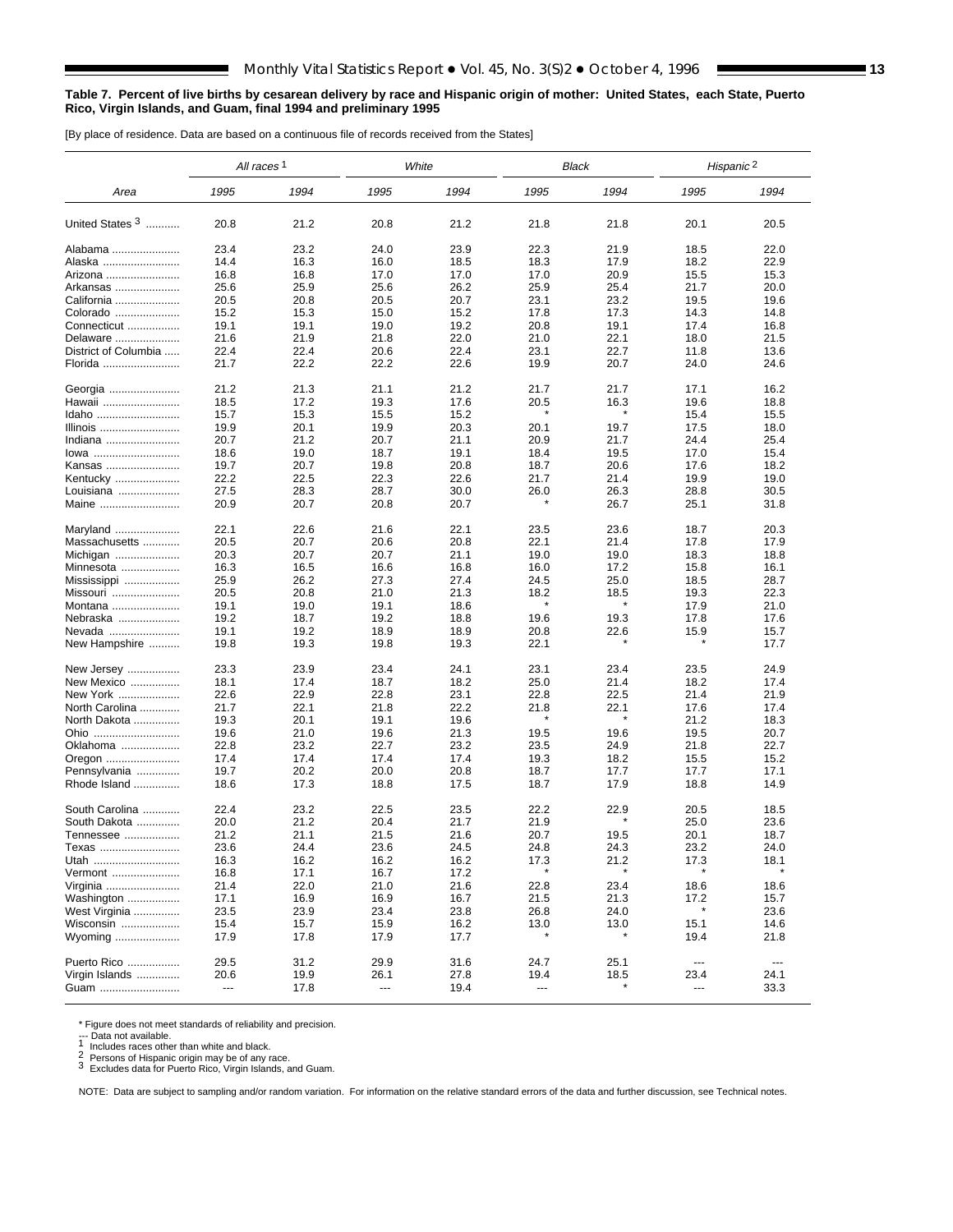#### <span id="page-13-0"></span>**Table 8. Percent of mothers receiving prenatal care in first trimester of pregnancy by race and Hispanic origin of mother: United States, each State, Puerto Rico, Virgin Islands, and Guam, final 1994 and preliminary 1995**

[By place of residence. Data are based on a continuous file of records received from the States]

|                      | All races <sup>1</sup> |              |              | White        | Black        |              | Hispanic <sup>2</sup>         |              |
|----------------------|------------------------|--------------|--------------|--------------|--------------|--------------|-------------------------------|--------------|
| Area                 | 1995                   | 1994         | 1995         | 1994         | 1995         | 1994         | 1995                          | 1994         |
| United States 3      | 81.2                   | 80.2         | 83.5         | 82.8         | 70.3         | 68.3         | 70.4                          | 68.9         |
| Alabama              | 81.7                   | 81.3         | 87.8         | 87.6         | 69.5         | 69.2         | 64.6                          | 69.6         |
| Alaska               | 83.4                   | 84.6         | 85.7         | 86.3         | 85.4         | 85.6         | 83.7                          | 82.4         |
| Arizona              | 72.1                   | 71.6         | 73.2         | 73.0         | 68.8         | 69.3         | 60.6                          | 59.4         |
| Arkansas             | 76.6                   | 75.0         | 80.8         | 79.1         | 62.1         | 61.2         | 60.0                          | 58.5         |
| California           | 78.2                   | 77.7         | 78.2         | 77.5         | 75.5         | 75.5         | 72.4                          | 71.1         |
| Colorado             | 80.5                   | 80.7         | 81.1         | 81.6         | 72.9         | 69.9         | 65.9                          | 65.8         |
| Connecticut          | 87.7                   | 88.5         | 89.3         | 90.4         | 76.4         | 76.3         | 75.3                          | 77.6         |
| Delaware             | 85.3                   | 83.0         | 88.6         | 87.3         | 74.4         | 68.5         | 69.8                          | 67.7         |
| District of Columbia | 59.1                   | 57.3         | 76.6         | 84.3         | 53.8         | 53.1         | 56.2                          | 49.9         |
| Florida              | 82.6                   | 81.2         | 85.9         | 84.8         | 71.2         | 69.4         | 79.8                          | 78.3         |
| Georgia              | 84.2                   | 81.9         | 88.8         | 87.1         | 75.5         | 72.6         | 73.7                          | 72.9         |
| Hawaii               | 83.7                   | 84.3         | 88.8         | 87.3         | 91.9         | 84.3         | 80.4                          | 81.4         |
| Idaho                | 79.9                   | 78.9         | 80.1         | 79.2         | 78.6         | 80.6         | 61.6                          | 58.5         |
| Illinois             | 81.0                   | 80.3         | 84.6         | 84.3         | 67.2         | 66.0         | 69.7                          | 69.6         |
| Indiana              | 80.2                   | 80.6         | 81.9         | 82.5         | 66.3         | 64.7         | 65.3                          | 70.0         |
| lowa                 | 87.4                   | 87.3         | 87.9         | 87.9         | 72.5         | 71.4         | 74.8                          | 70.6         |
| Kansas               | 85.7                   | 84.6         | 86.8         | 85.9         | 74.8         | 73.1         | 64.8                          | 63.3         |
| Kentucky             | 84.4                   | 83.0         | 85.9         | 84.4         | 70.2         | 69.3         | 77.6                          | 76.7         |
| Louisiana            | 80.6                   | 79.2         | 88.3         | 87.0         | 70.0         | 68.7         | 82.2                          | 81.2         |
| Maine                | 89.6                   | 89.4         | 90.0         | 89.6         | 77.2         | 75.0         | 76.0                          | 77.6         |
| Maryland             | 87.9                   | 86.5         | 92.4         | 91.3         | 77.7         | 76.8         | 82.2                          | 82.8         |
| Massachusetts        | 89.4                   | 89.0         | 90.9         | 90.6         | 77.4         | 78.0         | 78.6                          | 79.0         |
| Michigan             | 84.1                   | 82.5         | 86.9         | 86.0         | 70.3         | 68.1         | 71.6                          | 72.3         |
| Minnesota            | 83.8                   | 83.0         | 86.4         | 86.0         | 63.8         | 58.0         | 62.0                          | 60.1         |
| Mississippi          | 77.0                   | 75.9         | 87.0         | 85.7         | 65.8         | 65.1         | 74.8                          | 72.6         |
| Missouri             | 85.3                   | 83.9         | 87.7         | 86.6         | 71.8         | 70.1         | 78.1                          | 76.8         |
| Montana              | 81.5                   | 81.6         | 83.5         | 84.0         | 84.2         | 84.4         | 75.6                          | 72.3         |
| Nebraska             | 84.1                   | 83.4         | 85.2         | 84.6         | 70.5         | 69.4         | 66.2                          | 65.9         |
| Nevada               | 75.7                   | 75.1         | 76.6         | 76.3         | 65.8         | 64.6         | 61.8                          | 61.4         |
| New Hampshire        | 89.9                   | 88.6         | 90.1         | 88.7         | 82.5         | 73.3         |                               | 77.6         |
| New Jersey           | 83.1                   | 82.2         | 86.6         | 86.5         | 67.3         | 65.0         | 70.7                          | 70.6         |
| New Mexico           | 69.5                   | 66.9         | 71.6         | 69.5         | 60.6         | 58.9         | 65.8                          | 63.4         |
| New York             | 77.6                   | 75.6         | 81.2         | 79.8         | 66.1         | 61.3         | 64.5                          | 60.6         |
| North Carolina       | 83.5                   | 81.9         | 88.3         | 87.4         | 71.3         | 68.4         | 67.9                          | 67.6         |
| North Dakota<br>Ohio | 84.0<br>84.6           | 83.0<br>84.0 | 85.2<br>87.2 | 84.5<br>86.7 | 76.9<br>69.6 | 88.2<br>69.1 | 81.7<br>75.6                  | 76.7<br>74.4 |
| Oklahoma             | 78.2                   | 76.1         | 80.9         | 79.1         | 66.0         | 63.4         | 68.1                          | 64.5         |
| Oregon               | 78.8                   | 79.1         | 79.2         | 79.6         | 72.9         | 71.2         | 63.5                          | 61.2         |
| Pennsylvania         | 83.4                   | 81.8         | 86.5         | 85.6         | 65.3         | 61.4         | 69.8                          | 66.6         |
| Rhode Island         | 89.8                   | 89.4         | 91.2         | 90.8         | 76.5         | 77.3         | 81.5                          | 81.8         |
| South Carolina       | 78.6                   | 76.1         | 85.5         | 84.2         | 66.4         | 62.9         | 67.5                          | 67.1         |
| South Dakota         | 81.6                   | 81.8         | 85.3         | 85.2         | 71.3         | 70.0         | 80.4                          | 69.4         |
| Tennessee            | 82.9                   | 81.8         | 86.2         | 85.5         | 71.3         | 69.3         | 66.8                          | 72.5         |
| Texas                | 77.3                   | 75.5         | 77.6         | 76.1         | 73.7         | 70.4         | 69.3                          | 66.6         |
| Utah                 | 84.3                   | 85.5         | 85.9         | 86.4         | 59.8         | 70.3         | 66.4                          | 68.0         |
| Vermont              | 87.4                   | 86.0         | 87.5         | 86.3         | 71.8         |              | 87.5                          | 75.7         |
| Virginia             | 83.9                   | 82.9         | 87.9         | 87.0         | 71.7         | 70.8         | 68.4                          | 69.3         |
| Washington           | 82.7                   | 82.5         | 83.6         | 83.4         | 75.8         | 75.6         | 68.9                          | 66.9         |
| West Virginia        | 82.0                   | 80.0         | 82.6         | 80.6         | 66.7         | 65.0         | 77.0                          | 77.3         |
| Wisconsin            | 83.4                   | 83.3         | 86.6         | 86.8         | 65.5         | 63.1         | 69.6                          | 68.9         |
| Wyoming              | 83.1                   | 82.3         | 83.8         | 83.2         | 71.6         | 63.9         | 71.6                          | 66.2         |
| Puerto Rico          | 77.2                   | 76.8         | 78.2         | 77.4         | 65.4         | 67.7         | $\hspace{1.5cm} \textbf{---}$ | ---          |
| Virgin Islands       | 56.4                   | 55.7         | 59.6         | 58.9         | 55.1         | 55.0         | 54.1                          | 49.4         |
| Guam                 | ---                    | 66.4         | ---          | 76.5         | ---          | 78.1         | ---                           | 72.7         |

\* Figure does not meet standards of reliability and precision.<br>  $\frac{1}{2}$  Includes races other than white and black.

--- Data not available. <sup>1</sup> Includes races other than white and black. <sup>2</sup> Persons of Hispanic origin may be of any race. <sup>3</sup> Excludes data for Puerto Rico, Virgin Islands, and Guam.

NOTE: Data are subject to sampling and/or random variation. For information on the relative standard errors of the data and further discussion, see [Technical notes.](#page-34-0)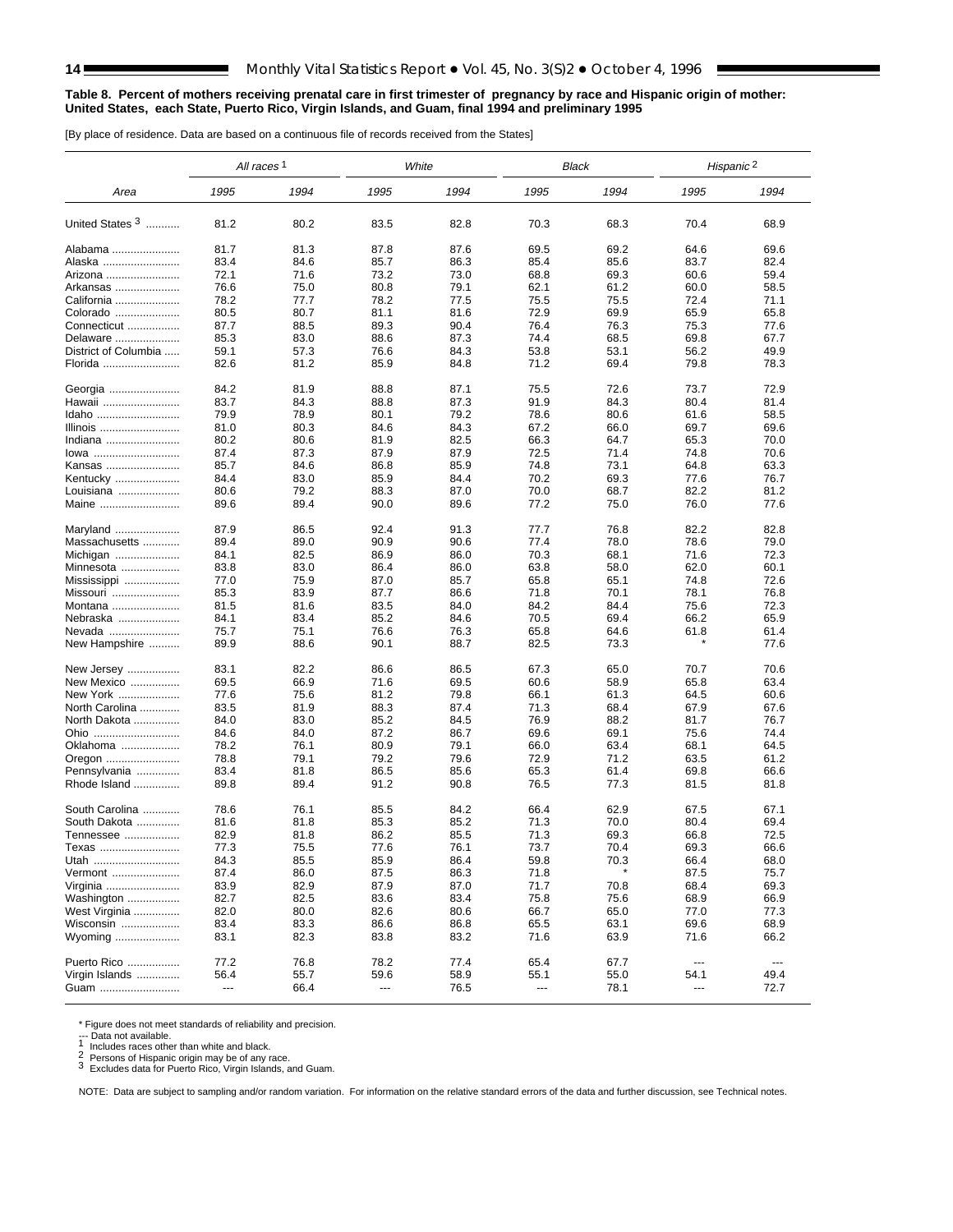#### <span id="page-14-0"></span>**Table 9. Deaths and death rates, by age, sex, and race and Hispanic origin and age-adjusted death rates, by sex and race and Hispanic origin: United States, final 1994 and preliminary 1995**

 $\blacksquare$ 

 $\overline{a}$ 

[Data are based on a continuous file of records received from the States. Age-specific rates per 100,000 population in specified group; age-adjusted<br>rates per 100,000 U.S. standard million population; see [Technical notes.](#page-34-0) 

|                                    |                      | 1995                 | 1994                 |                      |  |
|------------------------------------|----------------------|----------------------|----------------------|----------------------|--|
| Age, race/Hispanic origin, and sex | <b>Number</b>        | Rate                 | <b>Number</b>        | Rate                 |  |
| All races, both sexes              |                      |                      |                      |                      |  |
|                                    | 2,312,180            | 880.0                | 2,278,994            | 875.4                |  |
|                                    | 29,338               | 762.4                | 31,710               | 819.3                |  |
|                                    | 6,410                | 40.7                 | 6,800                | 42.9                 |  |
|                                    | 8,589                | 22.5                 | 8,464                | 22.5                 |  |
|                                    | 33,958               | 94.5                 | 35,241               | 98.0                 |  |
|                                    | 57,442               | 140.5                | 59,273               | 143.3                |  |
|                                    | 102,065              | 240.3                | 99,503               | 238.8                |  |
|                                    | 142,291              | 457.8                | 137,897              | 461.6                |  |
|                                    |                      |                      |                      |                      |  |
|                                    | 235,704              | 1,115.4              | 237,119              | 1,128.2              |  |
|                                    | 482,090              | 2,569.9              | 483,669              | 2,584.9              |  |
|                                    | 652,823              | 5,857.6              | 640,214              | 5,860.2              |  |
|                                    | 560,954              | 15,461.1             | 538,690              | 15,296.7             |  |
|                                    | 516                  | $\cdots$             | 414                  | $\cdots$             |  |
|                                    | $\sim$ $\sim$        | 503.7                | $\sim$ $\sim$ $\sim$ | 507.4                |  |
|                                    |                      |                      |                      |                      |  |
| All races, male                    |                      |                      |                      |                      |  |
|                                    | 1,172,507            | 913.8                | 1,162,747            | 915.0                |  |
|                                    | 16.465               | 835.8                | 17,814               | 899.4                |  |
|                                    | 3,614                | 44.9                 | 3,841                | 47.3                 |  |
|                                    | 5,217                | 26.7                 | 5,182                | 26.9                 |  |
|                                    | 25,494               | 138.9                | 26,758               | 145.8                |  |
|                                    |                      |                      |                      |                      |  |
|                                    | 41,686               | 204.0                | 43,180               | 208.8                |  |
|                                    | 69,961               | 332.2                | 68,744               | 332.9                |  |
|                                    | 90,419               | 595.6                | 87,459               | 599.4                |  |
|                                    | 142,373              | 1.417.5              | 144,188              | 1.444.3              |  |
|                                    | 274,685              | 3,292.8              | 276,239              | 3,332.3              |  |
|                                    | 319,726              | 7,384.5              | 312,929              | 7,440.9              |  |
|                                    | 182,524              | 17,949.5             | 176,102              | 17,972.3             |  |
|                                    | 344                  | $\sim$ $\sim$ $\sim$ | 311                  | $\sim$ $\sim$ $\sim$ |  |
|                                    | $\sim$ $\sim$ $\sim$ | 645.8                | $\sim$ $\sim$ $\sim$ | 654.6                |  |
| All races, female                  |                      |                      |                      |                      |  |
|                                    | 1,139,672            | 847.7                | 1,116,247            | 837.6                |  |
|                                    | 12,873               | 685.4                | 13,896               | 735.5                |  |
|                                    | 2,796                | 36.4                 | 2,959                | 38.2                 |  |
|                                    | 3.372                | 18.1                 | 3.282                | 17.9                 |  |
|                                    | 8,464                | 48.1                 | 8,483                | 48.2                 |  |
|                                    | 15,756               | 77.1                 | 16,093               | 77.8                 |  |
|                                    | 32,103               | 150.0                | 30,759               | 146.4                |  |
|                                    |                      |                      |                      |                      |  |
|                                    | 51,872               | 326.3                | 50,438               | 330.1                |  |
|                                    | 93,331               | 841.8                | 92,931               | 842.2                |  |
|                                    | 207,405              | 1,991.0              | 207,430              | 1,990.3              |  |
|                                    | 333,097              | 4,887.5              | 327,285              | 4,870.9              |  |
|                                    | 378.431              | 14.492.2             | 362.588              | 14,265.3             |  |
|                                    | 172                  | $\cdots$             | 103                  | $\cdots$             |  |
|                                    |                      | 385.2                |                      | 385.2                |  |

See footnotes at end of table.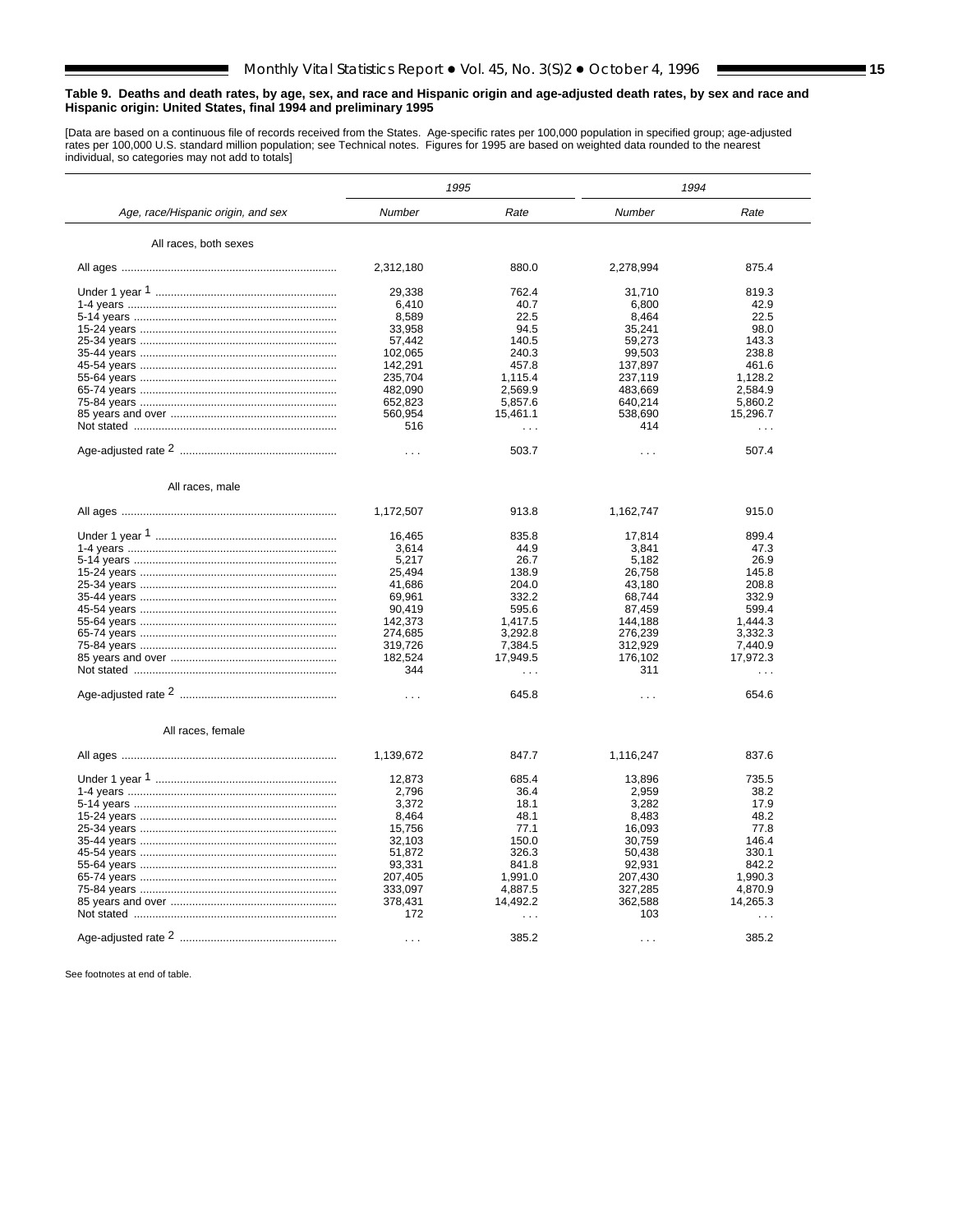**F** 

#### **Table 9. Deaths and death rates, by age, sex, and race and Hispanic origin and age-adjusted death rates, by sex and race and Hispanic origin: United States, final 1994 and preliminary 1995-Con.**

[Data are based on a continuous file of records received from the States. Age-specific rates per 100,000 population in specified group; age-adjusted<br>rates per 100,000 U.S. standard million population; se[e Technical notes.](#page-34-0)

|                                    |                      | 1995                 | 1994                 |           |
|------------------------------------|----------------------|----------------------|----------------------|-----------|
| Age, race/Hispanic origin, and sex | <b>Number</b>        | Rate                 | <b>Number</b>        | Rate      |
| White, both sexes                  |                      |                      |                      |           |
|                                    | 1,990,728            | 912.8                | 1,959,875            | 905.4     |
|                                    |                      |                      |                      |           |
|                                    | 19.455               | 645.3                | 20.504               | 674.2     |
|                                    | 4,394                | 35.3                 | 4,583                | 36.5      |
|                                    | 6,227                | 20.6                 | 6,084                | 20.3      |
|                                    | 23,961               | 83.5                 | 24,517               | 85.3      |
|                                    | 40,474               | 121.2                | 41,440               | 122.3     |
|                                    | 73,319               | 207.2                | 71,073               | 204.5     |
|                                    | 109,576              | 412.2                | 106.227              | 414.9     |
|                                    | 192,134              | 1,052.0              | 194,316              | 1.067.1   |
|                                    | 417,053              | 2,505.7              | 418,752              | 2,517.8   |
|                                    | 587,678              | 5,814.0              | 576,000              | 5,811.9   |
|                                    |                      |                      |                      |           |
|                                    | 516,067              | 15,622.8             | 496,083              | 15,459.0  |
|                                    | 392                  | $\sim$ $\sim$ $\sim$ | 296                  | $\sim 10$ |
|                                    | $\cdots$             | 477.6                | $\sim$ $\sim$ $\sim$ | 479.8     |
| White, male                        |                      |                      |                      |           |
|                                    | 998,666              | 933.4                | 988,823              | 931.6     |
|                                    | 11,078               | 715.9                | 11,544               | 740.1     |
|                                    | 2,489                | 39.0                 | 2,606                | 40.5      |
|                                    | 3,784                | 24.4                 | 3,722                | 24.2      |
|                                    | 17,782               | 120.9                | 18,321               | 124.2     |
|                                    |                      | 177.7                |                      | 179.7     |
|                                    | 29,954               |                      | 30,748               |           |
|                                    | 51,080               | 287.9                | 50,000               | 287.1     |
|                                    | 69,989               | 533.3                | 67,702               | 535.8     |
|                                    | 117,106              | 1,334.1              | 119,328              | 1,364.5   |
|                                    | 239,430              | 3,211.8              | 240,904              | 3,247.3   |
|                                    | 289,028              | 7,336.3              | 282,619              | 7,385.8   |
|                                    | 166,677              | 18,142.6             | 161,104              | 18,196.4  |
|                                    | 269                  | $\sim$ $\sim$        | 225                  | $\sim 10$ |
|                                    | $\ldots$             | 611.2                | $\ldots$             | 617.9     |
| White, female                      |                      |                      |                      |           |
|                                    | 992,062              | 893.0                | 971,052              | 880.1     |
|                                    | 8,376                | 570.8                | 8,960                | 604.8     |
|                                    | 1,905                | 31.4                 | 1,977                | 32.3      |
|                                    | 2,443                | 16.6                 | 2,362                | 16.2      |
|                                    | 6,178                | 44.2                 | 6,196                | 44.2      |
|                                    |                      |                      |                      |           |
|                                    | 10,521               | 63.7                 | 10,692               | 63.7      |
|                                    | 22,239               | 126.0                | 21.073               | 121.5     |
|                                    | 39,587               | 294.1                | 38,525               | 297.1     |
|                                    | 75,027               | 790.9                | 74,988               | 792.4     |
|                                    | 177,623              | 1.932.9              | 177,848              | 1.930.4   |
|                                    | 298,650              | 4,841.7              | 293,381              | 4,822.1   |
|                                    | 349,390              | 14,652.0             | 334,979              | 14,416.1  |
|                                    | 122                  | $\sim$ $\sim$ $\sim$ | 71                   | $\sim 10$ |
|                                    |                      | 365.6                |                      | 364.9     |
|                                    | $\sim$ $\sim$ $\sim$ |                      |                      |           |

See footnotes at end of table.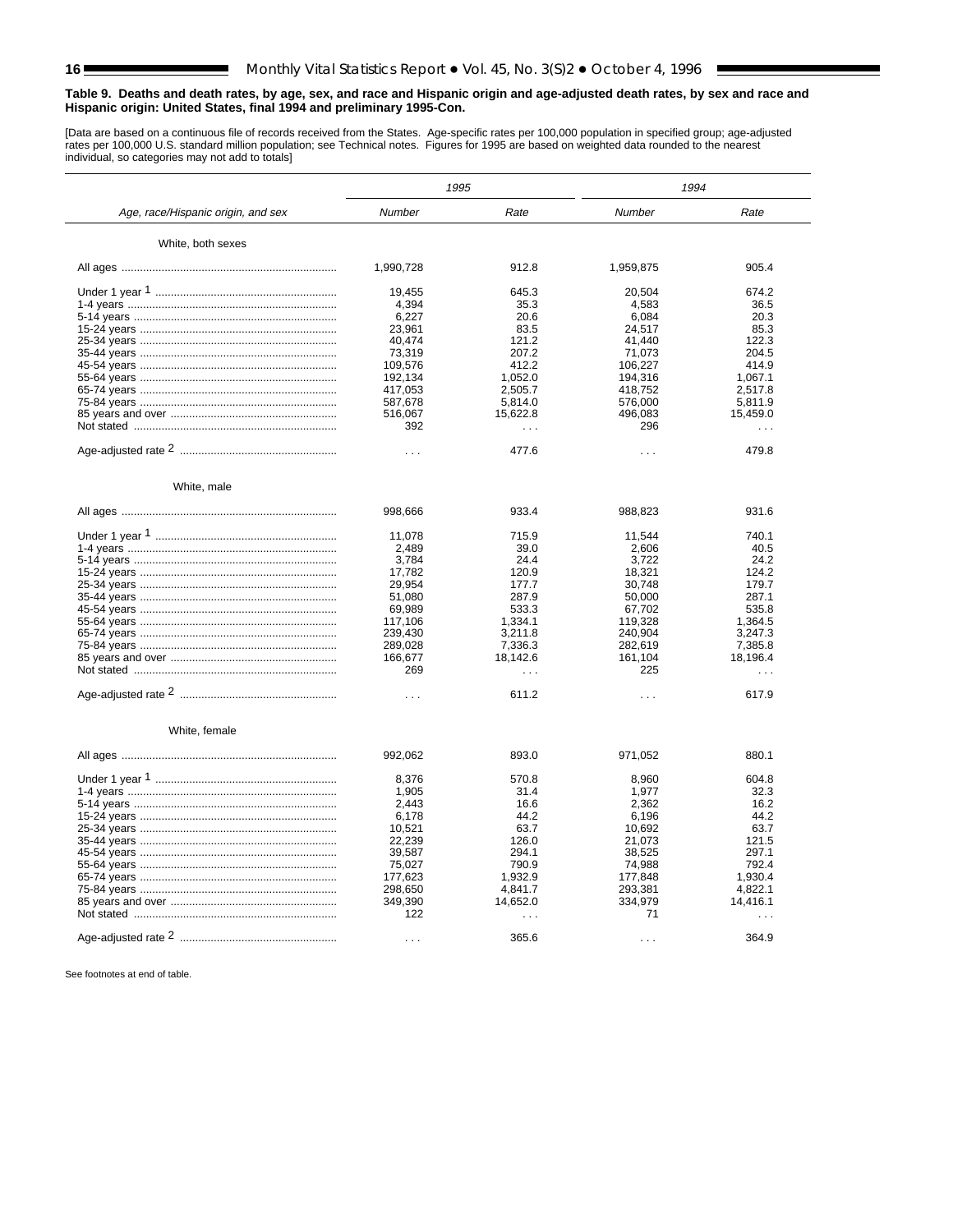#### **Table 9. Deaths and death rates, by age, sex, and race and Hispanic origin and age-adjusted death rates, by sex and race and Hispanic origin: United States, final 1994 and preliminary 1995-Con.**

 $\blacksquare$ 

 $\overline{a}$ 

[Data are based on a continuous file of records received from the States. Age-specific rates per 100,000 population in specified group; age-adjusted<br>rates per 100,000 U.S. standard million population; se[e Technical notes.](#page-34-0)

|                                    |               | 1995          | 1994                 |                      |
|------------------------------------|---------------|---------------|----------------------|----------------------|
| Age, race/Hispanic origin, and sex | <b>Number</b> | Rate          | <b>Number</b>        | Rate                 |
| Black, both sexes                  |               |               |                      |                      |
|                                    | 283,748       | 856.2         | 282,379              | 864.3                |
|                                    | 8,914         | 1,435.1       | 10,072               | 1,627.5              |
|                                    | 1,731         | 69.8          | 1,929                | 77.2                 |
|                                    | 1,982         | 33.6          | 2,019                | 34.8                 |
|                                    | 8,672         | 158.8         | 9,436                | 174.7                |
|                                    | 15,286        | 282.0         | 16,034               | 293.9                |
|                                    | 26,227        | 506.5         | 26,010               | 515.9                |
|                                    | 29,217        | 902.9         | 28,271               | 918.1                |
|                                    | 38,515        | 1,811.3       | 37,950               | 1,811.9              |
|                                    | 57,223        | 3,538.4       | 57,255               | 3,579.4              |
|                                    | 56,768        | 6,854.9       | 56,106               | 6,881.1              |
|                                    | 39,097        | 14,265.5      | 37,202               | 14,060.8             |
|                                    | 116           | $\cdots$      | 95                   | $\cdots$             |
|                                    |               |               |                      |                      |
|                                    | $\sim$ $\sim$ | 758.6         | $\sim$ $\sim$ $\sim$ | 772.1                |
| Black, male                        |               |               |                      |                      |
|                                    | 152,657       | 971.0         | 153,019              | 987.8                |
|                                    | 4,877         | 1,551.0       | 5,642                | 1,797.0              |
|                                    | 967           | 77.0          | 1,065                | 84.1                 |
|                                    | 1,215         | 40.6          | 1,243                | 42.2                 |
|                                    | 6,748         | 247.2         | 7,486                | 277.5                |
|                                    | 10,573        | 412.2         | 11,191               | 433.8                |
|                                    | 17,247        | 713.8         | 17,198               | 732.1                |
|                                    | 18,379        | 1,253.6       | 17,687               | 1,267.6              |
|                                    | 22.387        | 2,420.4       | 22,068               | 2.422.9              |
|                                    | 30,840        | 4,576.8       | 30,935               | 4,653.6              |
|                                    | 26,276        | 8,707.6       | 26,011               | 8,829.5              |
|                                    | 13,078        | 16,511.6      | 12,424               | 16,266.9             |
|                                    | 71            | $\sim$ $\sim$ | 69                   | $\sim$ $\sim$ $\sim$ |
|                                    |               |               |                      |                      |
|                                    | $\sim$ $\sim$ | 1,006.9       | $\sim$ $\sim$        | 1,029.9              |
| Black, female                      |               |               |                      |                      |
|                                    | 131,091       | 752.5         | 129,360              | 752.9                |
|                                    | 4,038         | 1,316.6       | 4,430                | 1,452.9              |
|                                    | 764           | 62.5          | 864                  | 70.1                 |
|                                    | 767           | 26.4          | 776                  | 27.1                 |
|                                    | 1,924         | 70.5          | 1,950                | 72.1                 |
|                                    | 4,714         | 165.1         | 4,843                | 168.4                |
|                                    | 8,980         | 325.1         | 8,812                | 327.3                |
|                                    | 10,838        | 612.4         | 10,584               | 628.5                |
|                                    | 16,128        | 1,342.4       | 15,882               | 1,341.8              |
|                                    | 26,383        | 2,796.7       | 26,320               | 2,815.5              |
|                                    | 30,492        | 5,792.8       | 30,095               | 5,778.9              |
|                                    | 26,018        | 13,352.1      | 24,778               | 13,165.5             |
|                                    | 45            | $\cdots$      | 26                   | $\sim 10^{-1}$       |
|                                    |               |               |                      |                      |
|                                    | $\cdots$      | 566.2         |                      | 572.0                |

See footnotes at end of table.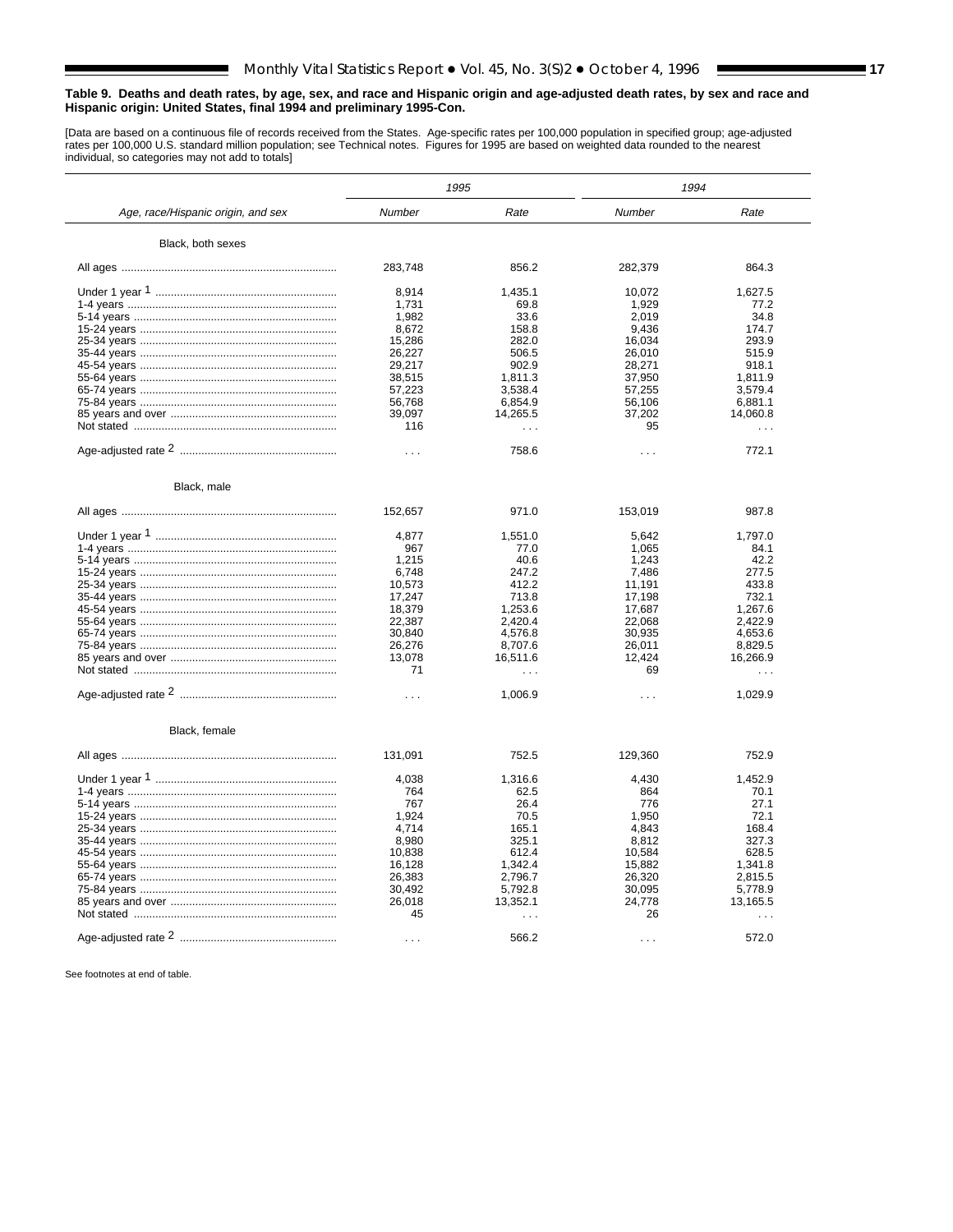**F** 

#### **Table 9. Deaths and death rates, by age, sex, and race and Hispanic origin and age-adjusted death rates, by sex and race and Hispanic origin: United States, final 1994 and preliminary 1995-Con.**

[Data are based on a continuous file of records received from the States. Age-specific rates per 100,000 population in specified group; age-adjusted<br>rates per 100,000 U.S. standard million population; see [Technical notes.](#page-34-0) 

|                                           | 1995                 |           | 1994          |                      |  |
|-------------------------------------------|----------------------|-----------|---------------|----------------------|--|
| Age, race/Hispanic origin, and sex        | Number               | Rate      | <b>Number</b> | Rate                 |  |
| American Indian <sup>3</sup> , both sexes |                      |           |               |                      |  |
|                                           | 9,962                | 444.3     | 9,637         | 436.1                |  |
|                                           |                      |           |               |                      |  |
|                                           | 311                  | 739.3     | 369           | 881.1                |  |
|                                           | 115                  | 69.5      | 127           | 74.4                 |  |
|                                           | 124                  | 26.9      | 127           | 28.1                 |  |
|                                           | 515                  | 133.6     | 485           | 127.6                |  |
|                                           | 729                  | 199.1     | 767           | 210.0                |  |
|                                           | 1,013                | 304.5     | 890           | 273.9                |  |
|                                           | 1,131                | 518.0     | 1,055         | 501.6                |  |
|                                           | 1,465                | 1,124.8   | 1,395         | 1,092.5              |  |
|                                           | 1,865                | 2,215.4   | 1,842         | 2,223.0              |  |
|                                           | 1,689                | 4,078.2   | 1,570         | 3.909.8              |  |
|                                           | 1,004                | 6,697.8   | 1,001         | 7,250.5              |  |
|                                           | 1                    | $\sim 10$ | 9             | $\sim 10$            |  |
|                                           | $\sim$ $\sim$        | 467.1     | $\sim 100$    | 460.7                |  |
|                                           |                      |           |               |                      |  |
| American Indian <sup>3</sup> , male       |                      |           |               |                      |  |
|                                           | 5,557                | 500.7     | 5,497         | 502.6                |  |
|                                           | 151                  | 712.9     | 201           | 951.6                |  |
|                                           | 67                   | 80.0      | 70            | 81.0                 |  |
|                                           | 73                   | 31.2      | 71            | 30.9                 |  |
|                                           | 392                  | 200.2     | 367           | 189.1                |  |
|                                           | 529                  | 284.2     | 542           | 293.0                |  |
|                                           | 685                  | 421.1     | 611           | 385.0                |  |
|                                           | 697                  | 659.6     | 672           | 661.8                |  |
|                                           |                      |           |               |                      |  |
|                                           | 836                  | 1,364.6   | 794           | 1.320.9              |  |
|                                           | 986                  | 2,602.5   | 1,036         | 2,815.2              |  |
|                                           | 789                  | 4,767.9   | 753           | 4,734.4              |  |
|                                           | 352                  | 7,321.1   | 374           | 8,325.9              |  |
|                                           | ÷                    | $\cdots$  | 6             | $\sim$ $\sim$ $\sim$ |  |
|                                           | $\cdots$             | 578.6     | $\sim$        | 585.9                |  |
| American Indian <sup>3</sup> , female     |                      |           |               |                      |  |
|                                           | 4,404                | 388.9     | 4,140         | 371.0                |  |
|                                           | 159                  | 761.2     | 168           | 809.3                |  |
|                                           | 47                   | 57.5      | 57            | 67.7                 |  |
|                                           | 50                   | 22.0      | 56            | 25.2                 |  |
|                                           | 124                  | 65.3      | 118           | 63.5                 |  |
|                                           |                      |           |               |                      |  |
|                                           | 200                  | 111.1     | 225           | 124.8                |  |
|                                           | 329                  | 193.6     | 279           | 167.8                |  |
|                                           | 433                  | 384.3     | 383           | 352.1                |  |
|                                           | 629                  | 911.8     | 601           | 889.4                |  |
|                                           | 879                  | 1,898.6   | 806           | 1,749.9              |  |
|                                           | 901                  | 3,623.3   | 817           | 3,368.9              |  |
|                                           | 652                  | 6,403.5   | 627           | 6,731.8              |  |
|                                           | 1                    | $\cdots$  | 3             | $\cdots$             |  |
|                                           |                      |           |               |                      |  |
|                                           | $\sim$ $\sim$ $\sim$ | 366.8     | $\cdots$      | 350.8                |  |

See footnotes at end of table.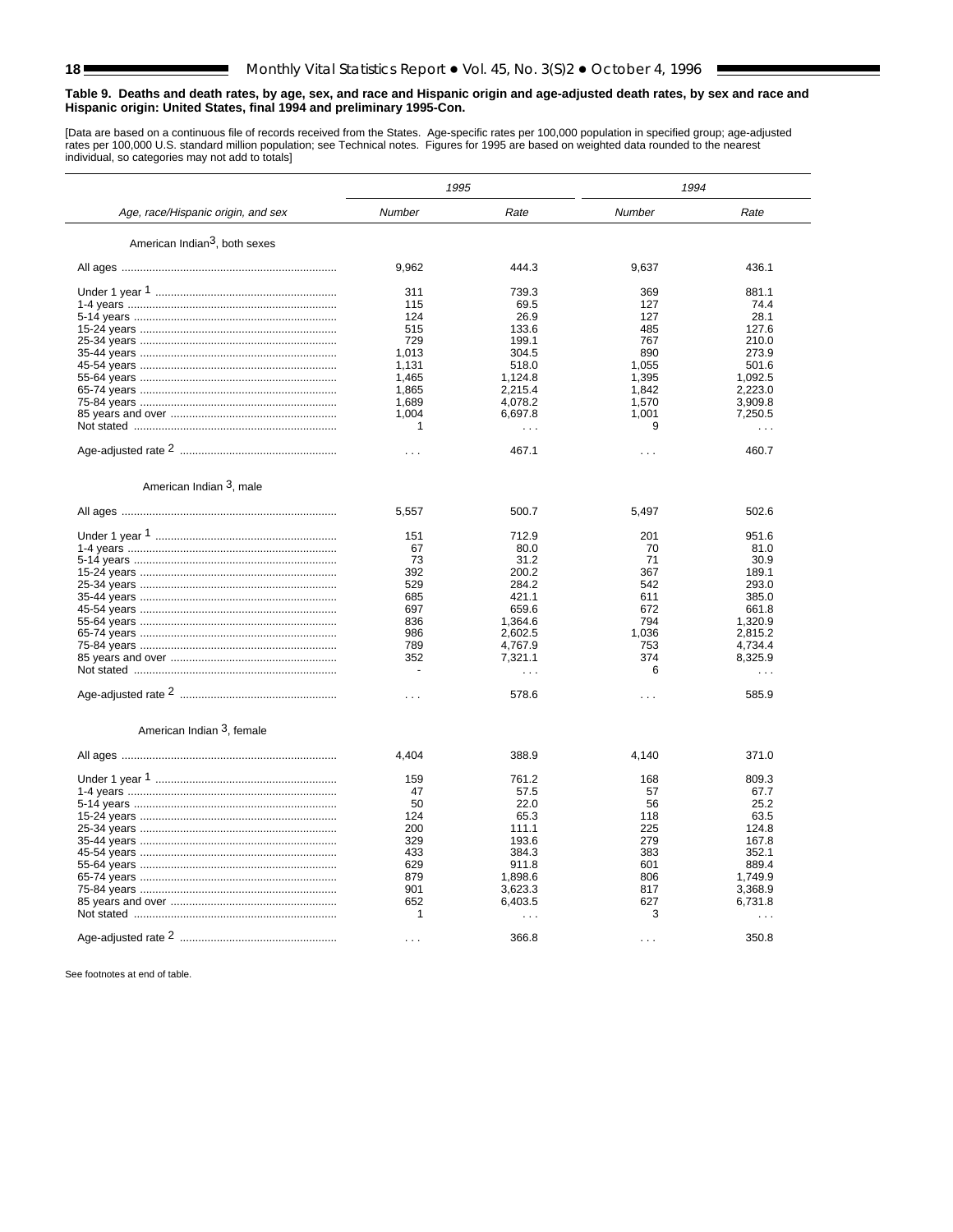#### **Table 9. Deaths and death rates, by age, sex, and race and Hispanic origin and age-adjusted death rates, by sex and race and Hispanic origin: United States, final 1994 and preliminary 1995-Con.**

 $\blacksquare$ 

 $\overline{a}$ 

[Data are based on a continuous file of records received from the States. Age-specific rates per 100,000 population in specified group; age-adjusted<br>rates per 100,000 U.S. standard million population; se[e Technical notes.](#page-34-0)

|                                       |                      | 1995                 |                      | 1994                 |
|---------------------------------------|----------------------|----------------------|----------------------|----------------------|
| Age, race/Hispanic origin, and sex    | Number               | Rate                 | Number               | Rate                 |
| Asian or Pacific Islander, both sexes |                      |                      |                      |                      |
|                                       | 27,742               | 298.7                | 27,103               | 301.5                |
|                                       | 658                  | 386.6                | 765                  | 454.3                |
|                                       | 170                  | 25.7                 | 161                  | 25.3                 |
|                                       | 256                  | 17.1                 | 234                  | 16.3                 |
|                                       | 810                  | 57.0                 | 803                  | 57.2                 |
|                                       | 953                  | 56.1                 | 1,032                | 62.6                 |
|                                       | 1,506                | 96.0                 | 1,530                | 99.4                 |
|                                       | 2,368                | 227.5                | 2,344                | 239.8                |
|                                       |                      |                      |                      |                      |
|                                       | 3,591                | 588.6                | 3,458                | 589.5                |
|                                       | 5,949                | 1,438.0              | 5,820                | 1,463.1              |
|                                       | 6,688                | 3,993.6              | 6,538                | 4,123.7              |
|                                       | 4,787                | 13,373.0             | 4,404                | 12,873.1             |
|                                       | 7                    | $\cdots$             | 14                   | $\cdots$             |
|                                       |                      |                      |                      |                      |
|                                       | $\cdots$             | 293.2                | $\cdots$             | 299.2                |
| Asian or Pacific Islander, male       |                      |                      |                      |                      |
|                                       | 15,628               | 348.1                | 15,408               | 354.0                |
|                                       | 358                  | 412.3                | 427                  | 496.7                |
|                                       | 91                   | 26.8                 | 100                  | 30.7                 |
|                                       | 144                  | 18.9                 | 146                  | 19.9                 |
|                                       | 573                  | 80.4                 | 584                  | 82.5                 |
|                                       |                      |                      |                      |                      |
|                                       | 630                  | 76.6                 | 699                  | 87.4                 |
|                                       | 950                  | 128.3                | 935                  | 128.9                |
|                                       | 1,354                | 279.1                | 1,398                | 305.3                |
|                                       | 2,043                | 729.7                | 1,998                | 748.1                |
|                                       | 3,429                | 1,952.5              | 3,364                | 1,984.3              |
|                                       | 3,634                | 5,068.1              | 3,546                | 5,175.7              |
|                                       | 2,417                | 17,075.2             | 2,200                | 16,148.0             |
|                                       | 4                    | $\sim$ $\sim$ $\sim$ | 11                   | $\sim$ $\sim$ $\sim$ |
|                                       | $\sim$ $\sim$ $\sim$ | 377.2                | $\sim$ $\sim$ $\sim$ | 386.5                |
| Asian or Pacific Islander, female     |                      |                      |                      |                      |
|                                       |                      |                      |                      |                      |
|                                       | 12,114               | 252.5                | 11,695               | 252.2                |
|                                       | 300                  | 359.9                | 338                  | 410.2                |
|                                       | 79                   | 24.4                 | 61                   | 19.6                 |
|                                       | 112                  | 15.3                 | 88                   | 12.4                 |
|                                       | 237                  | 33.4                 | 219                  | 31.4                 |
|                                       |                      |                      |                      |                      |
|                                       | 322                  | 36.7                 | 333                  | 39.3                 |
|                                       | 555                  | 67.0                 | 595                  | 73.1                 |
|                                       | 1,014                | 182.4                | 946                  | 182.0                |
|                                       | 1,547                | 468.6                | 1,460                | 457.0                |
|                                       | 2,520                | 1,058.5              | 2,456                | 1,075.9              |
|                                       | 3,054                | 3,189.1              | 2,992                | 3,323.2              |
|                                       | 2,370                | 10,951.4             | 2,204                | 10,705.8             |
|                                       | 3                    | $\sim$ $\sim$ $\sim$ | 3                    | $\cdots$             |
|                                       |                      |                      |                      |                      |
|                                       | $\sim$ $\sim$ $\sim$ | 226.9                | $\cdots$             | 229.3                |

See footnotes at end of table.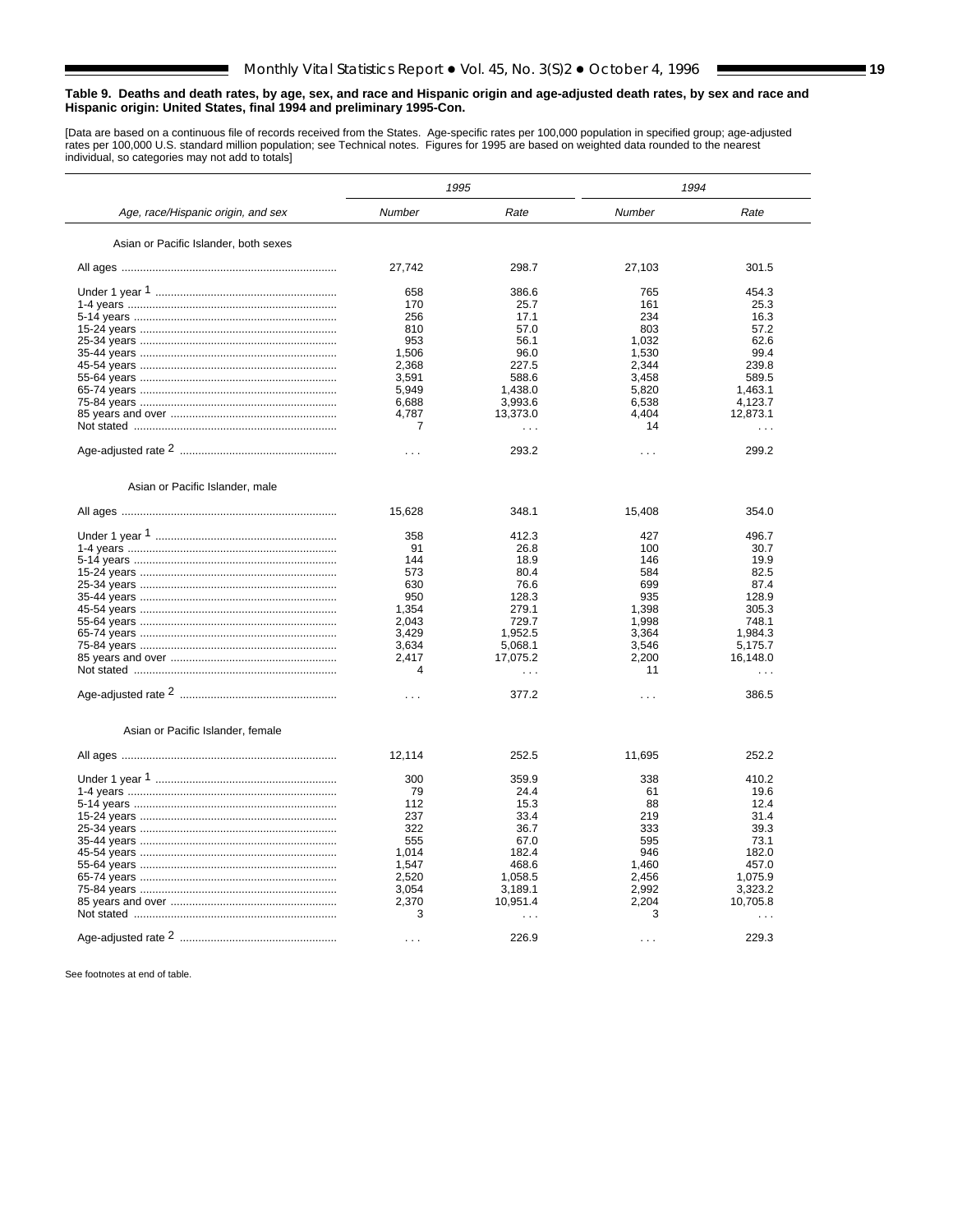**F** 

#### **Table 9. Deaths and death rates, by age, sex, and race and Hispanic origin and age-adjusted death rates, by sex and race and Hispanic origin: United States, final 1994 and preliminary 1995-Con.**

[Data are based on a continuous file of records received from the States. Age-specific rates per 100,000 population in specified group; age-adjusted rates per 100,000 U.S. standard million population; se[e Technical notes.](#page-34-0) Figures for 1995 are based on weighted data rounded to the nearest individual, so categories may not add to totals]

|                                    | 1995                 |           | 1994                 |           |
|------------------------------------|----------------------|-----------|----------------------|-----------|
| Age, race/Hispanic origin, and sex | Number               | Rate      | Number               | Rate      |
| Hispanic <sup>4</sup> , both sexes |                      |           |                      |           |
|                                    | 93,125               | 345.0     | 90,109               | 347.1     |
|                                    | 4,085                | 619.2     | 4,340                | 681.1     |
|                                    | 927                  | 36.3      | 954                  | 39.1      |
|                                    | 995                  | 19.6      | 976                  | 20.1      |
|                                    | 4.722                | 102.4     | 4.807                | 106.4     |
|                                    | 7.007                | 139.2     | 7.395                | 150.3     |
|                                    | 8.847                | 228.0     | 8,688                | 236.3     |
|                                    | 8,493                | 373.7     | 8,194                | 384.3     |
|                                    | 11,113               | 796.0     | 10,709               | 792.8     |
|                                    |                      | 1.784.9   |                      | 1.800.8   |
|                                    | 16,893               |           | 16,251               |           |
|                                    | 16,641               | 3,922.5   | 15,625               | 3,881.9   |
|                                    | 13,327               | 10,229.7  | 12,107               | 9,940.5   |
|                                    | 75                   | $\cdots$  | 63                   | $\cdots$  |
|                                    | $\cdots$             | 378.7     | $\cdots$             | 383.8     |
| Hispanic <sup>4</sup> , male       |                      |           |                      |           |
|                                    | 55,026               | 402.3     | 54,104               | 411.4     |
|                                    |                      |           |                      |           |
|                                    | 2,262                | 668.8     | 2,396                | 731.6     |
|                                    | 512                  | 39.2      | 543                  | 43.6      |
|                                    | 632                  | 24.3      | 613                  | 24.7      |
|                                    | 3,859                | 161.0     | 3,944                | 166.9     |
|                                    | 5,561                | 208.0     | 5,800                | 222.3     |
|                                    | 6,583                | 332.9     | 6,592                | 353.3     |
|                                    | 5,750                | 520.1     | 5,513                | 531.6     |
|                                    |                      |           |                      |           |
|                                    | 6,794                | 1,041.2   | 6,588                | 1,045.3   |
|                                    | 9,626                | 2,299.8   | 9,379                | 2,362.0   |
|                                    | 8,247                | 5,017.5   | 7,755                | 5,080.1   |
|                                    | 5,128                | 11,965.9  | 4,923                | 12,183.5  |
|                                    | 72                   | $\sim 10$ | 58                   | $\sim 10$ |
|                                    | $\sim$ $\sim$ $\sim$ | 502.5     | $\sim$ $\sim$ $\sim$ | 516.4     |
|                                    |                      |           |                      |           |
| Hispanic <sup>4</sup> , female     |                      |           |                      |           |
|                                    | 38,099               | 286.1     | 36,005               | 281.1     |
|                                    |                      |           |                      |           |
|                                    | 1,823                | 567.1     | 1,944                | 627.6     |
|                                    | 416                  | 33.4      | 411                  | 34.4      |
|                                    | 363                  | 14.6      | 363                  | 15.3      |
|                                    | 863                  | 39.0      | 863                  | 40.0      |
|                                    | 1,446                | 61.3      | 1,595                | 69.0      |
|                                    | 2,264                | 119.0     | 2,096                | 115.8     |
|                                    | 2,743                | 235.0     | 2,681                | 244.7     |
|                                    | 4,319                | 580.9     | 4,121                | 571.9     |
|                                    |                      |           |                      |           |
|                                    | 7,267                | 1,376.7   | 6,872                | 1,359.8   |
|                                    | 8,394                | 3,229.9   | 7,870                | 3,149.8   |
|                                    | 8,199                | 9,378.6   | 7,184                | 8,826.9   |
|                                    | 3                    |           | 5                    |           |
|                                    |                      |           |                      |           |
|                                    | $\sim$ $\sim$ $\sim$ | 269.8     | $\sim$ $\sim$ $\sim$ | 268.6     |

... Category not applicable.<br>1 \_ Quantity zero....

Quantity zero.<br>
2 Death rates for "Under 1 year" are based on population estimates; they differ from infant mortality rates, which are based on live births and are shown separately.<br>
2 For method of computation, see Techni

 NOTE: Data are subject to sampling and/or random variation. For information on the relative standard errors of the data and further discussion, see [Technical notes.](#page-34-0)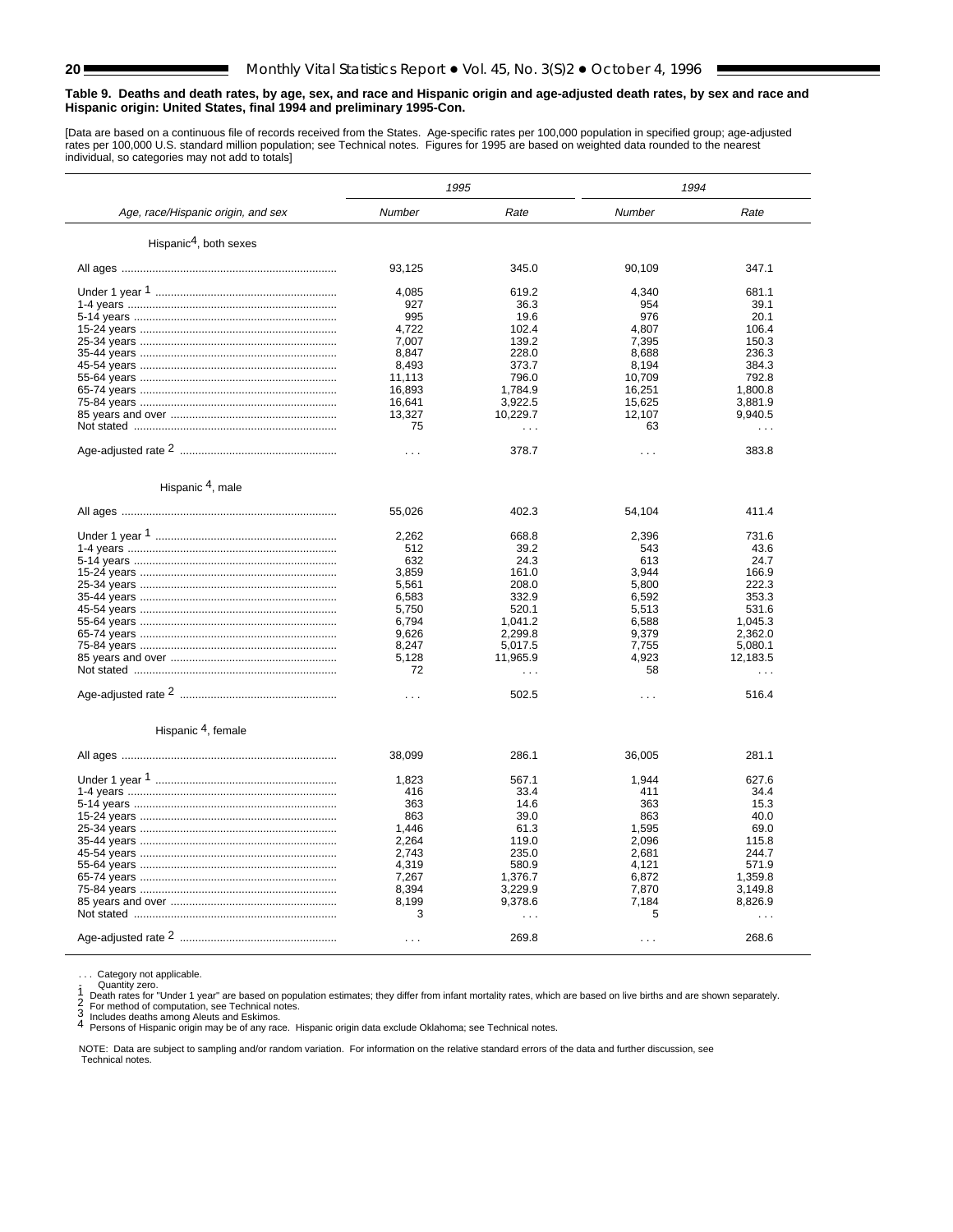#### <span id="page-20-0"></span>**Table 10. Deaths, death rates, and age-adjusted death rates for 72 selected causes, Human immunodeficiency virus infection, Alzheimer's disease, Injury by firearms, Drug-induced deaths, Alcohol-induced deaths, and Injury at work: United States, final 1994 and preliminary 1995**

[Data are based on a continuous file of records received from the States. Rates per 100,000 population; age-adjusted rates per 100,000 standard million population; see [Technical](#page-34-0) [notes.](#page-34-0) For explanation of asterisks preceding cause-of-death categories, see [Technical notes](#page-34-0). Figures for 1995 are based on weighted data rounded to the nearest individual, so categories may not add to totals]

|                                                                                                              |               | 1995    |                      |           | 1994  |                      |
|--------------------------------------------------------------------------------------------------------------|---------------|---------|----------------------|-----------|-------|----------------------|
| Cause of death (Based on Ninth Revision, International Classification of Diseases, 1975)                     | Number        | Rate    | Age-adjusted<br>rate | Number    | Rate  | Age-adjusted<br>rate |
|                                                                                                              | 2,312,203     | 880.0   | 502.9                | 2,278,994 | 875.4 | 507.4                |
|                                                                                                              | 11            |         |                      | 15        |       |                      |
|                                                                                                              | 781           | 0.3     | 0.2                  | 746       | 0.3   | 0.2                  |
|                                                                                                              | 1.341         | 0.5     | 0.3                  | 1.478     | 0.6   | 0.4                  |
|                                                                                                              | 1,064         | 0.4     | 0.3                  | 1,129     | 0.4   | Monthly<br>0.3       |
|                                                                                                              | 277           | 0.1     | 0.1                  | 349       | 0.1   | 0.1                  |
|                                                                                                              | 5             |         |                      | 8         |       |                      |
|                                                                                                              | 6             | $\star$ | $\star$              | 12        |       |                      |
|                                                                                                              | 281           | 0.1     | 0.1                  | 276       | 0.1   | 0.1                  |
|                                                                                                              | 21.123        | 8.0     |                      |           | 7.8   |                      |
|                                                                                                              |               |         | 4.1                  | 20,360    |       | 4.0                  |
|                                                                                                              | 3<br>$\Delta$ | $\star$ | $\star$              |           |       |                      |
|                                                                                                              |               | 1.3     |                      |           | 1.2   | 0.9                  |
|                                                                                                              | 3,395         |         | 1.0                  | 3.061     |       |                      |
|                                                                                                              | 77            | 0.0     | 0.0                  | 79        | 0.0   | Report<br>0.0        |
| All other infectious and parasitic diseases <sup>1</sup>                                                     |               |         |                      |           |       |                      |
|                                                                                                              | 49.601        | 18.9    | 17.4                 | 49.265    | 18.9  | 17.5                 |
|                                                                                                              | 537,969       | 204.7   | 129.8                | 534,310   | 205.2 | 131.5                |
|                                                                                                              | 8.018         | 3.1     | 2.1                  | 7.915     | 3.0   | 2.1                  |
|                                                                                                              | 126.404       | 48.1    | 29.0                 | 125,353   | 48.1  | 29.3                 |
|                                                                                                              | 156,073       | 59.4    | 39.6                 | 154,714   | 59.4  | 40.1                 |
|                                                                                                              | 44,331        | 16.9    | 11.5                 | 44,008    | 16.9  | 11.6                 |
|                                                                                                              | 60.341        | 23.0    | 12.7                 | 61,054    | 23.5  | 13.2                 |
|                                                                                                              | 22,492        | 8.6     | 5.0                  | 22,432    | 8.6   | 5.1                  |
|                                                                                                              | 66,160        | 25.2    | 16.8                 | 65.754    | 25.3  | 17.0                 |
|                                                                                                              | 20.021        | 7.6     | 4.8                  | 19.669    | 7.6   | 4.9                  |
|                                                                                                              | 34,128        | 13.0    | 8.2                  | 33,411    | 12.8  | 8.2                  |
| Benign neoplasms, carcinoma in situ, and neoplasms of uncertain behavior and of unspecified nature (210-239) | 7,808         | 3.0     | 1.8                  | 7,517     | 2.9   | 1.7                  |
|                                                                                                              | 59.085        | 22.5    | 13.2                 | 56.692    | 21.8  | 12.9                 |
|                                                                                                              | 3,505         | 1.3     | 0.5                  | 3,451     | 1.3   | 0.5                  |
|                                                                                                              | 4.530         | 1.7     | 0.9                  | 4.380     | 1.7   | 0.9                  |
|                                                                                                              | 805           | 0.3     | 0.3                  | 770       | 0.3   | 0.3                  |
|                                                                                                              | 952,523       | 362.5   | 174.7                | 940.693   | 361.3 | 176.8                |
|                                                                                                              | 738,781       | 281.2   | 138.2                | 732.409   | 281.3 | 140.4                |
|                                                                                                              | 5.225         | 2.0     | 1.2                  | 5.415     | 2.1   | 1.2                  |
|                                                                                                              | 24,433        | 9.3     | 4.9                  | 23,943    | 9.2   | 5.0                  |
|                                                                                                              | 2,445         | 0.9     | 0.4                  | 2,494     | 1.0   | 0.5                  |
|                                                                                                              | 482,185       | 183.5   | 89.6                 | 481,458   | 184.9 | 91.4                 |
|                                                                                                              | 218,579       | 83.2    | 44.0                 | 222,399   | 85.4  | 45.6                 |
|                                                                                                              | 2,757         | 1.0     | 0.6                  | 2,862     | 1.1   | 0.6                  |
|                                                                                                              | 843           | 0.3     | 0.1                  | 913       | 0.4   | 0.2                  |
|                                                                                                              | 260,006       | 99.0    | 44.9                 | 255.284   | 98.1  | 45.0                 |
|                                                                                                              | 16,290        | 6.2     | 2.6                  | 15,417    | 5.9   | 2.6                  |
|                                                                                                              | 208,204       | 79.2    | 39.5                 | 203.682   | 78.2  | 39.7                 |
|                                                                                                              | 12,479        | 4.7     | 2.3                  | 11,765    | 4.5   | 2.2                  |

See footnotes at end of table.

**21**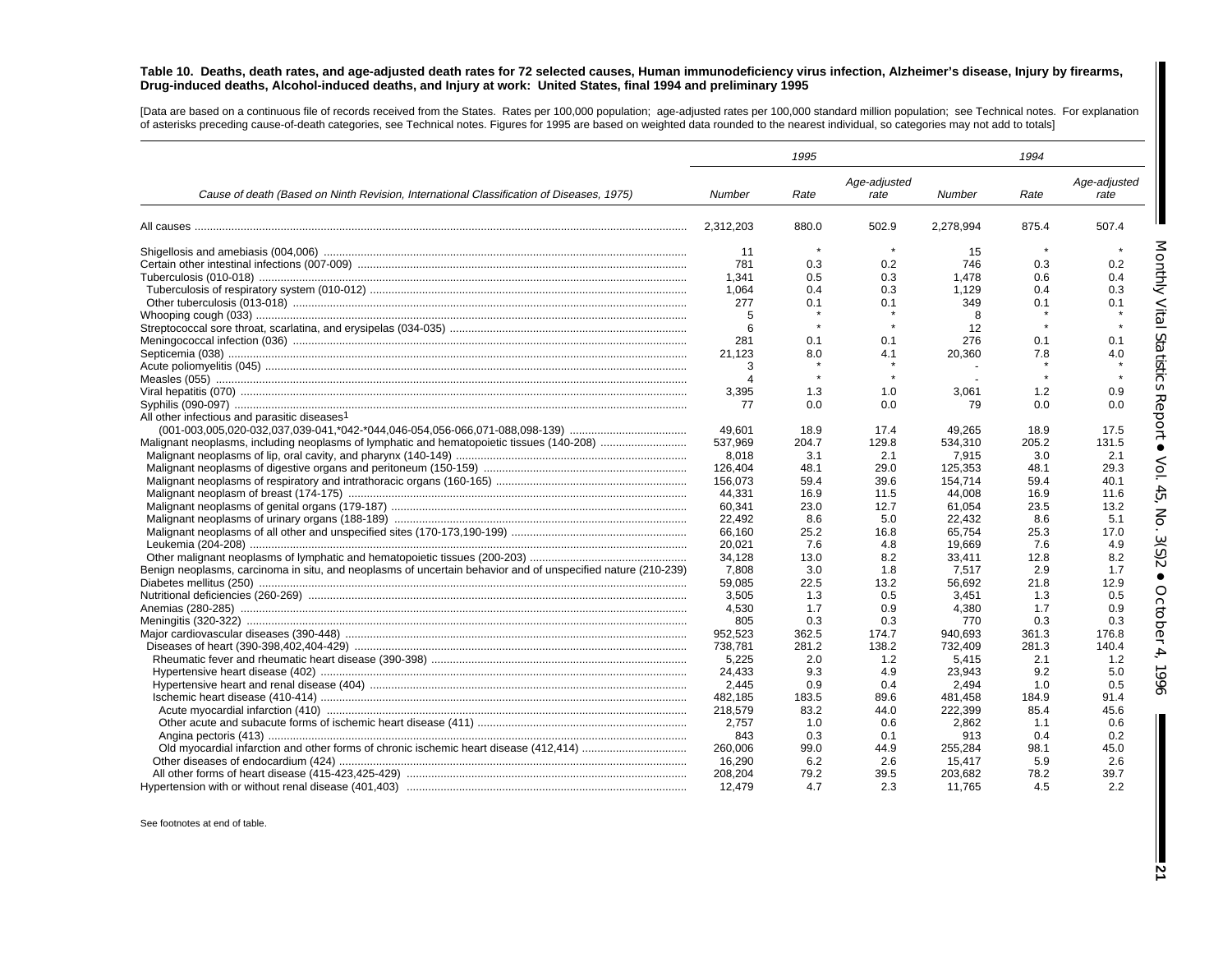#### **Table 10. Deaths, death rates, and age-adjusted death rates for 72 selected causes, Human immunodeficiency virus infection, Alzheimer's disease, Injury by firearms, Drug-induced deaths, Alcohol-induced deaths, and Injury at work: United States, final 1994 and preliminary 1995 -Con.**

[Data are based on a continuous file of records received from the States. Rates per 100,000 population; age-adjusted rates per 100,000 standard million population; se[e Technical notes.](#page-34-0) For explanation of asterisks preceding cause-of-death categories, see [Technical notes.](#page-34-0) Figures for 1995 are based on weighted data rounded to the nearest individual, so categories may not add to totals]

|                                                                                                                |         | 1995 |                      |         | 1994 |                      |
|----------------------------------------------------------------------------------------------------------------|---------|------|----------------------|---------|------|----------------------|
| Cause of death (Based on Ninth Revision, International Classification of Diseases, 1975)                       | Number  | Rate | Age-adjusted<br>rate | Number  | Rate | Age-adjusted<br>rate |
|                                                                                                                | 158,061 | 60.2 | 26.7                 | 153,306 | 58.9 | 26.5                 |
|                                                                                                                | 22,326  | 8.5  | 5.0                  | 21,807  | 8.4  | 5.0                  |
|                                                                                                                | 14,075  | 5.4  | 2.3                  | 14,629  | 5.6  | 2.4                  |
|                                                                                                                | 635     | 0.2  | 0.1                  | 708     | 0.3  | Monthly<br>0.1       |
|                                                                                                                | 121.026 | 46.1 | 19.2                 | 116.162 | 44.6 | 19.0                 |
|                                                                                                                | 16.781  | 6.4  | 2.3                  | 17.116  | 6.6  | 2.3                  |
|                                                                                                                | 26,422  | 10.1 | 5.3                  | 26,097  | 10.0 | 5.3                  |
|                                                                                                                | 554     | 0.2  | 0.1                  | 578     | 0.2  | 0.1                  |
|                                                                                                                | 83,528  | 31.8 | 13.0                 | 81,473  | 31.3 | 13.0                 |
|                                                                                                                | 82,931  | 31.6 | 12.9                 | 80,244  | 30.8 | 12.8                 |
|                                                                                                                | 597     | 0.2  | 0.1                  | 1,229   | 0.5  | 0.2                  |
|                                                                                                                | 104,756 | 39.9 | 21.2                 | 101,628 | 39.0 | 21.0                 |
|                                                                                                                | 3.437   | 1.3  | 0.7                  | 3.579   | 1.4  | 0.7                  |
|                                                                                                                | 17.303  | 6.6  | 3.7                  | 17,215  | 6.6  | 3.7                  |
|                                                                                                                | 5.579   | 2.1  | 1.5                  | 5.487   | 2.1  | 1.5                  |
|                                                                                                                | 78.437  | 29.9 | 15.3                 | 75,347  | 28.9 | Report<br>15.1       |
|                                                                                                                | 5,433   | 2.1  | 1.0                  | 6,088   | 2.3  | 1.2                  |
|                                                                                                                | 407     | 0.2  | 0.1                  | 380     | 0.1  | 0.1                  |
|                                                                                                                | 6,214   | 2.4  | 1.1                  | 6,142   | 2.4  | 1.1                  |
|                                                                                                                | 24,848  | 9.5  | 7.5                  | 25,406  | 9.8  | 7.9                  |
|                                                                                                                | 2.686   | 1.0  | 0.5                  | 2.855   | 1.1  | 0.5                  |
|                                                                                                                | 23.845  | 9.1  | 4.4                  | 22,976  | 8.8  | 4.3                  |
|                                                                                                                | 283     | 0.1  | 0.0                  | 305     | 0.1  | 0.1                  |
| Chronic glomerulonephritis, nephritis and nephropathy, not specified as acute or chronic, and renal sclerosis, |         |      |                      |         |      |                      |
|                                                                                                                | 1.510   | 0.6  | 0.3                  | 1,546   | 0.6  | 0.3                  |
| Renal failure, disorders resulting from impaired renal function, and small kidney of unknown cause             |         |      |                      |         |      |                      |
|                                                                                                                | 22,052  | 8.4  | 4.0                  | 21,125  | 8.1  | 3.9                  |
|                                                                                                                | 914     | 0.3  | 0.2                  | 973     | 0.4  | 0.2                  |
|                                                                                                                | 398     | 0.2  | 0.1                  | 413     | 0.2  | 0.1                  |
|                                                                                                                | 247     | 0.1  | 0.1                  | 328     | 0.1  | 0.1                  |
|                                                                                                                | -23     | 0.0  | 0.0                  | 41      | 0.0  | 0.0                  |
|                                                                                                                | 224     | 0.1  | 0.1                  | 287     | 0.1  | 0.1                  |
|                                                                                                                | 11.933  | 4.5  | 4.4                  | 12,030  | 4.6  | 4.5                  |
|                                                                                                                | 13,222  | 5.0  | 5.2                  | 14,487  | 5.6  | 5.7                  |
|                                                                                                                | 2,177   | 0.8  | 0.9                  | 2,378   | 0.9  | 0.9                  |
|                                                                                                                | 11,046  | 4.2  | 4.4                  | 12,109  | 4.7  | 4.8                  |
|                                                                                                                | 32,993  | 12.6 | 9.2                  | 25,245  | 9.7  | 6.8                  |
|                                                                                                                | 212,286 | 80.8 | 40.6                 | 203.939 | 78.3 | 40.3                 |
|                                                                                                                | 89.703  | 34.1 | 29.2                 | 91,437  | 35.1 | 30.3                 |
|                                                                                                                | 41.786  | 15.9 |                      |         |      | 16.1                 |
|                                                                                                                |         |      | 15.7                 | 42.524  | 16.3 |                      |
|                                                                                                                | 47.916  | 18.2 | 13.5                 | 48.913  | 18.8 | 14.2                 |
|                                                                                                                | 30,893  | 11.8 | 11.0                 | 31,142  | 12.0 | 11.2                 |
|                                                                                                                | 21,577  | 8.2  | 8.8                  | 24,926  | 9.6  | 10.3                 |
|                                                                                                                | 2,911   | 1.1  | 1.1                  | 3.435   | 1.3  | 1.3                  |

See footnotes at end of table.

**22** H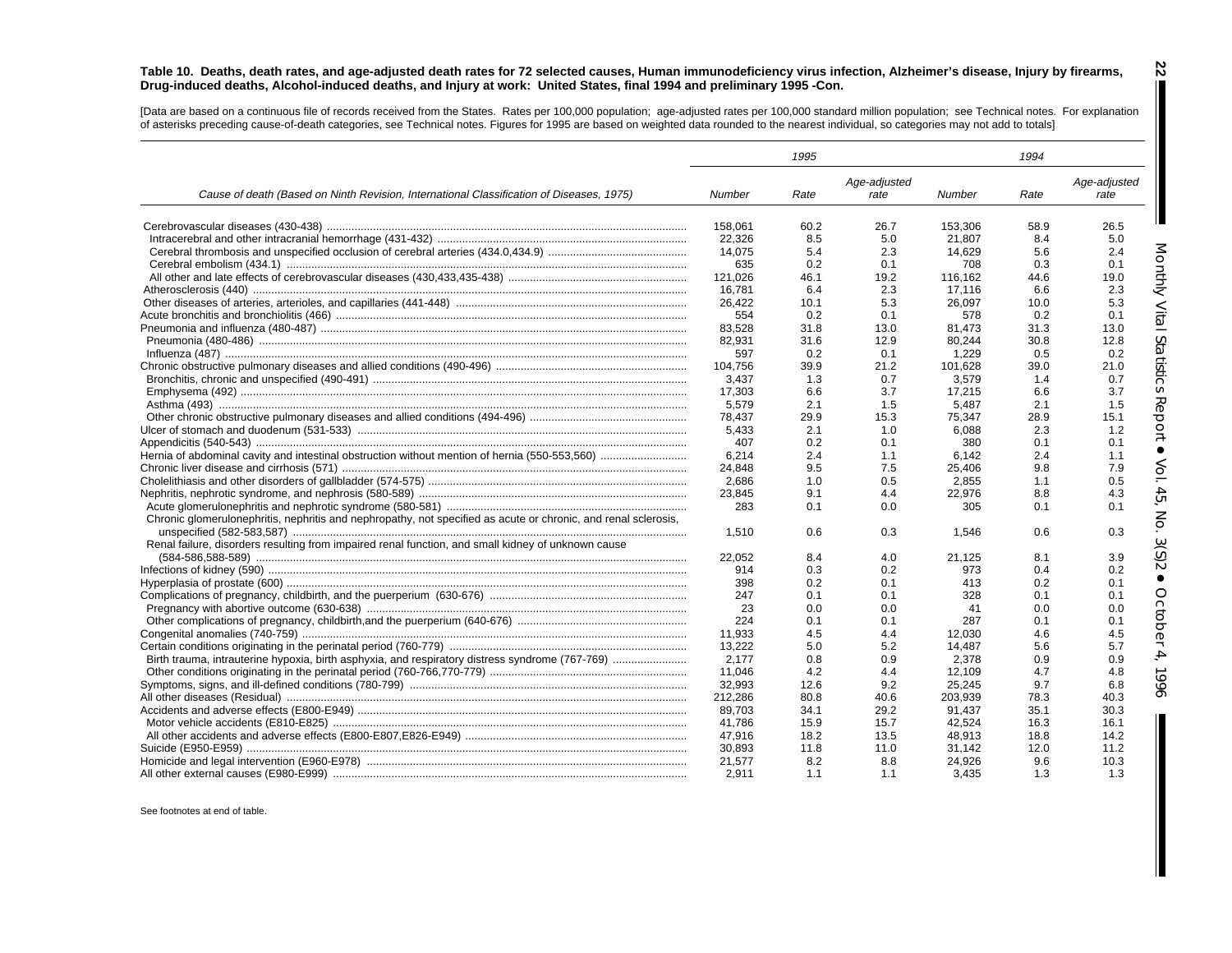#### **Table 10. Deaths, death rates, and age-adjusted death rates for 72 selected causes, Human immunodeficiency virus infection, Alzheimer's disease, Injury by firearms, Drug-induced deaths, Alcohol-induced deaths, and Injury at work: United States, final 1994 and preliminary 1995 -Con.**

[Data ar[e](#page-34-0) based on a continuous file of records received from the States. Rates per 100,000 population; age-adjusted rates per 100,000 standard million population; see [Technical](#page-34-0) [notes.](#page-34-0) For explanation of asterisks preceding cause-of-death categories, se[e Technical notes.](#page-34-0) Figures for 1995 are based on weighted data rounded to the nearest individual, so categories may not add to totals]

|                                                                                                     | 1995                                           |                                   |                                   | 1994                                           |                     |                                  |
|-----------------------------------------------------------------------------------------------------|------------------------------------------------|-----------------------------------|-----------------------------------|------------------------------------------------|---------------------|----------------------------------|
| Cause of death (Based on Ninth Revision, International Classification of Diseases, 1975)            | Number                                         | Rate                              | Age-adjusted<br>rate              | Number                                         | Rate                |                                  |
| Drug-induced deaths <sup>4</sup> (292,304,305.2-305.9,E850-E858,E950.0-E950.5,E962.0,E980.0-E980.5) | 42.506<br>20.415<br>34.990<br>11.933<br>19.470 | 16.2<br>7.8<br>13.3<br>4.5<br>7.4 | 15.4<br>2.7<br>13.5<br>4.3<br>6.4 | 42.114<br>18.584<br>38.505<br>13.923<br>20.163 | 16.2<br>14.8<br>5.3 | 15.4<br>2.5<br>15.<br>5.0<br>6.8 |
| Injury at work <sup>5</sup>                                                                         | 5.543                                          | 2.1                               | 2.0                               | 6.008                                          | 2.3                 |                                  |

- Quantity zero.

\* Figure does not meet standards of reliability or precision (see [Technical notes\)](#page-34-0).<br>
1 Includes data for deaths due to Human immunodeficiency virus infection (categories \*042-\*044) shown separately, se[e Technical notes.](#page-34-0)<br>
2

 $5$  Injury at work described in [Technical](#page-34-0) [notes](#page-34-0).

NOTE: Data are subject to sampling and/or random variation. For information on the relative standard errors of the data and further discussion, se[e Technical notes.](#page-34-0)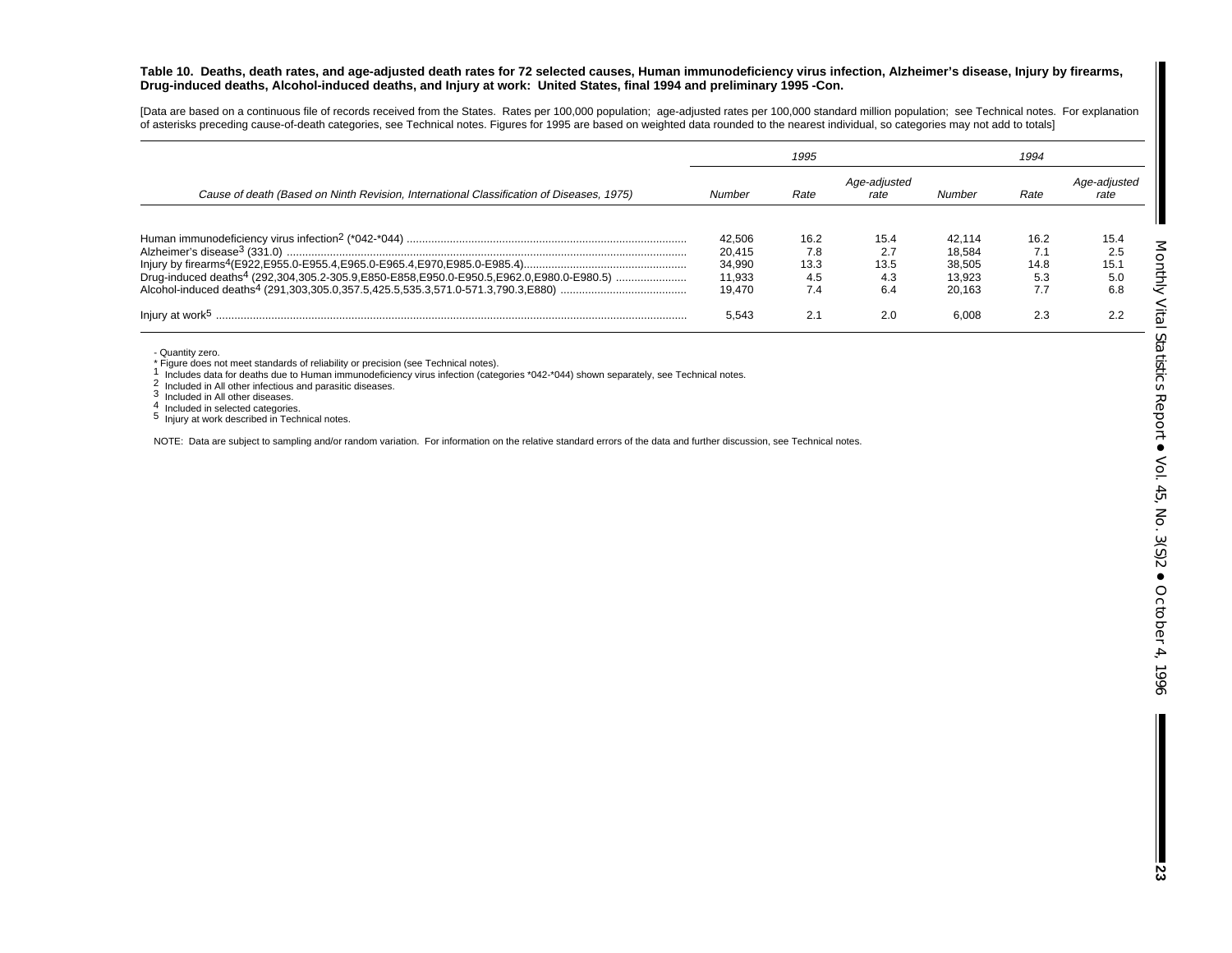#### <span id="page-23-0"></span>**Table 11. Deaths, death rates, and age-adjusted death rates for 16 selected subcategories of Malignant neoplasms, including neoplasms of lymphatic and hematopoietic tissues: United States, final 1994 and preliminary 1995**

[Data are based on a continuous file of records received from the States. Rates per 100,000 population; age-adjusted rates per 100,000 standard million population; se[e Technical notes.](#page-34-0) Figures for 1995 are based on weighted data rounded to the nearest individual.]

|                                                                                                        | 1995    |       |                      |         | 1994  |                      |  |
|--------------------------------------------------------------------------------------------------------|---------|-------|----------------------|---------|-------|----------------------|--|
| Cause of death (Based on Ninth Revision, International Classification of Diseases, 1975)               | Number  | Rate  | Age-adjusted<br>rate | Number  | Rate  | Age-adjusted<br>rate |  |
| Malignant neoplasms, including neoplasms of lymphatic and hematopoietic tissues <sup>1</sup> (140-208) | 537.969 | 204.7 | 129.8                | 534.310 | 205.2 | 131.5                |  |
|                                                                                                        | 10,868  | 4.1   | 2.8                  | 10.817  | 4.2   | 2.9                  |  |
|                                                                                                        | 13,647  | 5.2   | 3.2                  | 13.570  | 5.2   | 3.2                  |  |
|                                                                                                        | 57,257  | 21.8  | 12.6                 | 57.062  | 21.9  | 12.8                 |  |
|                                                                                                        | 26.874  | 10.2  | 6.2                  | 26.834  | 10.3  | 6.3                  |  |
|                                                                                                        | 150.920 | 57.4  | 38.3                 | 149.482 | 57.4  | 38.7                 |  |
|                                                                                                        | 6,932   | 2.6   | 1.9                  | 6,680   | 2.6   | 1.8                  |  |
|                                                                                                        | 4.424   | 1.7   | 1.3                  | 4,602   | 1.8   | 1.4                  |  |
|                                                                                                        | 6,227   | 2.4   | 1.4                  | 6,163   | 2.4   | 1.4                  |  |
|                                                                                                        | 13,289  | 5.1   | 3.3                  | 13,500  | 5.2   | 3.4                  |  |
|                                                                                                        | 34.451  | 13.1  | 6.2                  | 34.902  | 13.4  | 6.5                  |  |
|                                                                                                        | 10,998  | 4.2   | 2.1                  | 11.170  | 4.3   | 2.2                  |  |
|                                                                                                        | 11.493  | 4.4   | 2.9                  | 11.262  | 4.3   | 2.9                  |  |
|                                                                                                        | 11.906  | 4.5   | 3.5                  | 12.313  | 4.7   | 3.7                  |  |
|                                                                                                        | 1.431   | 0.5   | 0.4                  | 1.440   | 0.6   | 0.4                  |  |
|                                                                                                        | 22.442  | 8.5   | 5.4                  | 21,930  | 8.4   | 5.4                  |  |
|                                                                                                        | 10.255  | 3.9   | 2.4                  | 10.041  | 3.9   | 2.3                  |  |

<sup>1</sup> Includes figures for subcategories not shown.

NOTE: Data are subject to sampling and/or random variation. For information on the relative standard errors of the data and further discussion, se[e Technical notes.](#page-34-0)

**24**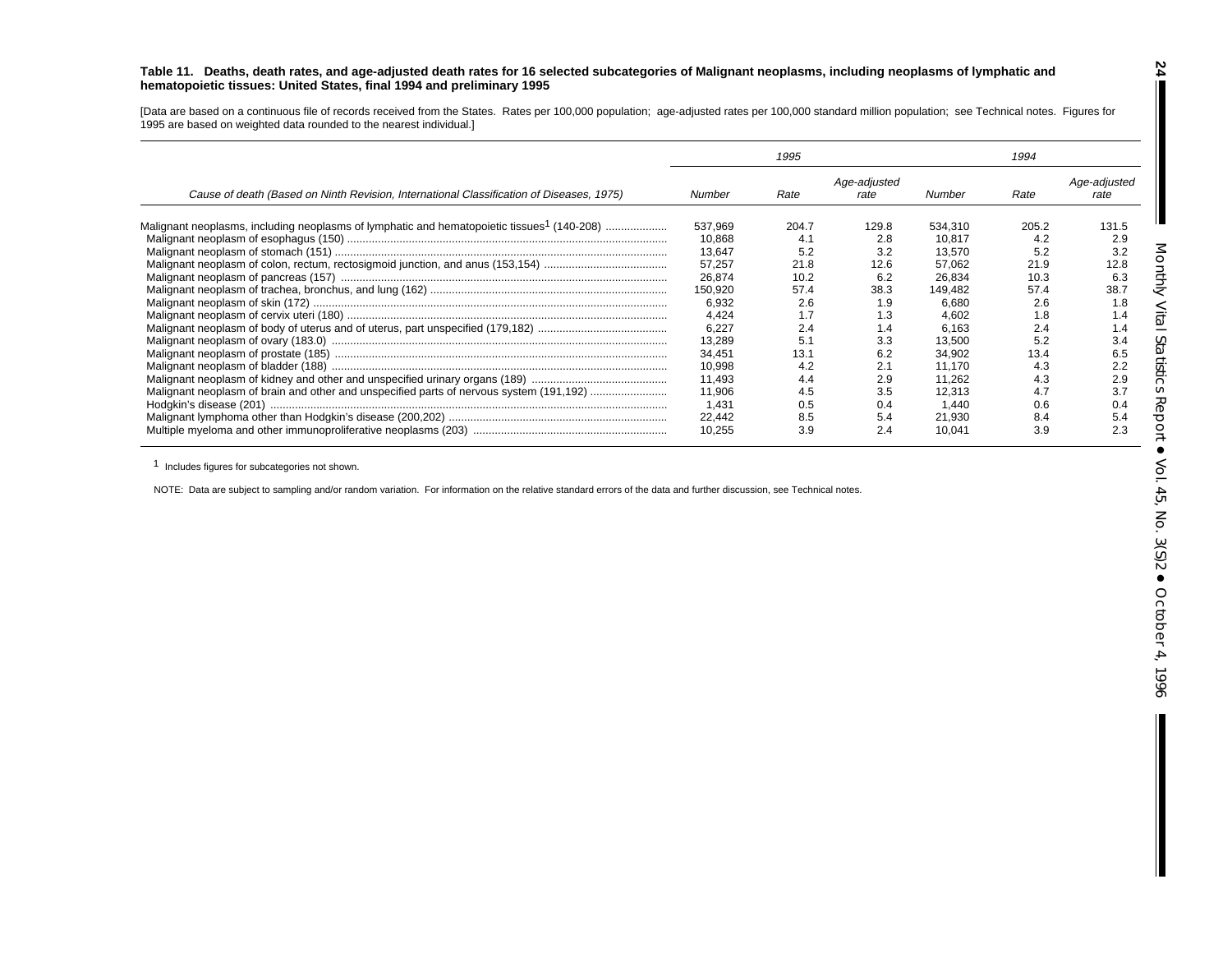#### <span id="page-24-0"></span>**Table 12. Deaths, death rates, and age-adjusted death rates: United States, each State, Puerto Rico, Virgin Islands, and Guam, final 1994 and preliminary 1995**

E

[By place of residence. Data are based on a continuous file of records received from the States. Rates per 100,000 population;<br>age-adjusted rates per 100,000 standard million population; see [Technical notes.](#page-34-0) Figures for 19

|                      |           | 1995    |                      |           | 1994    |                      |  |
|----------------------|-----------|---------|----------------------|-----------|---------|----------------------|--|
| Area                 | Number    | Rate    | Age-adjusted<br>rate | Number    | Rate    | Age-adjusted<br>rate |  |
| United States 1      | 2,312,180 | 880.0   | 503.7                | 2,278,994 | 875.4   | 507.4                |  |
|                      |           |         |                      |           |         |                      |  |
|                      | 42,417    | 997.3   | 583.4                | 41,708    | 988.6   | 581.6                |  |
|                      | 2,540     | 420.8   | 487.3                | 2,445     | 403.3   | 490.6                |  |
|                      | 35,336    | 837.8   | 498.7                | 34,298    | 841.7   | 502.7                |  |
|                      | 26,665    | 1,073.6 | 560.6                | 26,305    | 1,072.5 | 562.9                |  |
| California           | 223,227   | 706.7   | 461.8                | 224,292   | 713.6   | 477.7                |  |
| Colorado             | 25,003    | 667.4   | 439.0                | 24,250    | 663.4   | 442.2                |  |
| Connecticut          | 28,890    | 882.2   | 443.7                | 29,273    | 893.8   | 459.6                |  |
| Delaware             | 6,278     | 875.4   | 519.7                | 6,339     | 897.4   | 542.3                |  |
|                      |           |         |                      |           |         |                      |  |
| District of Columbia | 6,852     | 1.236.3 | 802.4                | 7,208     | 1,264.2 | 841.1                |  |
|                      | 153,641   | 1,084.6 | 498.2                | 148,749   | 1,066.1 | 494.4                |  |
|                      | 58,364    | 810.5   | 571.1                | 56,571    | 801.8   | 568.9                |  |
|                      | 7,637     | 643.5   | 391.0                | 7,336     | 622.5   | 386.4                |  |
|                      | 8,493     | 730.1   | 438.8                | 8,447     | 745.5   | 444.2                |  |
|                      | 108,732   | 919.1   | 526.7                | 107,344   | 913.4   | 529.9                |  |
|                      | 52,160    | 898.8   | 508.4                | 52,454    | 911.9   | 512.6                |  |
|                      | 25,983    | 914.3   | 407.6                | 27,702    | 979.1   | 440.0                |  |
|                      | 23,781    | 927.0   | 465.8                | 23,338    | 913.8   | 459.9                |  |
| Kentucky             | 38,052    | 985.7   | 566.2                | 37,156    | 970.9   | 557.1                |  |
|                      |           |         |                      |           |         |                      |  |
| Louisiana            | 39,564    | 911.1   | 595.6                | 39,017    | 904.2   | 596.4                |  |
|                      | 11,625    | 936.5   | 472.1                | 11,674    | 941.3   | 478.8                |  |
| Maryland             | 41,763    | 828.2   | 530.7                | 41,036    | 819.7   | 532.9                |  |
| Massachusetts        | 56,041    | 922.7   | 452.4                | 54,947    | 909.5   | 461.8                |  |
| Michigan             | 83,513    | 874.5   | 512.5                | 82,943    | 873.4   | 517.6                |  |
| Minnesota            | 37,313    | 809.5   | 423.8                | 36,539    | 800.0   | 421.0                |  |
|                      |           |         |                      |           |         | 621.6                |  |
|                      | 26,992    | 1,000.7 | 619.0                | 26,778    | 1,003.3 |                      |  |
| Missouri             | 58,601    | 1,100.8 | 572.4                | 53,785    | 1,019.1 | 531.5                |  |
|                      | 7,612     | 874.7   | 469.1                | 7,362     | 860.0   | 463.8                |  |
| Nebraska             | 15,314    | 935.4   | 447.4                | 15,011    | 925.0   | 449.5                |  |
|                      | 12,507    | 817.4   | 556.4                | 11,913    | 817.6   | 565.4                |  |
| New Hampshire        | 9,268     | 807.1   | 461.1                | 8,920     | 784.6   | 447.7                |  |
| New Jersey           | 74,016    | 931.6   | 502.5                | 72,305    | 914.8   | 502.8                |  |
| New Mexico           | 12,545    | 744.3   | 491.8                | 12,129    | 733.5   | 485.0                |  |
|                      |           | 926.8   | 513.4                | 168,764   | 928.9   | 525.6                |  |
| New York             | 168,081   |         |                      |           |         |                      |  |
| North Carolina       | 64,966    | 902.9   | 542.6                | 63,240    | 894.5   | 544.1                |  |
| North Dakota         | 6.094     | 950.2   | 435.5                | 5,895     | 924.0   | 427.9                |  |
|                      | 106,014   | 950.8   | 516.3                | 103,262   | 930.1   | 510.4                |  |
| Oklahoma             | 32,757    | 999.4   | 541.2                | 32,299    | 991.4   | 542.8                |  |
|                      | 28,240    | 899.2   | 471.3                | 27,407    | 888.1   | 469.9                |  |
| Pennsylvania         | 128,116   | 1,061.3 | 505.8                | 128,045   | 1,062.4 | 511.0                |  |
| Rhode Island         | 9,643     | 974.2   | 456.5                | 9,408     | 943.9   | 451.0                |  |
| South Carolina       | 32,512    | 885.1   | 565.1                | 32,274    | 880.8   | 574.9                |  |
| South Dakota         | 6,829     | 936.7   | 449.7                | 6,743     | 935.0   | 452.8                |  |
|                      | 51,027    | 970.8   | 568.1                | 50,525    | 976.3   | 567.5                |  |
|                      |           |         |                      |           |         |                      |  |
|                      | 138,830   | 741.5   | 505.4                | 136,079   | 740.4   | 511.1                |  |
|                      | 10,825    | 554.7   | 414.2                | 10,473    | 548.9   | 417.5                |  |
|                      | 5,040     | 861.9   | 476.5                | 4,784     | 824.5   | 453.2                |  |
|                      | 52,868    | 798.8   | 506.3                | 52,188    | 796.6   | 511.6                |  |
| Washington           | 40,525    | 746.2   | 443.0                | 39,960    | 747.9   | 449.5                |  |
| West Virginia        | 20,249    | 1,107.6 | 546.3                | 20,152    | 1,106.0 | 548.4                |  |
| Wisconsin            | 45,088    | 880.1   | 447.0                | 44,441    | 874.5   | 447.9                |  |
| Wyoming              | 3,749     | 780.7   | 485.8                | 3,481     | 731.3   | 468.0                |  |
| Puerto Rico          | 30,050    |         | $- - -$              | 28,292    | - - -   | - - -                |  |
| Virgin Islands       |           | $- - -$ | $- - -$              | 602       | $- - -$ | - - -                |  |
|                      | 669       |         |                      |           |         |                      |  |
|                      | $- - -$   | $- - -$ | $- - -$              | 605       | $- - -$ | $- - -$              |  |

<sup>1</sup> - Data not available.<br>1 Excludes data for Puerto Rico, Virgin Islands, and Guam.

 NOTE: Data are subject to sampling and/or random variation. For information on the relative standard errors of the data and further discussion, see [Technical notes.](#page-34-0)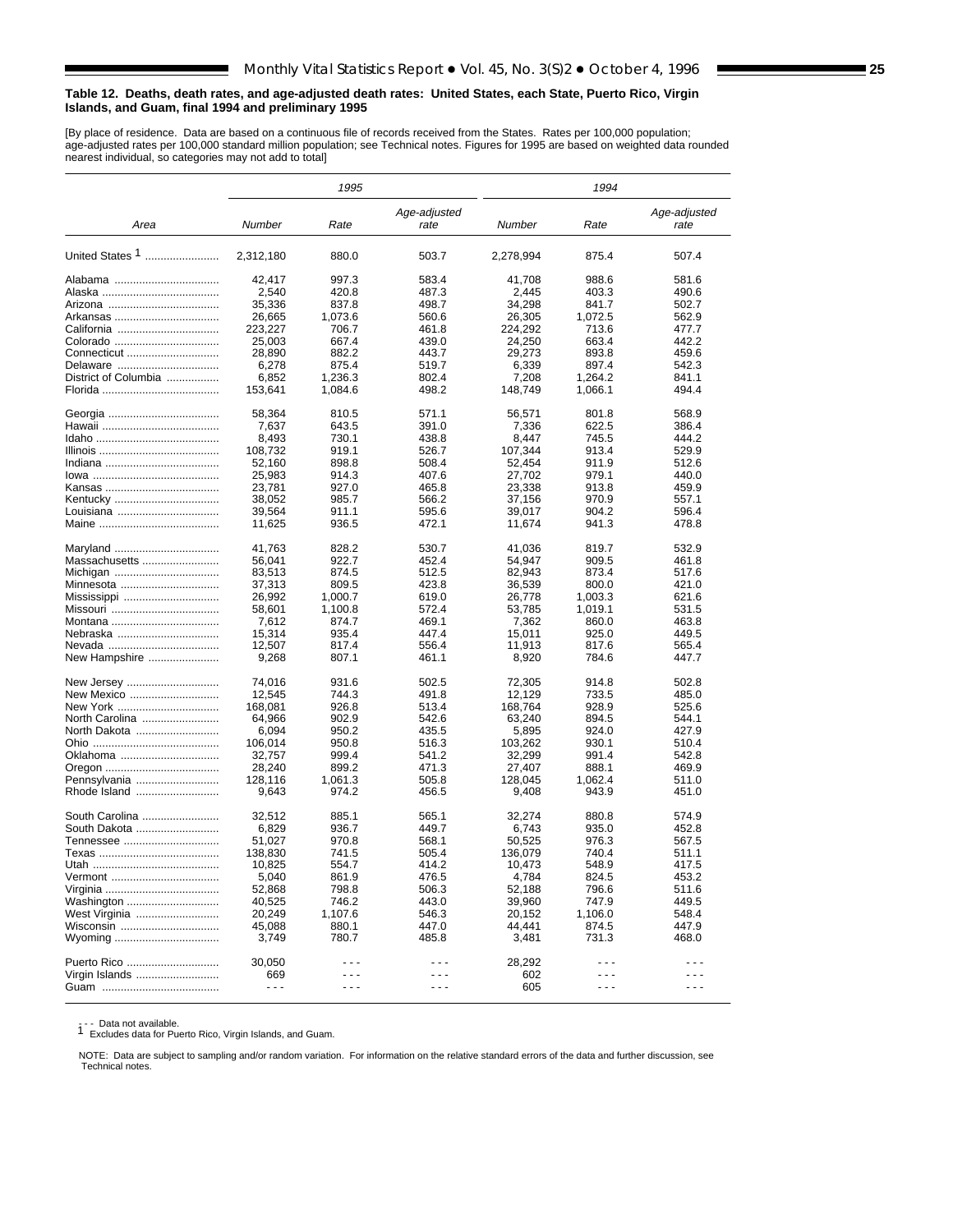# **Table 13. Infant deaths and mortality rates, by age and race: United States, final 1994 and preliminary 1995**

[Data are based on a continuous file of records received from the States. Rates per 1,000 live births. Figures for 1995 are based on weighted data rounded to the nearest individual, so categories may not add to totals]

|              | 1995                       |                    | 1994                       |                     |  |
|--------------|----------------------------|--------------------|----------------------------|---------------------|--|
| Age and race | <b>Number</b>              | Rate               | Number                     | Rate                |  |
| All races 1  |                            |                    |                            |                     |  |
|              | 29,338<br>18,860<br>10,478 | 7.5<br>4.8<br>2.7  | 31.710<br>20.250<br>11.460 | 8.0<br>5.1<br>2.9   |  |
| White        |                            |                    |                            |                     |  |
|              | 19,455<br>12,570<br>6.885  | 6.3<br>4.0<br>2.2  | 20,504<br>13,100<br>7.404  | 6.6<br>4.2<br>2.4   |  |
| <b>Black</b> |                            |                    |                            |                     |  |
|              | 8,914<br>5,734<br>3,180    | 14.9<br>9.6<br>5.3 | 10,072<br>6.499<br>3,573   | 15.8<br>10.2<br>5.6 |  |

1 Includes races other than white and black.

 NOTE: Data are subject to sampling and/or random variation. For information on the relative standard errors of the data and further discussion, see [Technical notes.](#page-34-0)

<span id="page-25-0"></span>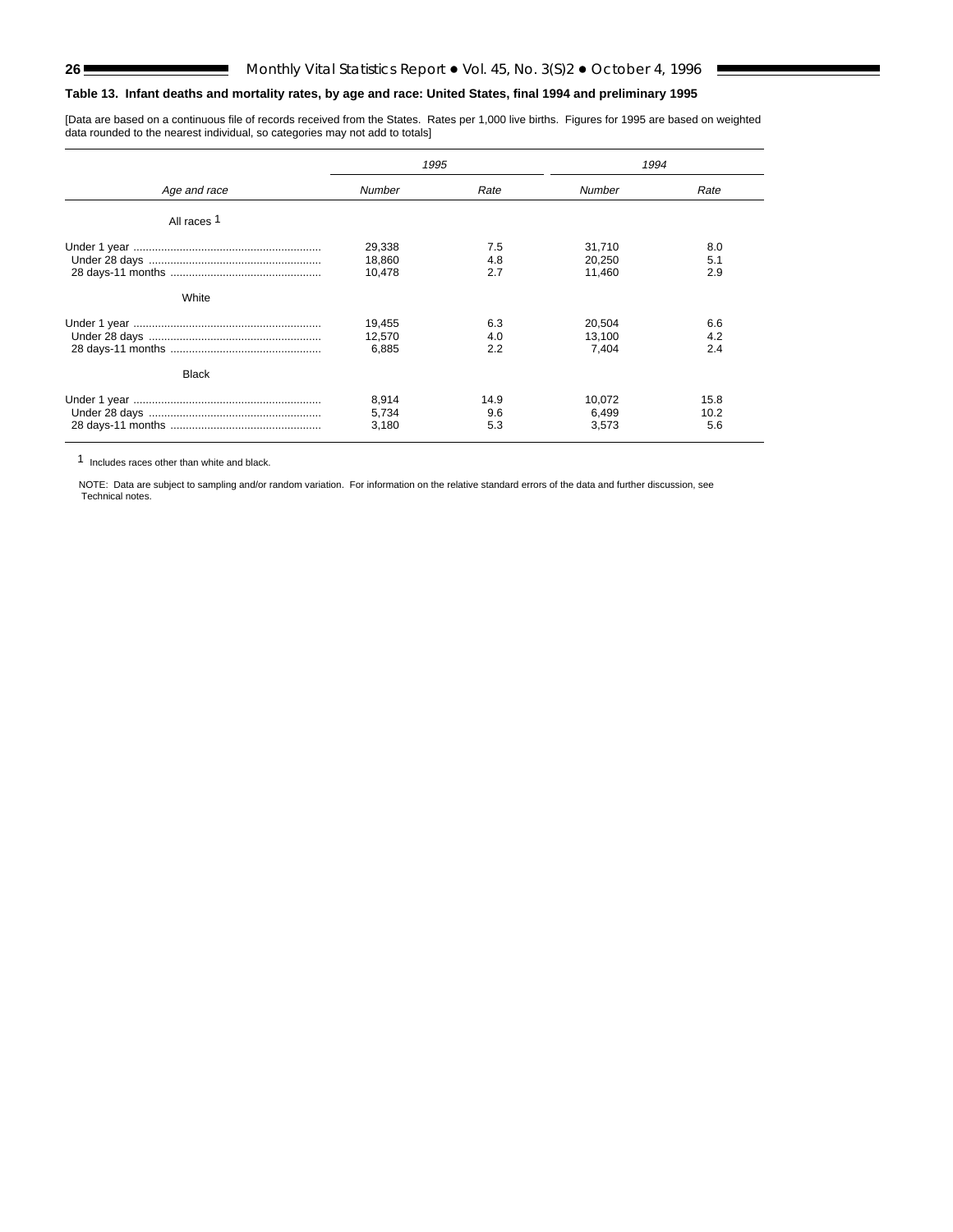#### <span id="page-26-0"></span>**Table 14. Infant deaths and rates for 61 selected causes and Human immunodeficiency virus infection: United States, final 1994 and preliminary 1995**

 $\blacksquare$ 

[Data are based on a continuous file of records received from the States. Rates per 100,000 live births. For explanation of asterisks preceding cause-of-death categories, see [Technical notes.](#page-34-0) Figures for 1995 are based on weighted data rounded to the nearest individual, so categories may not add to totals. For explanation of asterisks preceding cause-of-death categories, se[e Technical notes\]](#page-34-0)

|                                                                                                                                            | 1995           |         | 1994                     |         |  |
|--------------------------------------------------------------------------------------------------------------------------------------------|----------------|---------|--------------------------|---------|--|
| Cause of death (Based on Ninth Revision, International Classification of<br>Diseases, 1975)                                                |                | Rate    | Number                   | Rate    |  |
|                                                                                                                                            | 29,343         | 752.4   | 31,710                   | 802.2   |  |
|                                                                                                                                            | 192            | 4.9     | 209                      | 5.3     |  |
|                                                                                                                                            | 5              |         | 8                        |         |  |
|                                                                                                                                            | 35             | 0.9     | 45                       | 1.1     |  |
|                                                                                                                                            | 219            | 5.6     | 222                      | 5.6     |  |
|                                                                                                                                            | 93             | 2.4     | 128                      | 3.2     |  |
|                                                                                                                                            | 3              |         | 11                       |         |  |
| Remainder of infectious and parasitic diseases 1                                                                                           |                |         |                          |         |  |
| $(001,007,010-032,034-035,037,039-041,042-044,080-088,091-139)$<br>Malignant neoplasms, including neoplasms of lymphatic and hematopoietic | 205            | 5.3     | 214                      | 5.4     |  |
|                                                                                                                                            | 65             | 1.7     | 59                       | 1.5     |  |
| Benign neoplasms, carcinoma in situ, and neoplasms of uncertain behavior                                                                   |                |         |                          |         |  |
|                                                                                                                                            | 84             | 2.2     | 67                       | 1.7     |  |
|                                                                                                                                            | 5              | $\star$ | $\overline{\phantom{a}}$ | $\star$ |  |
|                                                                                                                                            | $\overline{7}$ |         | 9                        |         |  |
|                                                                                                                                            | 72             | 1.8     | 69                       | 1.7     |  |
|                                                                                                                                            | 129            | 3.3     | 107                      | 2.7     |  |
| Other diseases of nervous system and sense organs (323-389)                                                                                | 376            | 9.6     | 387                      | 9.8     |  |
|                                                                                                                                            | 15             |         | 17                       |         |  |
|                                                                                                                                            | 92             | 2.4     | 125                      | 3.2     |  |
|                                                                                                                                            | 475            | 12.2    | 559                      | 14.1    |  |
|                                                                                                                                            | 468            | 12.0    | 553                      | 14.0    |  |
|                                                                                                                                            | 7              |         | 6                        |         |  |
| Remainder of diseases of respiratory system (470-478,492-519)                                                                              | 250            | 6.4     | 286                      | 7.2     |  |
| Hernia of abdominal cavity and intestinal obstruction without mention of hernia                                                            |                |         |                          |         |  |
|                                                                                                                                            | 74             | 1.9     | 62                       | 1.6     |  |
| Gastritis, duodenitis, and noninfective enteritis and colitis (535,555-558)                                                                | 66             | 1.7     | 71                       | 1.8     |  |
| Remainder of diseases of digestive system (520-534,536-543,562-579)                                                                        | 179            | 4.6     | 225                      | 5.7     |  |
|                                                                                                                                            | 6,576          | 168.6   | 6,854                    | 173.4   |  |
|                                                                                                                                            | 336            | 8.6     | 372                      | 9.4     |  |
|                                                                                                                                            | 56             | 1.4     | 56                       | 1.4     |  |
|                                                                                                                                            | 128            | 3.3     | 141                      | 3.6     |  |
| Other congenital anomalies of central nervous system and eye                                                                               |                |         |                          |         |  |
|                                                                                                                                            | 343            | 8.8     | 327                      | 8.3     |  |
|                                                                                                                                            | 1,979          | 50.7    | 2,151                    | 54.4    |  |
|                                                                                                                                            | 298            | 7.6     | 418                      | 10.6    |  |
|                                                                                                                                            | 975            | 25.0    | 992                      | 25.1    |  |
|                                                                                                                                            | 84             | 2.2     | 93                       | 2.4     |  |
|                                                                                                                                            | 389            | 10.0    | 352                      | 8.9     |  |
| Congenital anomalies of musculoskeletal system (754-756)                                                                                   | 481            | 12.3    | 455                      | 11.5    |  |
|                                                                                                                                            | 83             | 2.1     | 98                       | 2.5     |  |
|                                                                                                                                            | 833            | 21.4    | 814                      | 20.6    |  |
|                                                                                                                                            | 591            | 15.2    | 585                      | 14.8    |  |
|                                                                                                                                            | 12,975         | 332.7   | 14,315                   | 362.2   |  |
| Newborn affected by maternal conditions which may be unrelated to present                                                                  |                |         |                          |         |  |
|                                                                                                                                            | 165            | 4.2     | 191                      | 4.8     |  |
| Newborn affected by maternal complications of pregnancy (761)                                                                              | 1,233          | 31.6    | 1,296                    | 32.8    |  |
| Newborn affected by complications of placenta, cord, and membranes (762).                                                                  | 978            | 25.1    | 948                      | 24.0    |  |
| Newborn affected by other complications of labor and delivery (763)                                                                        | 72             | 1.8     | 74                       | 1.9     |  |
|                                                                                                                                            | 36             | 0.9     | 31                       | 0.8     |  |
| Disorders relating to short gestation and unspecified low birthweight (765)                                                                | 3,827          | 98.1    | 4,254                    | 107.6   |  |
| Disorders relating to long gestation and high birthweight (766)                                                                            |                |         |                          |         |  |
|                                                                                                                                            | 180            | 4.6     | 228                      | 5.8     |  |
|                                                                                                                                            | 472            | 12.1    | 537                      | 13.6    |  |
|                                                                                                                                            | 153            | 3.9     | 162                      | 4.1     |  |
|                                                                                                                                            | 319            | 8.2     | 375                      | 9.5     |  |
|                                                                                                                                            | 1,460          | 37.4    | 1,567                    | 39.6    |  |
|                                                                                                                                            | 1,821          | 46.7    | 2,097                    | 53.1    |  |
|                                                                                                                                            | 759            | 19.5    | 828                      | 20.9    |  |
|                                                                                                                                            | 282            | 7.2     | 319                      | 8.1     |  |
|                                                                                                                                            |                |         |                          |         |  |

See footnotes at end of table.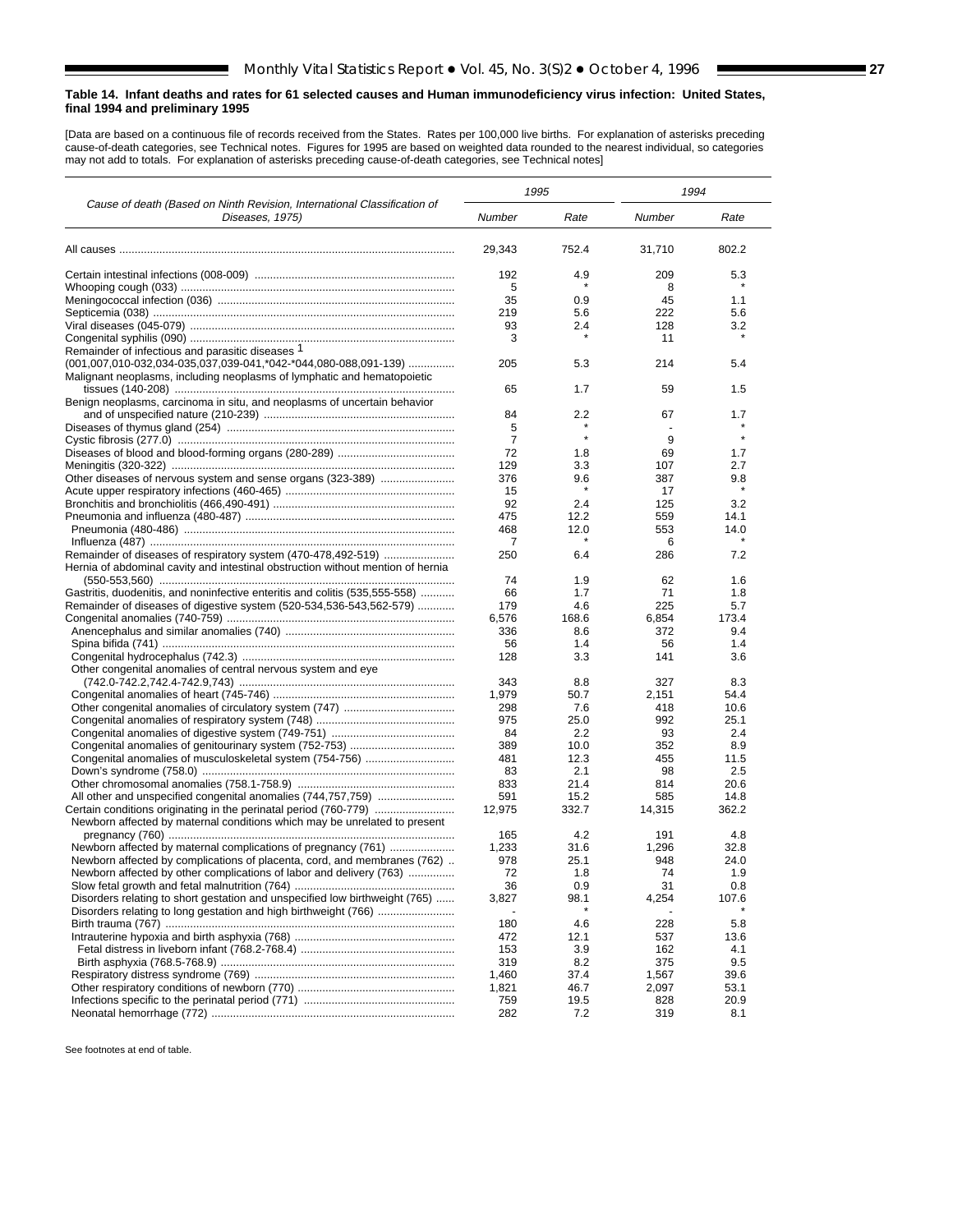#### **Table 14. Infant deaths and rates for 61 selected causes and Human immunodeficiency virus infection: United States, final 1994 and preliminary 1995-Con.**

[Data are based on a continuous file of records received from the States. Rates per 100,000 live births. For explanation of asterisks preceding cause-of-death categories, se[e Technical notes](#page-34-0). Figures for 1995 are based on weighted data rounded to the nearest individual, so categories may not add to totals. For explanation of asterisks preceding cause-of-death categories, see [Technical notes\]](#page-34-0)

|                                                                                             | 1995           |         | 1994   |         |  |
|---------------------------------------------------------------------------------------------|----------------|---------|--------|---------|--|
| Cause of death (Based on Ninth Revision, International Classification of<br>Diseases, 1975) | Number         | Rate    | Number | Rate    |  |
| Hemolytic disease of newborn, due to isoimmunization, and other perinatal                   |                |         |        |         |  |
|                                                                                             | 18             |         | 26     | 0.7     |  |
| Syndrome of "infant of a diabetic mother" and neonatal diabetes mellitus                    |                |         |        |         |  |
|                                                                                             | 10             | $\star$ | 3      | $\star$ |  |
|                                                                                             | $\overline{2}$ |         |        |         |  |
| All other and ill-defined conditions originating in the perinatal period                    |                |         |        |         |  |
|                                                                                             | 1.660          | 42.6    | 1.915  | 48.4    |  |
|                                                                                             | 4.568          | 117.1   | 4,942  | 125.0   |  |
|                                                                                             | 3.279          | 84.1    | 4.073  | 103.0   |  |
| Symptoms, signs, and all other ill-defined conditions (780-797,798.1-799)                   | 1.289          | 33.1    | 869    | 22.0    |  |
|                                                                                             | 762            | 19.5    | 889    | 22.5    |  |
| Inhalation and ingestion of food or other object causing obstruction of                     |                |         |        |         |  |
|                                                                                             | 82             | 2.1     | 90     | 2.3     |  |
|                                                                                             | 261            | 6.7     | 309    | 7.8     |  |
| Other accidental causes and adverse effects (E800-E910, E914-E949)                          | 419            | 10.7    | 490    | 12.4    |  |
|                                                                                             | 300            | 7.7     | 313    | 7.9     |  |
|                                                                                             | 117            | 3.0     | 127    | 3.2     |  |
|                                                                                             | 184            | 4.7     | 186    | 4.7     |  |
|                                                                                             | 1,520          | 39.0    | 1,517  | 38.4    |  |
|                                                                                             | 57             | 1.5     | 95     | 2.4     |  |

\* Figure does not meet standard of reliability or precision (see [Technical notes\)](#page-34-0).

- Quantity zero.<br>1 Includes data for deaths due to Human immunodeficiency virus infection (categories \*042-\*044) shown separately; see [Technical notes.](#page-34-0)<br>2 Included in Remainder of infectious and parasitic diseases.

 NOTE: Data are subject to sampling and/or random variation. For information on the relative standard errors of the data and further discussion, see [Technical notes.](#page-34-0)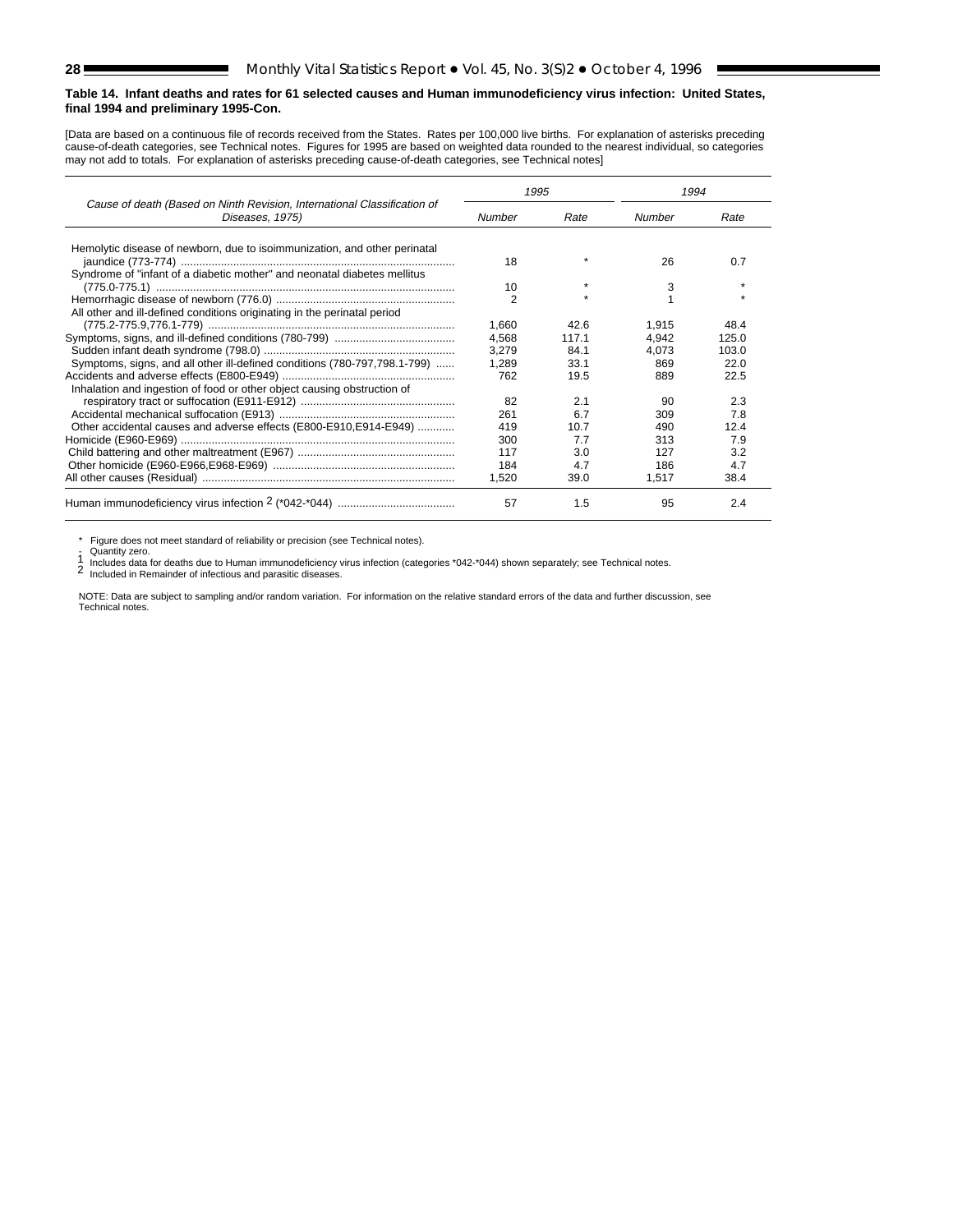# <span id="page-28-0"></span>Table 15. Expectation of life by age, race, and sex: United States, final 1994 and preliminary 1995

[Data are based on a continuous file of records received from the States]

|            | All races 1 |            | Male       |            | Female     |              |
|------------|-------------|------------|------------|------------|------------|--------------|
|            | 1995        | 1994       | 1995       | 1994       | 1995       | 1994         |
| Age        |             |            |            |            |            |              |
| (in years) |             |            |            |            |            |              |
|            | 75.8        | 75.7       | 72.6       | 72.4       | 78.9       | 79.0         |
|            |             |            |            |            |            |              |
|            | 75.4        | 75.3       | 72.2       | 72.0       | 78.5       | 78.5         |
|            | 71.5        | 71.4       | 68.3       | 68.1       | 74.6       | 74.6         |
|            | 66.6        | 66.5       | 63.4       | 63.2       | 69.7       | 69.7         |
|            | 61.6        | 61.6       | 58.5       | 58.3       | 64.7       | 64.8         |
|            | 56.9        | 56.8       | 53.8       | 53.6       | 59.9       | 59.9         |
|            | 52.2        | 52.1       | 49.2       | 49.1       | 55.0       | 55.1         |
|            | 47.5        | 47.4       | 44.6       | 44.5       | 50.2       | 50.2         |
|            | 42.8        | 42.8       | 40.1       | 40.0       | 45.4       | 45.4         |
|            | 38.3        | 38.2       | 35.6       | 35.5       | 40.7       | 40.7         |
|            | 33.7        | 33.7       | 31.3       | 31.2       | 36.0       | 36.0         |
|            | 29.3        | 29.3       | 27.0       | 26.9       | 31.4       | 31.5         |
|            | 25.1        | 25.1       | 22.9       | 22.8       | 27.0       | 27.1         |
|            | 21.1        | 21.1       | 19.0       | 18.9       | 22.8       | 22.9         |
|            | 17.4        | 17.4       | 15.6       | 15.5       | 18.9       | 19.0         |
|            |             |            | 12.4       | 12.4       |            |              |
|            | 14.1        | 14.1       |            |            | 15.3       | 15.3         |
|            | 11.0        | 11.0       | 9.7        | 9.6        | 11.9       | 12.0         |
|            | 8.3<br>6.0  | 8.3<br>6.1 | 7.2<br>5.2 | 7.2<br>5.2 | 8.9<br>6.3 | 9.0<br>6.4   |
|            |             | White      | White male |            |            | White female |
|            | 1995        | 1994       | 1995       | 1994       | 1995       | 1994         |
| Age        |             |            |            |            |            |              |
| (in years) |             |            |            |            |            |              |
|            | 76.5        | 76.5       | 73.4       | 73.3       | 79.6       | 79.6         |
|            | 76.0        | 76.0       | 72.9       | 72.8       | 79.0       | 79.1         |
|            | 72.1        | 72.1       | 69.0       | 68.9       | 75.1       | 75.2         |
|            | 67.2        | 67.1       | 64.1       | 64.0       | 70.2       | 70.2         |
|            | 62.3        | 62.2       | 59.2       | 59.1       | 65.2       | 65.3         |
|            | 57.5        | 57.4       | 54.5       | 54.4       | 60.3       | 60.4         |
|            | 52.7        | 52.7       | 49.9       | 49.7       | 55.5       | 55.5         |
|            | 48.0        | 48.0       | 45.2       | 45.1       | 50.6       | 50.7         |
|            | 43.3        | 43.3       | 40.6       | 40.5       | 45.8       | 45.9         |
|            | 38.7        | 38.6       | 36.1       | 36.0       | 41.0       | 41.1         |
|            | 34.1        | 34.1       | 31.7       | 31.6       | 36.3       | 36.4         |
|            | 29.6        | 29.6       | 27.3       | 27.2       | 31.7       | 31.7         |
|            | 25.3        | 25.3       | 23.1       | 23.0       | 27.2       | 27.3         |
|            | 21.3        | 21.2       | 19.2       | 19.1       | 23.0       | 23.1         |
|            | 17.5        | 17.5       | 15.7       | 15.6       | 19.0       | 19.1         |
|            |             |            |            |            |            |              |
|            | 14.1        | 14.1       | 12.5       | 12.5       | 15.3       | 15.4         |
|            | 11.0        | 11.1       | 9.7        | 9.6        | 12.0       | 12.0         |
|            | 8.3         | 8.3        | 7.2        | 7.2        | 8.9        | 9.0          |
|            | 6.0         | 6.1        | 5.2        | 5.2        | 6.3        | 6.4          |

See footnote at end of table.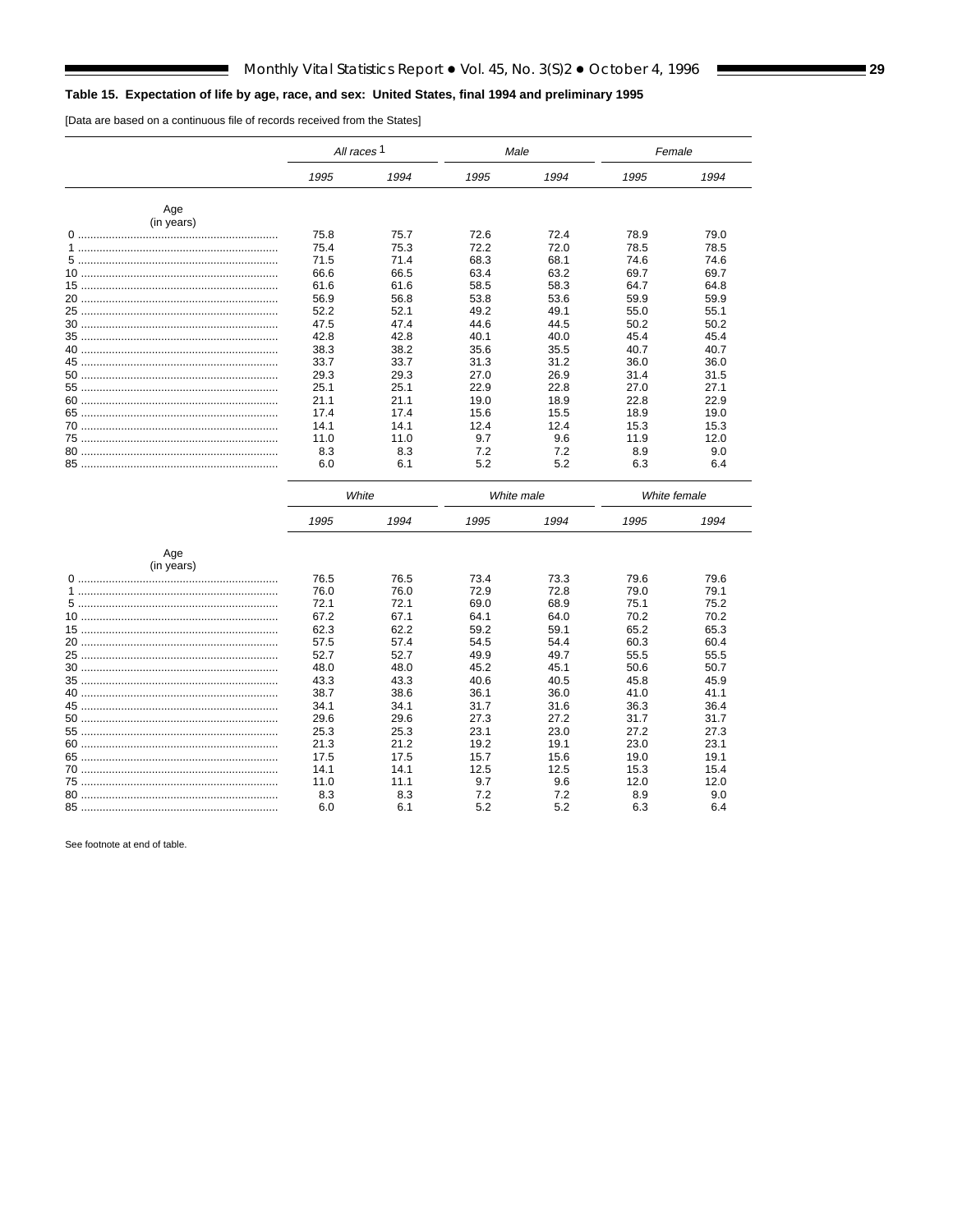$\blacksquare$ 

# **Table 15. Expectation of life by age, race, and sex: United States, final 1994 and preliminary 1995-Con.**

[Data are based on a continuous file of records received from the States]

|            | Black |      | <b>Black male</b> |      | <b>Black female</b> |      |
|------------|-------|------|-------------------|------|---------------------|------|
|            | 1995  | 1994 | 1995              | 1994 | 1995                | 1994 |
| Age        |       |      |                   |      |                     |      |
| (in years) |       |      |                   |      |                     |      |
|            | 69.8  | 69.5 | 65.4              | 64.9 | 74.0                | 73.9 |
|            | 69.8  | 69.6 | 65.4              | 65.1 | 74.0                | 73.9 |
|            | 66.0  | 65.8 | 61.6              | 61.3 | 70.2                | 70.1 |
|            | 61.1  | 60.9 | 56.7              | 56.4 | 65.3                | 65.2 |
|            | 56.2  | 56.0 | 51.8              | 51.5 | 60.3                | 60.3 |
|            | 51.5  | 51.4 | 47.3              | 471  | 55.5                | 55.5 |
|            | 47.0  | 46.9 | 43.0              | 42.8 | 50.7                | 50.7 |
|            | 42.5  | 42.4 | 38.7              | 38.5 | 46.1                | 46.0 |
|            | 38.2  | 38.1 | 34.6              | 34.5 | 41.5                | 41.5 |
|            | 34.0  | 33.9 | 30.6              | 30.5 | 37.0                | 37.0 |
|            | 29.9  | 29.9 | 26.8              | 26.7 | 32.7                | 32.7 |
|            | 26.0  | 26.0 | 23.1              | 23.1 | 28.5                | 28.5 |
|            | 22.3  | 22.3 | 19.7              | 19.6 | 24.5                | 24.5 |
|            | 18.8  | 18.8 | 16.5              | 16.5 | 20.7                | 20.7 |
|            | 15.7  | 15.7 | 13.7              | 13.6 | 17.2                | 17.2 |
|            | 12.7  | 12.8 | 11.0              | 11.0 | 14.0                | 14.1 |
|            | 10.3  | 10.3 | 8.9               | 8.9  | 11.2                | 11.2 |
|            | 7.9   | 8.0  | 6.8               | 6.8  | 8.5                 | 8.6  |
|            | 5.9   | 6.0  | 5.2               | 5.3  | 6.3                 | 6.3  |

1 Includes races other than white and black.

NOTE: Data are subject to sampling and/or random variation.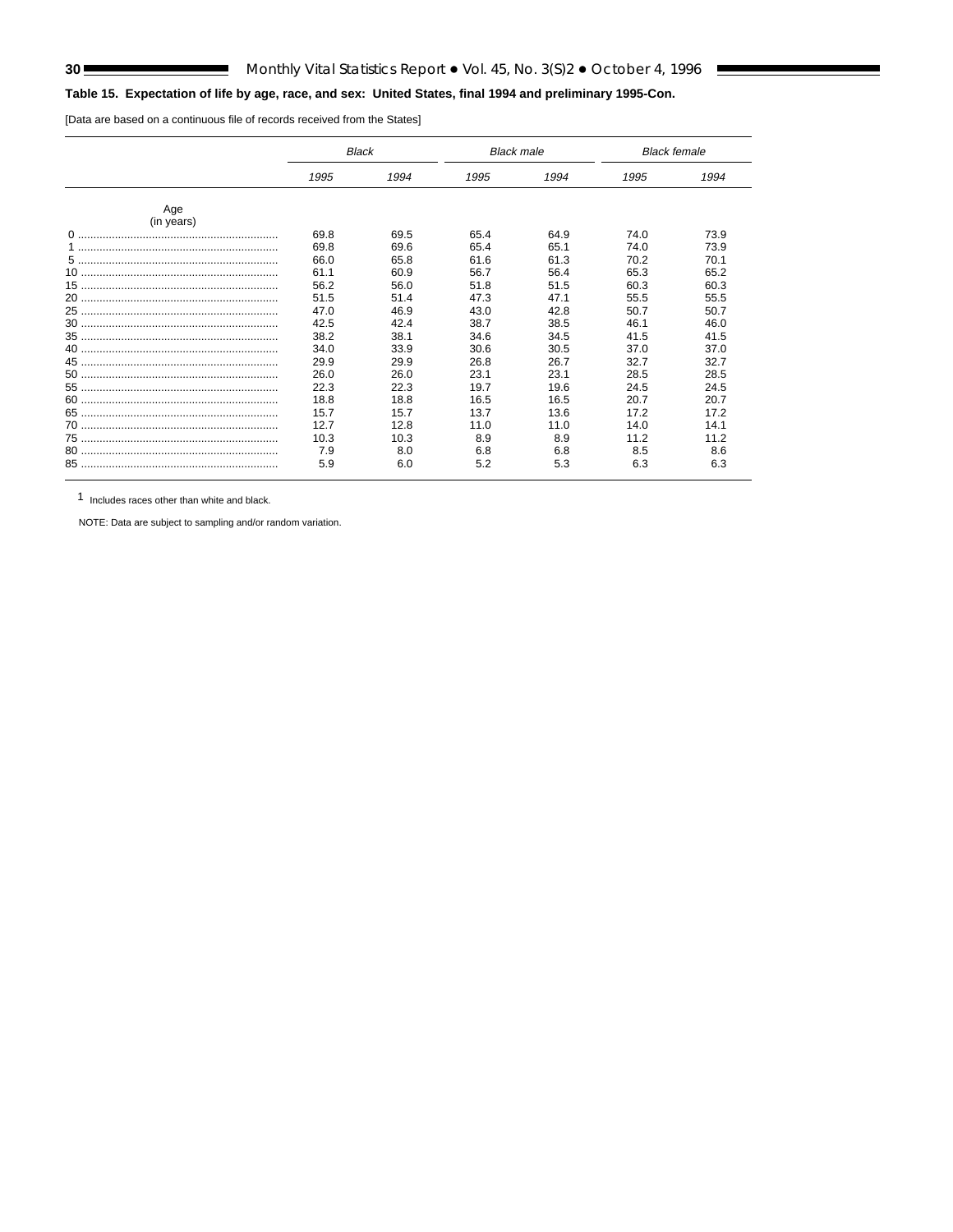# <span id="page-30-0"></span>**Table 16. Deaths and death rates for the 10 leading causes of death in specified age groups: United States, preliminary 1995**

 $\blacksquare$ 

[Data are based on a continuous file of records received from the States. Rates per 100,000 population in specified group. For explanation of asterisks preceding cause-of-death categories, see [Technical notes.](#page-34-0) Figures are based on weighted data rounded to the nearest individual, so categories may not add to totals]

|                      | Cause of death and age (Based on Ninth Revision,                                            |           |       |
|----------------------|---------------------------------------------------------------------------------------------|-----------|-------|
| Rank <sup>1</sup>    | International Classification of Diseases, 1975)                                             | Number    | Rate  |
|                      |                                                                                             |           |       |
|                      | All ages 2                                                                                  |           |       |
| $\sim$               |                                                                                             | 2,312,203 | 880.0 |
| $\mathbf{1}$         |                                                                                             | 738,781   | 281.2 |
| $\overline{2}$       | Malignant neoplasms, including neoplasms of lymphatic and hematopoietic tissues (140-208).  | 537.969   | 204.7 |
| 3                    |                                                                                             | 158,061   | 60.2  |
| 4                    |                                                                                             | 104,756   | 39.9  |
| 5                    |                                                                                             | 89,703    | 34.1  |
| $\ldots$             |                                                                                             | 41,786    | 15.9  |
| $\sim 100$           |                                                                                             | 47,916    | 18.2  |
| 6                    |                                                                                             | 83.528    | 31.8  |
| $\overline{7}$       |                                                                                             | 59,085    | 22.5  |
| 8                    |                                                                                             | 42,506    | 16.2  |
| 9                    |                                                                                             | 30,893    | 11.8  |
| 10                   |                                                                                             | 24,848    | 9.5   |
| $\cdots$             |                                                                                             | 442,073   | 168.2 |
|                      |                                                                                             |           |       |
|                      | 1-4 years                                                                                   |           |       |
|                      |                                                                                             |           |       |
| $\sim 100$           |                                                                                             | 6,355     | 40.4  |
| $\mathbf{1}$         |                                                                                             | 2,277     | 14.5  |
| $\sim$ $\sim$        |                                                                                             | 814       | 5.2   |
| $\sim 100$           |                                                                                             | 1,463     | 9.3   |
| 2                    |                                                                                             | 692       | 4.4   |
| 3                    | Malignant neoplasms, including neoplasms of lymphatic and hematopoietic tissues (140-208).  | 487       | 3.1   |
| 4                    |                                                                                             | 414       | 2.6   |
| 5                    |                                                                                             | 256       | 1.6   |
| 6                    |                                                                                             | 205       | 1.3   |
| $\overline{7}$       |                                                                                             | 138       | 0.9   |
| 8                    |                                                                                             | 96        | 0.6   |
| 9                    |                                                                                             | 67        | 0.4   |
| 10                   | Benign neoplasms, carcinoma in situ, and neoplasms of uncertain behavior and of unspecified |           |       |
|                      |                                                                                             | 60        | 0.4   |
| $\sim$ $\sim$ $\sim$ |                                                                                             | 1,663     | 10.6  |
|                      | 5-14 years                                                                                  |           |       |
|                      |                                                                                             |           |       |
| $\sim 100$           |                                                                                             | 8,412     | 22.1  |
| $\mathbf{1}$         |                                                                                             | 3,481     | 9.1   |
| $\cdots$             |                                                                                             | 1,997     | 5.2   |
| $\cdots$             |                                                                                             | 1,484     | 3.9   |
| 2                    | Malignant neoplasms, including neoplasms of lymphatic and hematopoietic tissues (140-208).  | 999       | 2.6   |
| 3                    |                                                                                             | 494       | 1.3   |
| 4                    |                                                                                             | 457       | 1.2   |
| 5                    |                                                                                             | 329       | 0.9   |
| 6                    |                                                                                             | 269       | 0.7   |
| $\overline{7}$       |                                                                                             | 174       | 0.5   |
| 8                    |                                                                                             | 137       | 0.4   |
| 9                    | Benign neoplasms, carcinoma in situ, and neoplasms of uncertain behavior and of unspecified |           |       |
|                      |                                                                                             | 120       | 0.3   |
| 10                   |                                                                                             | 115       | 0.3   |
| $\cdots$             |                                                                                             | 1.837     | 4.8   |

See footnotes at end of table.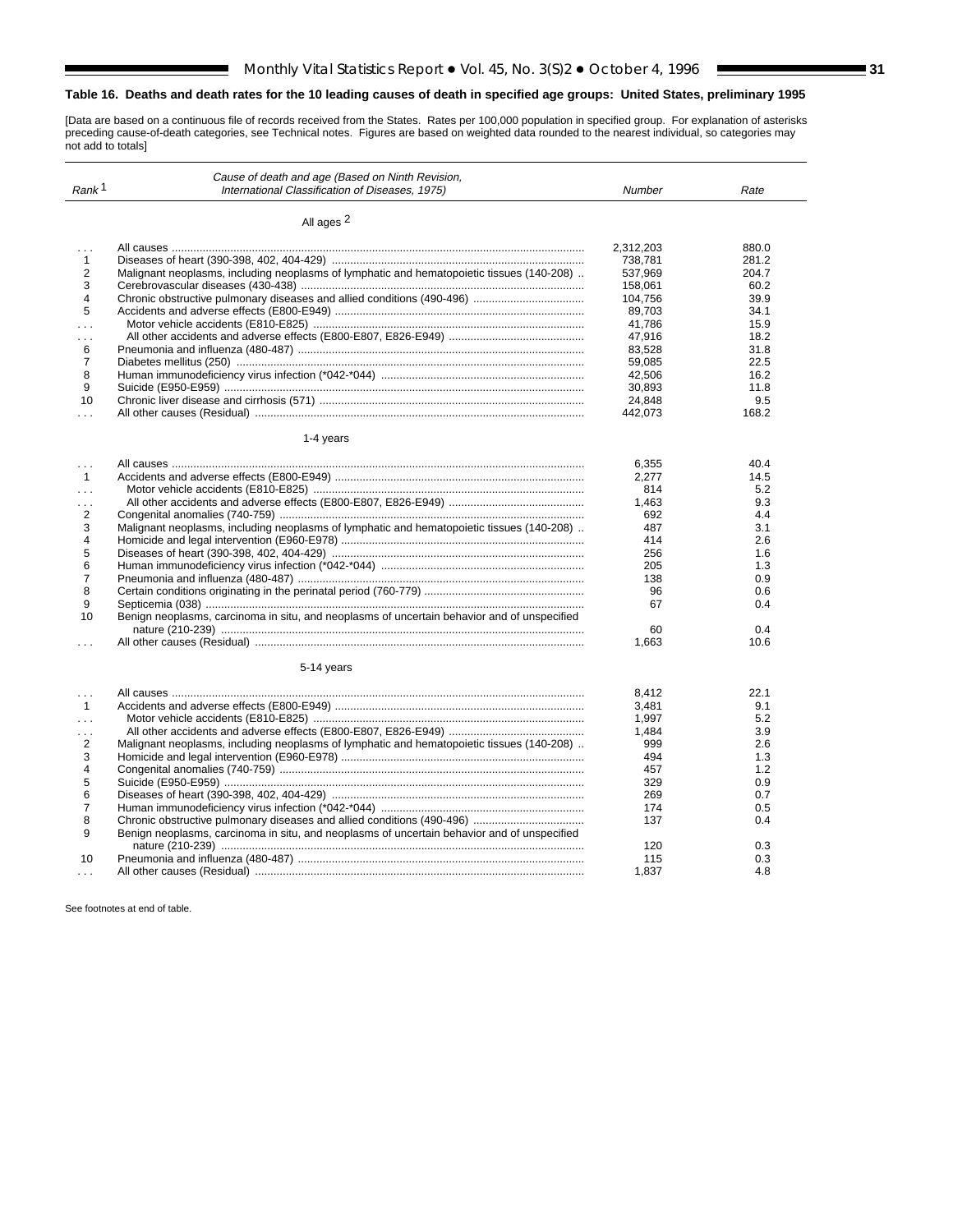#### **Table 16. Deaths and death rates for the 10 leading causes of death in specified age groups: United States, preliminary 1995-Con.**

[Data are based on a continuous file of records received from the States. Rates per 100,000 population in specified group. For explanation of asterisks preceding cause-of-death categories, se[e Technical notes.](#page-34-0) Figures are based on weighted data rounded to the nearest individual, so categories may not add to totals]

| Rank <sup>1</sup>    | Cause of death and age (Based on Ninth Revision,<br>International Classification of Diseases, 1975) | <b>Number</b>    | Rate         |
|----------------------|-----------------------------------------------------------------------------------------------------|------------------|--------------|
|                      |                                                                                                     |                  |              |
|                      |                                                                                                     |                  |              |
|                      | 15-24 years                                                                                         |                  |              |
| $\mathbf{1}$         |                                                                                                     | 33,569           | 93.4         |
| $\mathbf{1}$         |                                                                                                     | 13,532           | 37.6         |
| in a                 |                                                                                                     | 10.354           | 28.8         |
| .                    |                                                                                                     | 3,179            | 8.8          |
| $\overline{2}$       |                                                                                                     | 6,827            | 19.0         |
| 3                    |                                                                                                     | 4.789            | 13.3         |
| $\overline{4}$       | Malignant neoplasms, including neoplasms of lymphatic and hematopoietic tissues (140-208).          | 1,599            | 4.4          |
| 5                    |                                                                                                     | 964              | 2.7          |
|                      |                                                                                                     |                  |              |
| 6                    |                                                                                                     | 643              | 1.8          |
| $\overline{7}$       |                                                                                                     | 425              | 1.2          |
| 8                    |                                                                                                     | 220              | 0.6          |
| 9                    |                                                                                                     | 193              | 0.5          |
| 10                   |                                                                                                     | 166              | 0.5          |
| $\cdots$             |                                                                                                     | 4,211            | 11.7         |
|                      |                                                                                                     |                  |              |
|                      | 25-44 years                                                                                         |                  |              |
|                      |                                                                                                     |                  |              |
| $\sim 100$           |                                                                                                     | 157,971          | 189.5        |
| $\mathbf{1}$         |                                                                                                     | 30,465           | 36.6         |
| $\overline{2}$       |                                                                                                     | 25,995           | 31.2         |
| $\ddot{\phantom{a}}$ |                                                                                                     | 14,087           | 16.9         |
| .                    |                                                                                                     | 11,909           | 14.3         |
| 3                    | Malignant neoplasms, including neoplasms of lymphatic and hematopoietic tissues (140-208).          | 21.983           | 26.4         |
| $\overline{4}$       |                                                                                                     | 16,719           | 20.1         |
| 5                    |                                                                                                     | 12.518           | 15.0         |
| 6                    |                                                                                                     | 9,693            | 11.6         |
| $\overline{7}$       |                                                                                                     | 4,146            | 5.0          |
| 8                    |                                                                                                     | 3,407            | 4.1          |
| 9                    |                                                                                                     | 2.417            | 2.9          |
| 10                   |                                                                                                     | 2,076            | 2.5          |
| $\mathbf{1}$         |                                                                                                     | 28,552           | 34.3         |
|                      |                                                                                                     |                  |              |
|                      | 45-64 years                                                                                         |                  |              |
|                      |                                                                                                     |                  |              |
| .                    |                                                                                                     | 376,337          | 720.8        |
| $\mathbf{1}$         | Malignant neoplasms, including neoplasms of lymphatic and hematopoietic tissues (140-208).          | 131,808          | 252.5        |
| $\overline{2}$       |                                                                                                     | 101,975          | 195.3        |
| 3                    |                                                                                                     | 15,021           | 28.8         |
| $\cdots$             |                                                                                                     | 7.004            | 13.4         |
| $\cdots$             |                                                                                                     | 8.016            | 15.4         |
| $\overline{4}$       |                                                                                                     |                  |              |
| 5                    |                                                                                                     | 15,015<br>12.889 | 28.8<br>24.7 |
|                      |                                                                                                     |                  |              |
| 6                    |                                                                                                     | 12,039           | 23.1         |
| $\overline{7}$       |                                                                                                     | 10,310           | 19.7         |
| 8                    |                                                                                                     | 10,202           | 19.5         |
| 9                    |                                                                                                     | 7.175            | 13.7         |
| 10                   |                                                                                                     | 5,528            | 10.6         |
| $\sim$               |                                                                                                     | 54,375           | 104.1        |

See footnotes at end of table.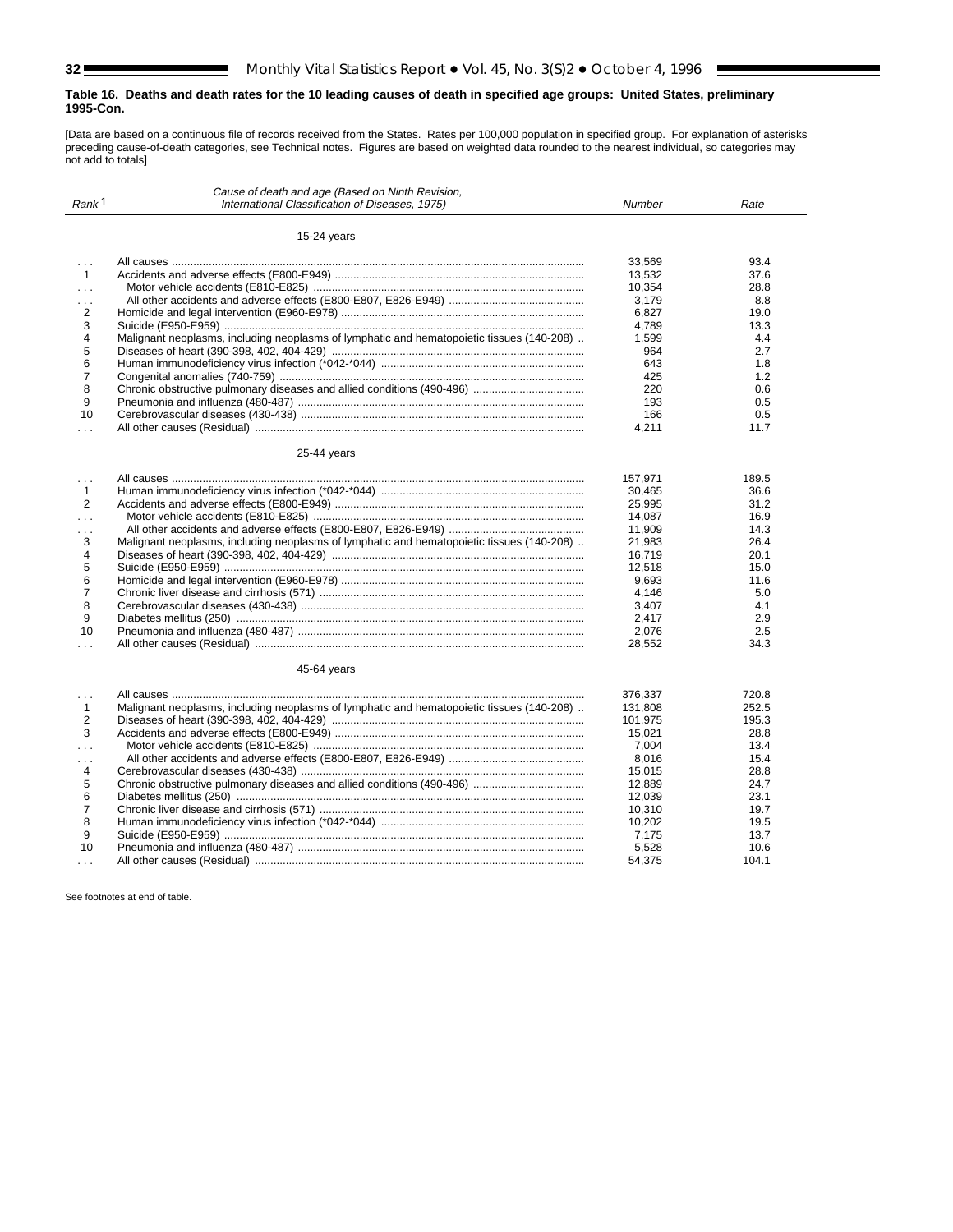# **Table 16. Deaths and death rates for the 10 leading causes of death in specified age groups: United States, preliminary 1995-Con.**

[Data are based on a continuous file of records received from the States. Rates per 100,000 population in specified group. For explanation of asterisks preceding cause-of-death categories, see [Technical notes.](#page-34-0) Figures are based on weighted data rounded to the nearest individual, so categories may not add to totals]

| Rank                  | Cause of death and age (Based on Ninth Revision,<br>International Classification of Diseases, 1975) | Number                                                                                                          | Rate                                                                                             |
|-----------------------|-----------------------------------------------------------------------------------------------------|-----------------------------------------------------------------------------------------------------------------|--------------------------------------------------------------------------------------------------|
|                       | 65 years and over                                                                                   |                                                                                                                 |                                                                                                  |
| 3<br>4<br>5<br>6<br>8 | Malignant neoplasms, including neoplasms of lymphatic and hematopoietic tissues (140-208).          | 1.699.752<br>617.844<br>381.004<br>139.134<br>90.299<br>74.995<br>44.472<br>28.545<br>7.327<br>21.218<br>20.325 | 5,069.0<br>1.842.5<br>1.136.2<br>414.9<br>269.3<br>223.7<br>1326<br>85.1<br>21.9<br>63.3<br>60 G |
| 9<br>10               |                                                                                                     | 20.042<br>17.035<br>266.057                                                                                     | 59.8<br>50.8<br>793.4                                                                            |

<sup>1</sup> Rank based on number of deaths; se[e Technical notes.](#page-34-0) <sup>2</sup> Includes deaths under 1 year of age.

l,

E

 NOTE: Data are subject to sampling and/or random variation. For information on the relative standard errors of the data and further discussion, see [Technical notes.](#page-34-0)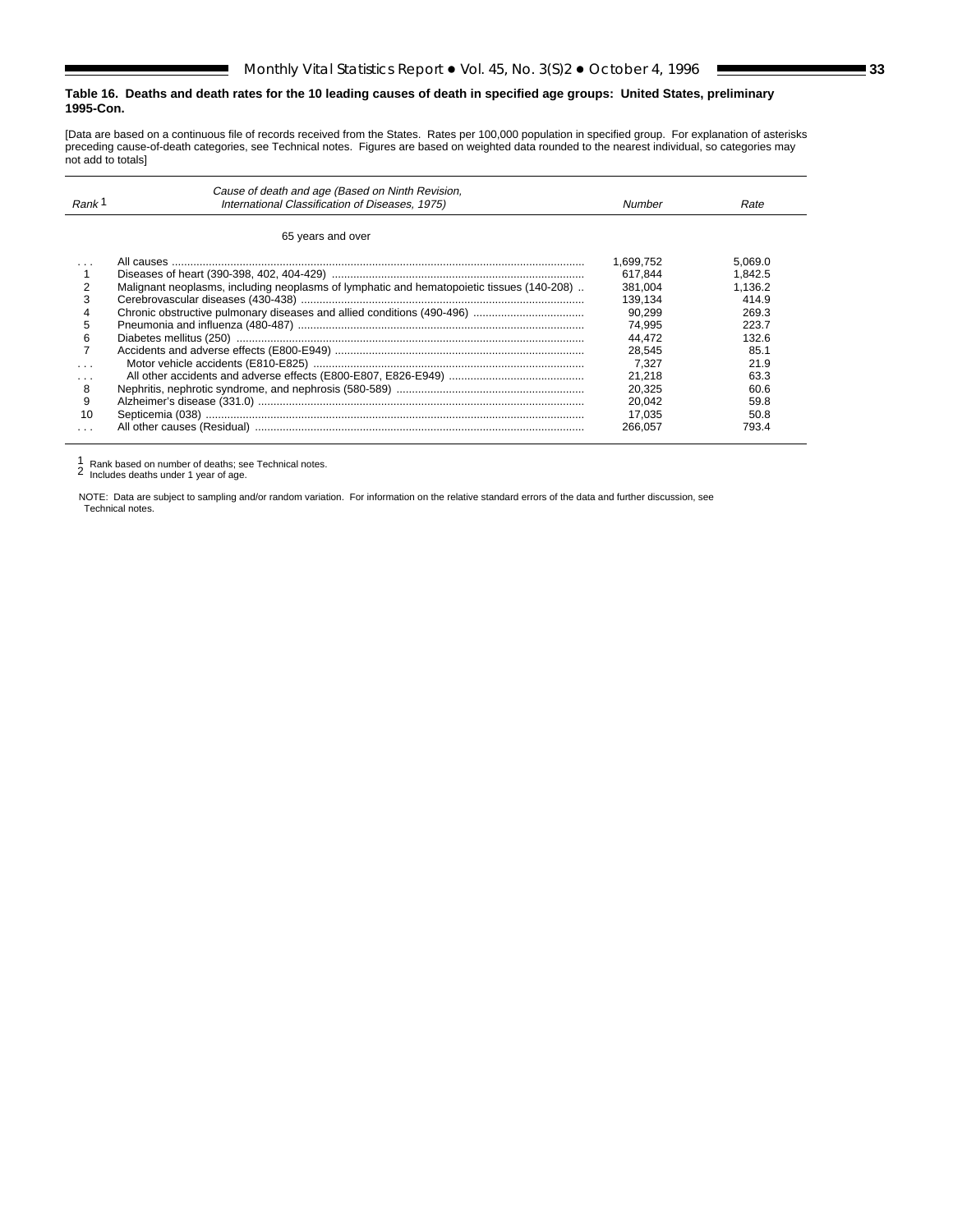$\blacksquare$ 

#### <span id="page-33-0"></span>**Table 17. Deaths under 1 year and infant mortality rates for the 10 leading causes of infant death, by race: United States, preliminary 1995**

[Data are based on a continuous file of records received from the States. Rates per 100,000 live births. Figures are based on weighted data rounded to the nearest individual, so categories may not add to totals]

| All races <sup>2</sup><br>29,343<br>752.4<br>$\sim$ $\sim$ $\sim$<br>6,576<br>1<br>168.6<br>2<br>Disorders relating to short gestation and unspecified low birthweight (765)<br>3,827<br>98.1<br>3<br>3,279<br>84.1<br>4<br>1,460<br>37.4<br>5<br>1,233<br>31.6<br>6<br>978<br>25.1<br>7<br>762<br>19.5<br>8<br>759<br>19.5<br>9<br>475<br>12.2<br>10<br>472<br>12.1<br>9,522<br>244.1<br>$\ldots$<br>White<br>19,518<br>628.5<br>$\sim$<br>1<br>5,129<br>165.2<br>$\overline{2}$<br>2,157<br>69.5<br>3<br>Disorders relating to short gestation and unspecified low birthweight (765)<br>2,007<br>64.6<br>$\overline{4}$<br>944<br>30.4<br>5<br>782<br>25.2 | Rank <sup>1</sup> | Cause of death and age (Based on Ninth Revision,<br>International Classification of Diseases, 1975) | Number | Rate |
|--------------------------------------------------------------------------------------------------------------------------------------------------------------------------------------------------------------------------------------------------------------------------------------------------------------------------------------------------------------------------------------------------------------------------------------------------------------------------------------------------------------------------------------------------------------------------------------------------------------------------------------------------------------|-------------------|-----------------------------------------------------------------------------------------------------|--------|------|
|                                                                                                                                                                                                                                                                                                                                                                                                                                                                                                                                                                                                                                                              |                   |                                                                                                     |        |      |
|                                                                                                                                                                                                                                                                                                                                                                                                                                                                                                                                                                                                                                                              |                   |                                                                                                     |        |      |
|                                                                                                                                                                                                                                                                                                                                                                                                                                                                                                                                                                                                                                                              |                   |                                                                                                     |        |      |
|                                                                                                                                                                                                                                                                                                                                                                                                                                                                                                                                                                                                                                                              |                   |                                                                                                     |        |      |
|                                                                                                                                                                                                                                                                                                                                                                                                                                                                                                                                                                                                                                                              |                   |                                                                                                     |        |      |
|                                                                                                                                                                                                                                                                                                                                                                                                                                                                                                                                                                                                                                                              |                   |                                                                                                     |        |      |
|                                                                                                                                                                                                                                                                                                                                                                                                                                                                                                                                                                                                                                                              |                   |                                                                                                     |        |      |
|                                                                                                                                                                                                                                                                                                                                                                                                                                                                                                                                                                                                                                                              |                   |                                                                                                     |        |      |
|                                                                                                                                                                                                                                                                                                                                                                                                                                                                                                                                                                                                                                                              |                   |                                                                                                     |        |      |
|                                                                                                                                                                                                                                                                                                                                                                                                                                                                                                                                                                                                                                                              |                   |                                                                                                     |        |      |
|                                                                                                                                                                                                                                                                                                                                                                                                                                                                                                                                                                                                                                                              |                   |                                                                                                     |        |      |
|                                                                                                                                                                                                                                                                                                                                                                                                                                                                                                                                                                                                                                                              |                   |                                                                                                     |        |      |
|                                                                                                                                                                                                                                                                                                                                                                                                                                                                                                                                                                                                                                                              |                   |                                                                                                     |        |      |
|                                                                                                                                                                                                                                                                                                                                                                                                                                                                                                                                                                                                                                                              |                   |                                                                                                     |        |      |
|                                                                                                                                                                                                                                                                                                                                                                                                                                                                                                                                                                                                                                                              |                   |                                                                                                     |        |      |
|                                                                                                                                                                                                                                                                                                                                                                                                                                                                                                                                                                                                                                                              |                   |                                                                                                     |        |      |
|                                                                                                                                                                                                                                                                                                                                                                                                                                                                                                                                                                                                                                                              |                   |                                                                                                     |        |      |
|                                                                                                                                                                                                                                                                                                                                                                                                                                                                                                                                                                                                                                                              |                   |                                                                                                     |        |      |
|                                                                                                                                                                                                                                                                                                                                                                                                                                                                                                                                                                                                                                                              |                   |                                                                                                     |        |      |
|                                                                                                                                                                                                                                                                                                                                                                                                                                                                                                                                                                                                                                                              |                   |                                                                                                     |        |      |
|                                                                                                                                                                                                                                                                                                                                                                                                                                                                                                                                                                                                                                                              |                   |                                                                                                     |        |      |
| 6<br>673<br>21.7                                                                                                                                                                                                                                                                                                                                                                                                                                                                                                                                                                                                                                             |                   |                                                                                                     |        |      |
| $\overline{7}$<br>521<br>16.8                                                                                                                                                                                                                                                                                                                                                                                                                                                                                                                                                                                                                                |                   |                                                                                                     |        |      |
| 8<br>516<br>16.6                                                                                                                                                                                                                                                                                                                                                                                                                                                                                                                                                                                                                                             |                   |                                                                                                     |        |      |
| 9<br>344<br>11.1                                                                                                                                                                                                                                                                                                                                                                                                                                                                                                                                                                                                                                             |                   |                                                                                                     |        |      |
| 295<br>10<br>9.5                                                                                                                                                                                                                                                                                                                                                                                                                                                                                                                                                                                                                                             |                   |                                                                                                     |        |      |
| 6,150<br>198.0<br>$\cdots$                                                                                                                                                                                                                                                                                                                                                                                                                                                                                                                                                                                                                                   |                   |                                                                                                     |        |      |
|                                                                                                                                                                                                                                                                                                                                                                                                                                                                                                                                                                                                                                                              |                   |                                                                                                     |        |      |
| <b>Black</b>                                                                                                                                                                                                                                                                                                                                                                                                                                                                                                                                                                                                                                                 |                   |                                                                                                     |        |      |
| 8,844<br>1,477.6<br>$\sim$ $\sim$ $\sim$                                                                                                                                                                                                                                                                                                                                                                                                                                                                                                                                                                                                                     |                   |                                                                                                     |        |      |
| 1<br>Disorders relating to short gestation and unspecified low birthweight (765)<br>1,748<br>292.0                                                                                                                                                                                                                                                                                                                                                                                                                                                                                                                                                           |                   |                                                                                                     |        |      |
| 2<br>1,192<br>199.1                                                                                                                                                                                                                                                                                                                                                                                                                                                                                                                                                                                                                                          |                   |                                                                                                     |        |      |
| 3<br>1,004<br>167.7                                                                                                                                                                                                                                                                                                                                                                                                                                                                                                                                                                                                                                          |                   |                                                                                                     |        |      |
| 4<br>79.2<br>474                                                                                                                                                                                                                                                                                                                                                                                                                                                                                                                                                                                                                                             |                   |                                                                                                     |        |      |
| 5<br>426<br>71.2                                                                                                                                                                                                                                                                                                                                                                                                                                                                                                                                                                                                                                             |                   |                                                                                                     |        |      |
| 6<br>264<br>44.1                                                                                                                                                                                                                                                                                                                                                                                                                                                                                                                                                                                                                                             |                   |                                                                                                     |        |      |
| $\overline{7}$<br>218<br>36.4                                                                                                                                                                                                                                                                                                                                                                                                                                                                                                                                                                                                                                |                   |                                                                                                     |        |      |
| 8<br>216<br>36.1                                                                                                                                                                                                                                                                                                                                                                                                                                                                                                                                                                                                                                             |                   |                                                                                                     |        |      |
| 9<br>151<br>25.2                                                                                                                                                                                                                                                                                                                                                                                                                                                                                                                                                                                                                                             |                   |                                                                                                     |        |      |
| 10<br>113<br>18.9                                                                                                                                                                                                                                                                                                                                                                                                                                                                                                                                                                                                                                            |                   |                                                                                                     |        |      |
| 3,038<br>507.6<br>$\cdots$                                                                                                                                                                                                                                                                                                                                                                                                                                                                                                                                                                                                                                   |                   |                                                                                                     |        |      |

<sup>1</sup> Rank based on number of deaths; se[e Technical notes.](#page-34-0) <sup>2</sup> Includes races other than white and black.

 Note: Data are subject to sampling and/or random variation. For information on the relative standard errors of the data and further discussion, see [Technical notes.](#page-34-0)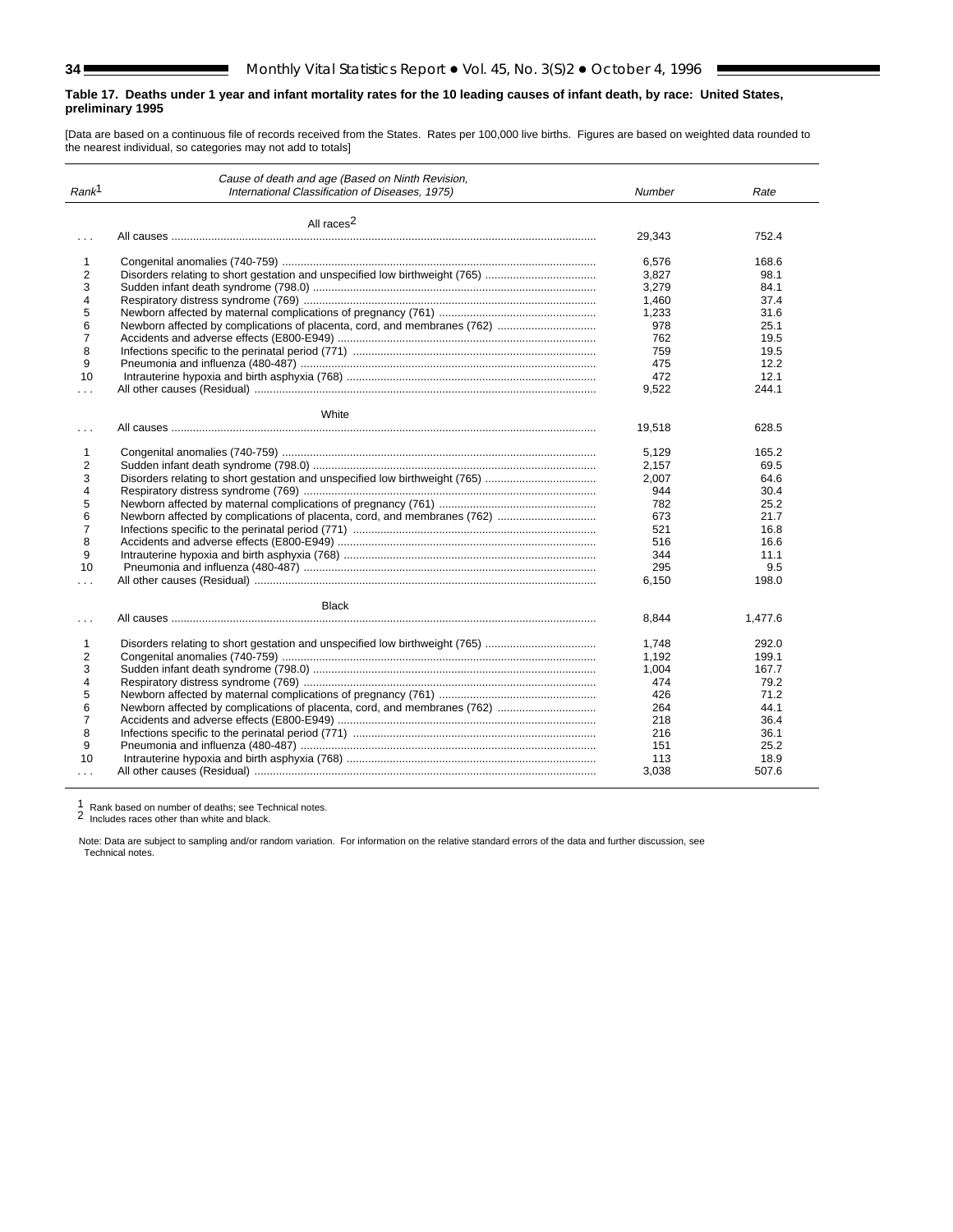# <span id="page-34-0"></span>**Technical notes**

# **Nature and sources of data**

All data for 1995 in this report are preliminary; for 1994, final. The preliminary data are based on a continuous receipt of statistical records through April 30, 1996, by the National Center for Health Statistics (NCHS) from the States' vital registration systems through the Vital Statistics Cooperative Program. Data in this report for the United States include only events occurring within the 50 States and the District of Columbia. Data for Puerto Rico, the Virgin Islands, and Guam are included in tables showing data by State.

For 1995 individual records of births, infant deaths (deaths under 1 year of age), and deaths of persons 1 year and over are weighted to independent counts of vital events registered in each State and reported to NCHS. These Statespecific independent counts, aggregated for a 12-month period, serve as control totals and are the basis for the individual unit record weights in the preliminary file. If the number of records in the preliminary file is greater than the independent count, the number of records in the preliminary file is used instead and the weight is set at 1.0. For births each record has one weight specific to the State where the birth occurred. For deaths two separate files are processed: A medical (cause-of-death) file that contains records for which demographic and medical information are available, and a larger demographic file that includes the first file and additional records that contain demographic information only. A weight specific to the State where the death occurred is computed for each file and both weights are included on each death record. The two files of mortality records can yield inconsistent counts; see ''Mortality'' for more information. [Table I](#page-35-0) shows the percent completeness of the preliminary file for each event by place of occurrence; the weight is the inverse of the percent completeness divided by 100. All data in this report are tabulated by place of residence.

For selected variables in the natality and mortality files, unknown or not-stated values are imputed. The percent not stated is 1 percent or less for all variables in this report except prenatal care (2.3 percent).

Detailed information on reporting completeness and imputation procedures may be found in the technical appendixes of the annual volumes, *Vital Statistics of the United States, 1992* Volume I, Natality (4), and *Vital Statistics of the United States, 1991* Volume II, Mortality, Part A (5).

# **Natality**

National estimates of births to unmarried women are derived from two sources. One source is the responses given to a direct question on the birth certificate, which asks for the mother's marital status, and the other source is data derived from inferring the mother's marital status by comparing the parents' and child's surnames and other information concerning the father. In 1994 and 1995 marital status was reported directly on the birth certificates of 45 States and the District of Columbia. The mother's marital status was inferred in the remaining five States that lack such an item (California, Connecticut, Michigan, Nevada, and New York).

A birth is inferred as nonmarital if any of these factors, listed in priority-ofuse order, is present: A paternity acknowledgment was received, the father's name is missing, or the father's and mother's current surnames are different. In addition, criteria that are particularly applicable for a given State are also applied as necessary. For example, special procedures are used in California to compare the parents' surnames when they are hyphenated if the parents were born in countries where naming practices can identify the parents' marital status. This procedure has been in effect for many years for Asian mothers. Beginning in 1995 California applied similar procedures for births to Hispanic mothers. If the child is given a double surname of the mother's and father's surnames (either entire surnames or portions of the parents' hyphenated surnames), regardless of sequence, and the mother is of Hispanic orgin, the mother's marital status is coded ''Married.''

Nevada has also implemented procedures to identify the mother's marital status more accurately. All of Nevada's births are now registered electronically. Although Nevada does not have a direct

question on mother's marital status on the printed birth certificate, this information is being obtained from the electronic birth certificate.

Michigan has separate counts of the numbers of births with paternity acknowledgments that were included with the counts of unmarried women based on the general inferential procedures for 1994 but not for the 1995 preliminary file (1). Because the 1995 data are incomplete, they are not shown in this report. Statistics on nonmarital births for 1995 for the United States are therefore based on data for 49 States and the District of Columbia.

Birthweight may be reported in pounds and ounces rather than in grams. However, the metric system has been used in tabulating and presenting the statistics to facilitate comparisons with data published by other groups. Low birthweight is defined as less than 2,500 grams (5 pounds 8 ounces).

#### **Mortality**

Inconsistent counts of deaths for demographic characteristics such as age, race/Hispanic origin, and sex may occur in tabulations of preliminary mortality statistics. This can result because two separate files are processed for deaths even though the State-specific control totals are the same: The medical (causeof-death) file—which contains records for which demographic and medical information are available—is used to generate tables that show causes of death by demographic characteristics, and the demographic file—which includes the first file and the records that contain demographic information only—is used to generate tables that show mortality by demographic characteristics only. Because the two files differ somewhat in total size and, possibly demographic composition, the estimates for demographic characteristics among tables may differ somewhat based on these two files.

The mortality statistics in this report were compiled in accordance with the World Health Organization (WHO) regulations that specify that member nations classify and code causes of death in accordance with the current revision of the *International Statistical Classification of Diseases, Injuries, and Causes of Death*. The current revision in use is the Ninth Revision (ICD–9) (6). Causes of death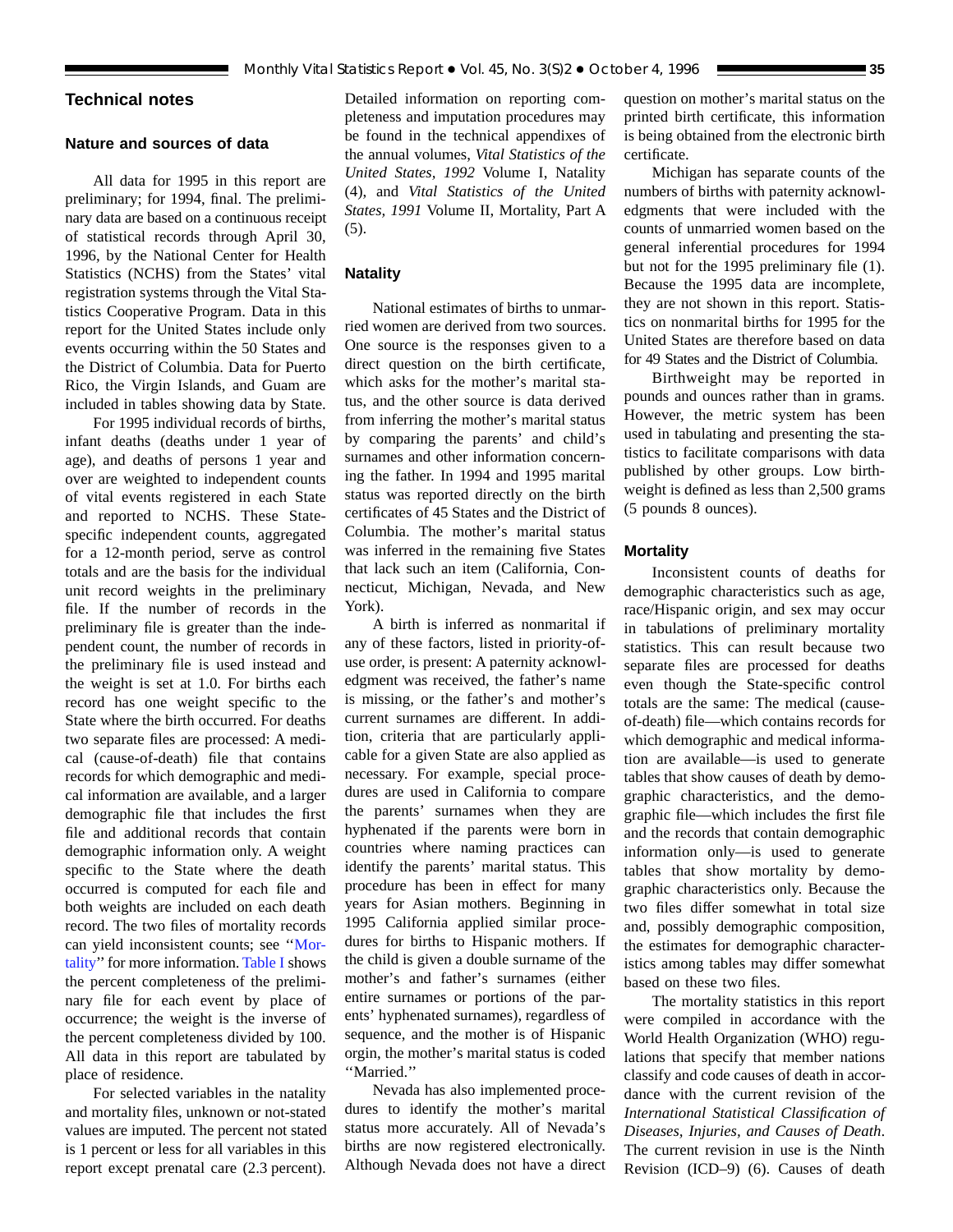<span id="page-35-0"></span>**Table I. Total count of records and percent completeness of preliminary files of live births, infant deaths, and deaths 1 year and over: United States, each State, Puerto Rico, Virgin Islands, and Guam, 1995**

[By place of occurrence]

|                                      |                     | Live births             | Infant deaths (under 1 year) |                      |                 | Deaths 1 year and over   |                     |                 |
|--------------------------------------|---------------------|-------------------------|------------------------------|----------------------|-----------------|--------------------------|---------------------|-----------------|
|                                      |                     |                         |                              | Percent completeness |                 | Percent completeness     |                     |                 |
| Area                                 | Count of<br>records | Percent<br>completeness | Count of<br>records          | Demographic<br>file  | Medical<br>file | Count of<br>records      | Demographic<br>file | Medical<br>file |
|                                      |                     |                         |                              |                      |                 |                          |                     |                 |
|                                      |                     | 88.8                    | 29,396                       | 88.4                 | 76.0            | 2,285,847                | 91.0                | 79.8            |
|                                      | 60.143              | 98.8                    | 636                          | 91.8                 | 91.8            | 41,299                   | 99.4                | 99.4            |
|                                      | 10,122              | 100.0                   | 68                           | 100.0                | 91.2            | 2,456                    | 100.0               | 89.7            |
|                                      | 72,290              | 100.0                   | 533                          | 100.0                | 75.2            | 35,663                   | 100.0               | 75.8            |
|                                      | 33,626              | 100.0                   | 275                          | 94.5                 | 91.3            | 25,951                   | 100.0               | 98.4            |
|                                      | 561,373             | 59.3                    | 3,452                        | 69.0                 | 60.5            | 220,161                  | 69.8                | 62.1            |
|                                      | 54,550              | 100.0                   | 380                          | 97.6                 | 97.4            | 25,159                   | 100.0               | 100.0           |
|                                      | 45,257              | 68.4                    | 284                          | 100.0                | 91.5            | 28,800                   | 94.7                | 91.8            |
|                                      | 10,764              | 100.0                   | 73                           | 82.2                 | 82.2            | 6,181                    | 89.3                | 89.2            |
|                                      | 15,886              | 81.1                    | 292                          | 98.6                 | 71.9            | 8,026                    | 100.0               | 71.6            |
|                                      | 188,784             | 100.0                   | 1,428                        | 99.4                 | 99.4            | 153,335                  | 99.6                | 99.6            |
|                                      | 114,513             | 98.7                    | 1,096                        | 94.0                 | 85.0            | 57,821                   | 100.0               | 91.5            |
|                                      | 18,635              | 100.0                   | 111                          | 99.1                 | 84.7            | 7,689                    | 99.9                | 83.2            |
|                                      | 17,683              | 100.0                   | 97                           | 95.9                 | 95.9            | 8,155                    | 100.0               | 99.6            |
| <u>Illinois ……………………………………………………</u> | 182,217             | 83.7                    | 1,601                        | 83.8                 | 73.8            | 104,192                  | 82.0                | 72.1            |
|                                      | 84,136              | 95.4                    | 729                          | 87.9                 | 40.3            | 51,829                   | 97.8                | 47.6            |
|                                      | 36,657              | 94.6                    | 234                          | 100.0                | 100.0           | 25,448                   | 99.3                | 99.2            |
|                                      | 35,850              | 99.0                    | 256                          | 67.2                 | 67.2            | 22,685                   | 87.6                | 87.6            |
|                                      | 50,157              | 67.0                    | 373                          | 90.3                 | 61.1            | 37,329                   | 97.0                | 69.5            |
|                                      | 67,619              | 81.6                    | 653                          | 98.3                 | 98.3            | 39,375                   | 100.0               | 100.0           |
|                                      | 13,681              | 73.2                    | 86                           | 100.0                | 89.5            | 11,503                   | 99.2                | 98.3            |
|                                      | 67,167              | 100.0                   | 476                          | 97.5                 | 97.5            | 40,864                   | 100.0               | 100.0           |
|                                      | 75,645              | 86.2                    | 439                          | 80.0                 | 54.0            | 56,247                   | 84.9                | 60.8            |
|                                      | 131,273             | 97.5                    | 1,129                        | 97.0                 | 83.8            | 81,207                   | 100.0               | 88.0            |
|                                      | 62,640              | 90.4                    | 425                          | 96.9                 | 71.5            | 36,893                   | 97.9                | 72.5            |
|                                      | 40,726              | 100.0                   | 369                          | 100.0                | 99.7            | 25,877                   | 99.9                | 99.9            |
|                                      | 77,175              | 98.3                    | 678                          | 93.2                 | 37.6            | 59,831                   | 92.3                | 45.0            |
|                                      | 11,015              | 98.6                    | 70                           | 92.9                 | 92.9            | 7,530                    | 99.2                | 99.2            |
|                                      | 23,548              | 100.0                   | 194                          | 82.5                 | 72.7            | 15,340                   | 82.0                | 73.6            |
|                                      | 24,658              | 100.0                   | 131                          | 100.0                | 86.3            | 13,114                   | 100.0               | 90.6            |
|                                      | 14,579              | 96.8                    | 62                           | 100.0                | 58.1            | 9,105                    | 99.2                | 47.1            |
|                                      | 105,604             | 99.0                    | 701                          | 64.9                 | 38.5            | 71,472                   | 67.1                | 46.0            |
|                                      | 26,714              | 99.5                    | 177                          | 89.8                 | 88.7            | 12,308                   | 100.0               | 99.6            |
|                                      | 265,127             | 77.7                    | 2,067                        | 95.8                 | 68.8            | 164,839                  | 97.1                | 76.6            |
| New York excluding New York City     | 134,680             | 60.3                    | 927                          | 96.5                 | 96.5            | 95,326                   | 96.3                | 96.1            |
|                                      | 130,447             | 95.7                    | 1,140                        | 95.2                 | 46.3            | 69,513                   | 98.3                | 49.8            |
|                                      | 102,606             | 99.5                    | 952                          | 95.8                 | 95.8            | 64,639                   | 99.9                | 99.9            |
|                                      | 9,952               | 97.8                    | 64                           | 100.0                | 100.0           | 6,462                    | 97.9                | 97.9            |
|                                      | 156,603             | 91.0                    | 1,322                        | 60.2                 | 50.5            | 104,318                  | 63.8                | 55.6            |
|                                      | 44,941              | 98.5                    | 396                          | 90.7                 | 82.8            | 31,401                   | 98.7                | 90.0            |
|                                      | 44,601              | 100.0                   | 286                          | 95.1                 | 86.0            | 28,018                   | 100.0               | 91.0            |
|                                      | 152,473             | 99.8                    | 1,247                        | 98.6                 | 98.6            | 127,798                  | 99.3                | 99.3            |
|                                      | 13,370              | 84.4                    | 97                           | 82.5                 | 82.5            | 9,665                    | 82.3                | 82.3            |
|                                      | 48,087              | 95.1                    | 428                          | 97.7                 | 97.7            | 31,250                   | 100.0               | 100.0           |
|                                      | 10,676              | 81.5                    | 96                           | 94.8                 | 90.6            | 6,856                    | 90.2                | 85.8            |
|                                      | 78,319              | 98.4                    | 806                          | 88.6                 | 53.1            | 53,229                   | 99.2                | 60.2            |
|                                      | 332,475             | 97.9                    | 2,156                        | 92.9                 | 87.0            | 138,421                  | 97.5                | 92.5            |
|                                      | 40,490              | 100.0                   | 229                          | 87.3                 | 45.0            | 10,989                   | 85.6                | 45.6            |
|                                      | 6,487               | 90.5                    | 41                           | 100.0                | 95.1            | 5,060                    | 96.8                | 96.2            |
|                                      | 91,169              | 94.2                    | 648                          | 79.6                 | 79.6            | 51,693                   | 81.1                | 81.1            |
|                                      | 76,764              | 98.0                    | 366                          | 90.7                 | 90.7            | 40,259                   | 76.1                | 76.1            |
|                                      | 22,149              | 100.0                   | 173                          | 100.0                | 58.4            | 19,991                   | 100.0               | 55.7            |
|                                      | 66,599              | 100.0                   | 479                          | 100.0                | 93.9            | 44,564                   | 100.0               | 98.3            |
|                                      | 5,931               | 98.7                    | 35                           | 97.1                 | 97.1            | 3,550                    | 99.0                | 99.0            |
|                                      | 62,104              | 91.7                    | 654                          | 92.7                 | 32.0            | 29,556                   | 78.8                | 30.7            |
|                                      | 2,160               | 87.0                    | 29                           | 93.1                 | 86.2            | 633                      | 100.0               | 98.4            |
|                                      | $- - -$             | - - -                   | $- - -$                      | $\ddotsc$            | $\ddotsc$       | $\overline{\phantom{a}}$ | $\ddotsc$           | $- - -$         |

- - - Data not available. <sup>1</sup> Excludes data for Puerto Rico, Virgin Islands, and Guam.

 NOTE: Percent completeness = Number of records in preliminary file \* 100 Count of records

for data presented in this publication were coded by procedures described in annual issues of part 2a of the *NCHS Instruction Manual* (7). Beginning with data for 1987, NCHS introduced categories \*042–\*044 for classifying and coding Human

immunodeficiency virus (HIV) infection. The asterisks indicate that these codes are not part of ICD–9.

Preliminary cause-of-death statistics have not been adjusted for the bias that occurs because cause of death is sometimes not available in the State offices when the preliminary data are sent to NCHS, but is available later when copies of the final death certificates are processed. As a result estimates based on the preliminary mortality file for certain causes (principally homicides,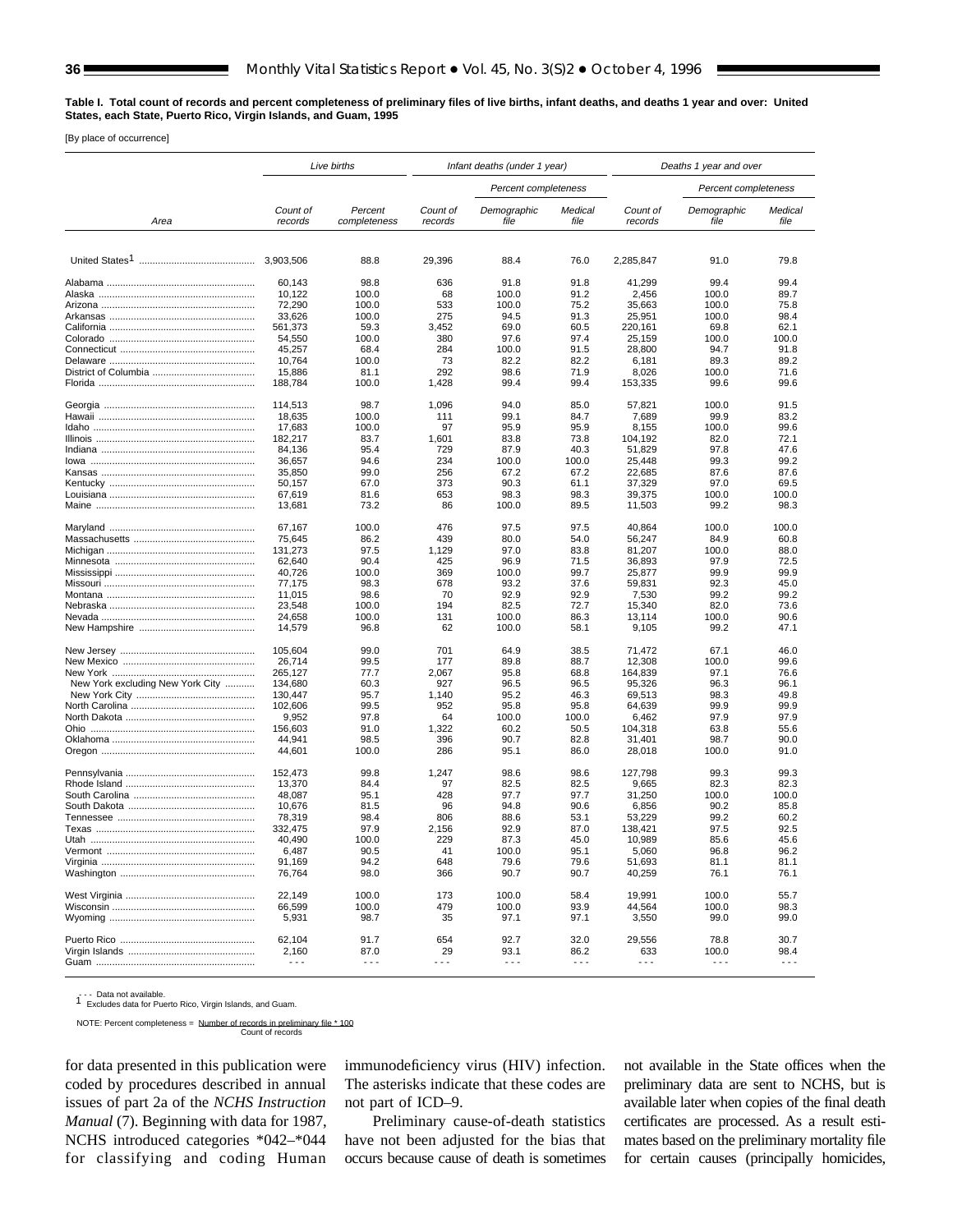<span id="page-36-0"></span>suicides, and accidents) may be underestimated by 3 to 4 percent. When three years of preliminary data are available, NCHS will have an adequate statistical basis for assessing and correcting for bias in preliminary data.

ш

Cause-of-death ranking is based on the number of deaths classified according to the List of 72 Selected Causes of Death and the categories for HIV infection and for Alzheimer's disease. HIV infection was added to the list of rankable causes effective with the data year 1987, and Alzheimer's disease was added with final mortality data for 1994. For infant deaths ranking is based on the List of 61 Selected Causes of Infant Death and HIV infection.

Data on the Hispanic-origin population are based on deaths in all States except Oklahoma, which did not include an item to identify Hispanic or ethnic origin on its death certificates. Death rates for Hispanic origin for 1995 include deaths for the 49 States and the District of Columbia in the numerator and include the population of the entire United States in the denominator, because 1995 population estimates for Hispanic origin were not available by State. Death rates for 1994 for Hispanic origin exclude Oklahoma in the numerator and denominator. In 1990 the 49 States and the District of Columbia accounted for 99.6 percent of the Hispanic population in the United States (8). As a result death rates for Hispanic origin for 1995 may be understated by about 0.4 percent. In addition, results of a recent study comparing population survey and vital statistics records suggest net underreporting of Hispanicorigin deaths in vital statistics of about 7 percent (9).

Infant mortality rates are the most commonly used index for measuring the risk of dying during the first year of life. The rates are calculated by dividing the number of infant deaths in a calendar year by the number of live births registered for the same period and are presented as rates per 1,000 or per 100,000 live births. In contrast to infant mortality rates based on live births, infant death rates are based on the estimated population under 1 year of age. Infant death rates that appear in tabulations of age-specific death rates are calculated by

dividing the number of infant deaths in a calendar year by the estimated midyear population of persons under 1 year of age and are presented as rates per 100,000 population in this age group. Because of differences in the denominators, infant death rates may differ from infant mortality rates (2).

In this report NCHS shows for the first time data on deaths attributed to injury at work. This information is derived from a separate item on the death certificate that asks the medical certifier whether the death resulted from an injury sustained at work. The item is on the death certificate of all States.

U.S. abridged life tables are constructed by reference to a standard life table (10). For explanation of the columns of the life table and for references to life table construction, see the annual report, *Vital Statistics of the United States,* Volume II, Mortality (5).

#### **Computing rates and percents**

Rates are on an annual basis and, except for infant mortality rates, are per 1,000 or per 100,000 estimated population residing in the specified area as of July 1, which was furnished by the U.S. Bureau of the Census (11). Infant mortality rates are per 1,000 or per 100,000 live births.

Age-adjusted rates are used to compare relative mortality risks among groups and over time. However, they should be viewed as relative indexes rather than as actual measures of mortality risk. They were computed by the direct method, that is, by applying age-specific death rates to the U.S. standard million population (relative age distribution of 1940 enumerated population of the United States) using the following age groups:

| Age               | <b>Number</b> | Weight (w <sub>i</sub> ) |
|-------------------|---------------|--------------------------|
| All ages          | 1,000,000     | 1.000000                 |
| Under 1 year      | 15,343        | 0.015343                 |
| $1-4$ years       | 64,718        | 0.064718                 |
| $5-14$ years.     | 170,355       | 0.170355                 |
| $15 - 24$ years.  | 181,677       | 0.181677                 |
| 25-34 years       | 162,066       | 0.162066                 |
| 35-44 years.      | 139.237       | 0.139237                 |
| 45-54 years.      | 117,811       | 0.117811                 |
| 55-64 years.      | 80,294        | 0.080294                 |
| 65-74 years.      | 48,426        | 0.048426                 |
| 75-84 years       | 17,303        | 0.017303                 |
| 85 years and over | 2.770         | 0.002770                 |

For calculating birth rates, age and race of mother are imputed if they are not stated. Births with live-birth order not stated are distributed in proportion to stated data. Birth and death rates for the Hispanic population are based only on events to persons reported as Hispanic. For calculating death rates, deaths with age not stated are not distributed. Percents were computed using only events for which the characteristic is reported. The ''Not stated'' category is subtracted from the total before the percent is computed.

An asterisk is shown in place of a rate or percent based on fewer than 20 births or deaths in the numerator or denominator. These rates have a relative standard error (RSE) of about 23 percent or more and, therefore, are considered highly variable. For age-adjusted death rates, this criterion is applied to the sum of the age-specific deaths. However, some birth and death rates (based on data files that are less than 100-percent complete and based on 20–31 births or deaths) may have RSE's of 23 percent or more and are shown instead of asterisks. As a result caution should be exercised in analyzing rates based on 20–31 events. Additional information on random variation in numbers of events, rates, ratios, and percents may be found in ''Reliability of estimates.''

#### **Reliability of estimates**

Because the preliminary estimates of births and deaths in this report are based on files that may not be complete, they are subject to sampling variability. The notion of the sample is reflected in the individual unit record weights that are used to adjust record counts to independent control totals. The lack of completeness of the vital statistics files is due to delays in receiving and processing the live birth and death records.

In addition, the natality and mortality files are subject to nonsampling errors or biases. Records that were delayed and were not included in this report are assumed to have the same biases as the records that were included in this report. However, this assumption may be violated in the relatively small number of deaths whose cause of death is pending investigation (for example, homicides, suicides, or accidents—see discussion of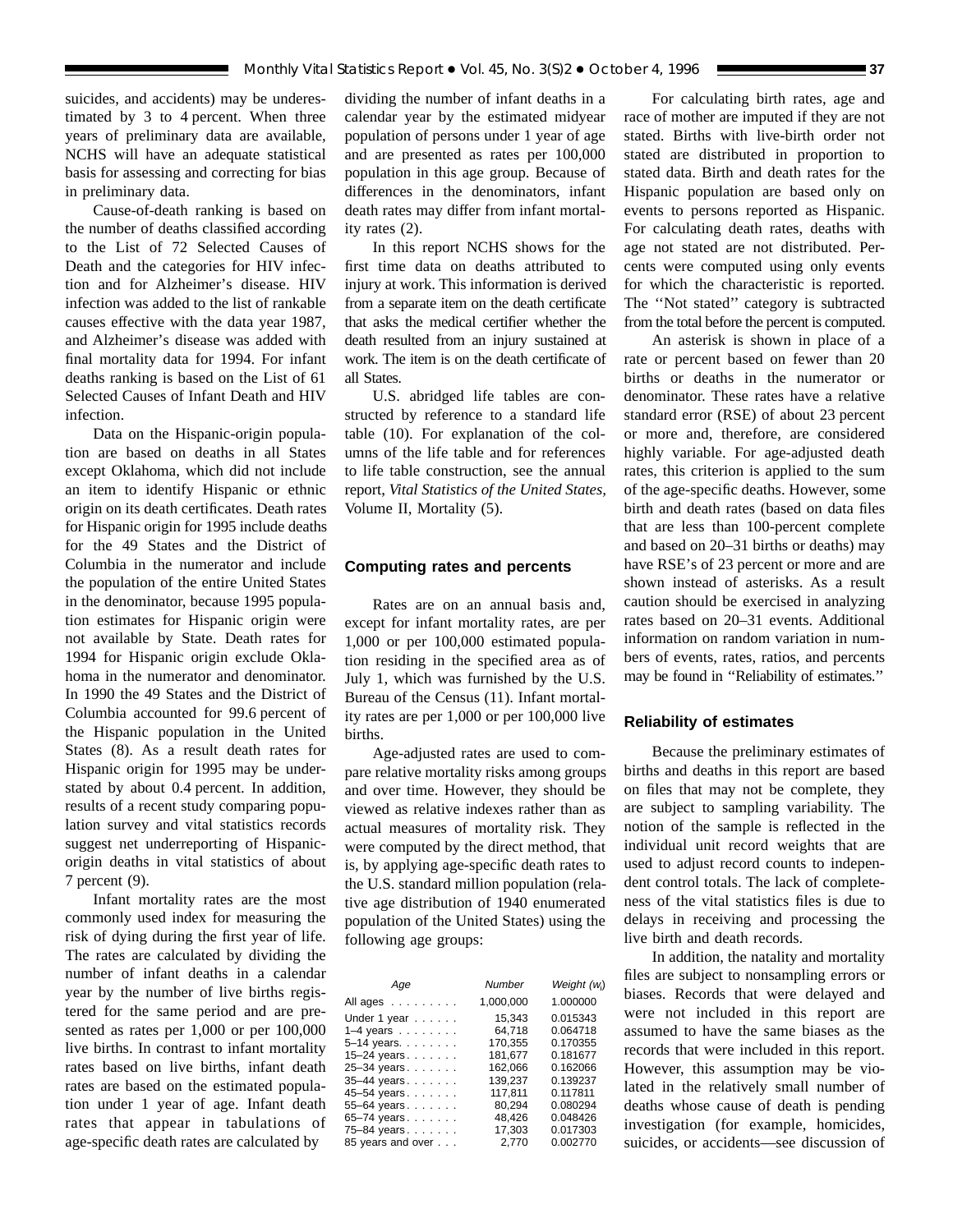the bias in ''Mortality'') or in the causes of death that were rejected by the automated mortality coding systems for manual processing. Seasonal bias may occur because file completeness is greater during the early part than during the later part of the 12-month period for which the data are processed and tabulated.

Even if the number of vital events in this report were 100-percent complete and not subject to sampling variability, it may be affected by random variation. Thus, when the number of events is small and the probability of such an event is small, considerable caution must be observed in interpreting the data. Such infrequent events may be assumed to follow a Poisson probability distribution. The estimated RSE's of the final 1994 data, the preliminary 1995 counts, and the preliminary 1995 estimates based on nearly 100 percent of a file are shown in the first column of [table II.](#page-38-0)

Data based on a sample, that is, where the file is less than 100-percent complete, are affected by sampling variation as well as by random variation. The estimated RSE's in columns 2–6 of [table II](#page-38-0) for various levels of file completeness are measures of the sampling errors and the random errors of the estimates.

The estimated RSE's in [table II](#page-38-0) were computed using this formula:

RSE = 100 
$$
\frac{1}{X} + \frac{(1 - f)(N - X)}{fX(N - \frac{1}{f})}
$$

where

- $f =$  the sampling fraction or the percent of file completeness/100 from [table I.](#page-35-0) For mortality data based on deaths under 1 year of age, use the *f* for ''infant deaths'' for either the demographic or medical file as appropriate. For mortality data based on all ages combined or any age group that is 1 year and over, use the *f* for ''deaths 1 year of age and over'' for either the demographic or medical files as appropriate.
- $X =$  the estimated number of live births, infant deaths, or deaths.
- $N =$  the total count of live births, infant deaths, or deaths for the United States, or any State.

(NOTE: The RSE's in [table II](#page-38-0) are based on *N* = 4,000,000. If *N* is smaller, the RSE's may be slightly smaller than those shown.)

RSE's may be used to compute 95-percent confidence intervals for the number of events (*X*), for a rate (*R*), or for a percent (*P*) and to compute statistical tests concerning the equality of two rates  $(R_1$  and  $R_2$ ) or two percents  $(P_1$  and  $P_2$ ).

For the number of live births or deaths, the 95-percent confidence intervals may be computed as follows:

Lower limit: 
$$
X_1 - 1.96 \cdot X_1 \cdot \frac{\text{RSE}(X_1)}{100}
$$

Upper  $\lim$ it:  $X_1 + 1.96 \cdot X_1$ .  $RSE(X_1)$ 100

As a hypothetical example, assume the number of deaths,  $X_1$ , is 70 from a file with 80-percent completeness. Then

Lower limit: 
$$
70 - 1.96 \cdot 70 \cdot \frac{13.4}{100} = 52
$$

Upper limit: 
$$
70 + 1.96 \cdot 70 \cdot \frac{13.4}{100} = 88
$$

This means that the chances are 95 times in 100 that the confidence interval (52–88) will cover the "true" number of deaths.

For rates based on population estimates in the denominator, the 95-percent confidence interval may be computed as follows:

Lower limit: 
$$
R_1 - 1.96 \cdot R_1 \cdot \frac{\text{RSE}(R_1)}{100}
$$

Upper limit: 
$$
R_1 + 1.96 \cdot R_1 \cdot \frac{\text{RSE}(R_1)}{100}
$$

As a hypothetical example, assume the death rate,  $R_1$ , is 20.0, which is based on 70 deaths from a file with 80-percent completeness. Then

Lower limit: 
$$
20.0 - 1.96 \cdot 20.0 \cdot \frac{13.4}{100} = 14.7
$$

Upper limit: 
$$
20.0 + 1.96 \cdot 20.0 \cdot \frac{13.4}{100} = 25.3
$$

This means that the chances are 95 times in 100 that the confidence interval  $(14.7–25.3)$  will cover the "true" rate.

For age-adjusted death rates, *R*', the 95-percent confidence interval may be computed as follows:

Lower limit: 
$$
R'-1.96 \cdot R' \cdot \frac{\text{RSE}(R')}{100}
$$
  
Upper limit:  $R'+1.96 \cdot R' \cdot \frac{\text{RSE}(R')}{100}$ 

where

 $RSE = 100$ 

$$
\sqrt{\frac{S\left[w_i^2 R_i^2 \sum_{i}^4 + \frac{(1-f_i)(N_i - X_i)}{f_i X_i \left(N_i - \frac{1}{f_i}\right)}\right]R'}}
$$

where

- $R_i$  = age-specific rate for the *i*th age group.
- $w_i = i$ th age-specific U.S. standard million population such that  $\sum w_i =$ 1.000000 (see [''Computing rates](#page-36-0) [and percents''](#page-36-0)).
- $X_i$  = the estimated number of deaths for the *i*th age group.
- $N_i$  = the total count of deaths from [table I](#page-35-0). (For infant deaths use the count of records as shown. For all age groups from 1–4 through 85 years and over, use the count of records as shown for deaths 1 year and over.)
- $f_i$  = percent of file completeness / 100 from [table I.](#page-35-0) (For infant deaths (under 1 year), use the percent completeness for the demographic or medical file as appropriate. For all age groups from 1–4 through 85 years and over, use the percent completeness for the demographic or medical file as appropriate for deaths 1 year and over.)

For testing the equality of two rates,  $R_1$  and  $R_2$ , the following *z*-test may be used to define a significance test statistic:

$$
z = \frac{R_1 - R_2}{R_1^2 \left(\frac{\text{RSE}(R_1)}{100}\right)^2 + R_2^2 \left(\frac{\text{RSE}(R_2)}{100}\right)^2}
$$

The two-tailed 0.95 critical value for a *z* statistic is 1.96. Therefore, if  $|z| \ge 1.96$ , the difference is significant at the 0.05 level. If  $|z|$  < 1.96, the difference would be considered not statistically significant at the 0.05 level.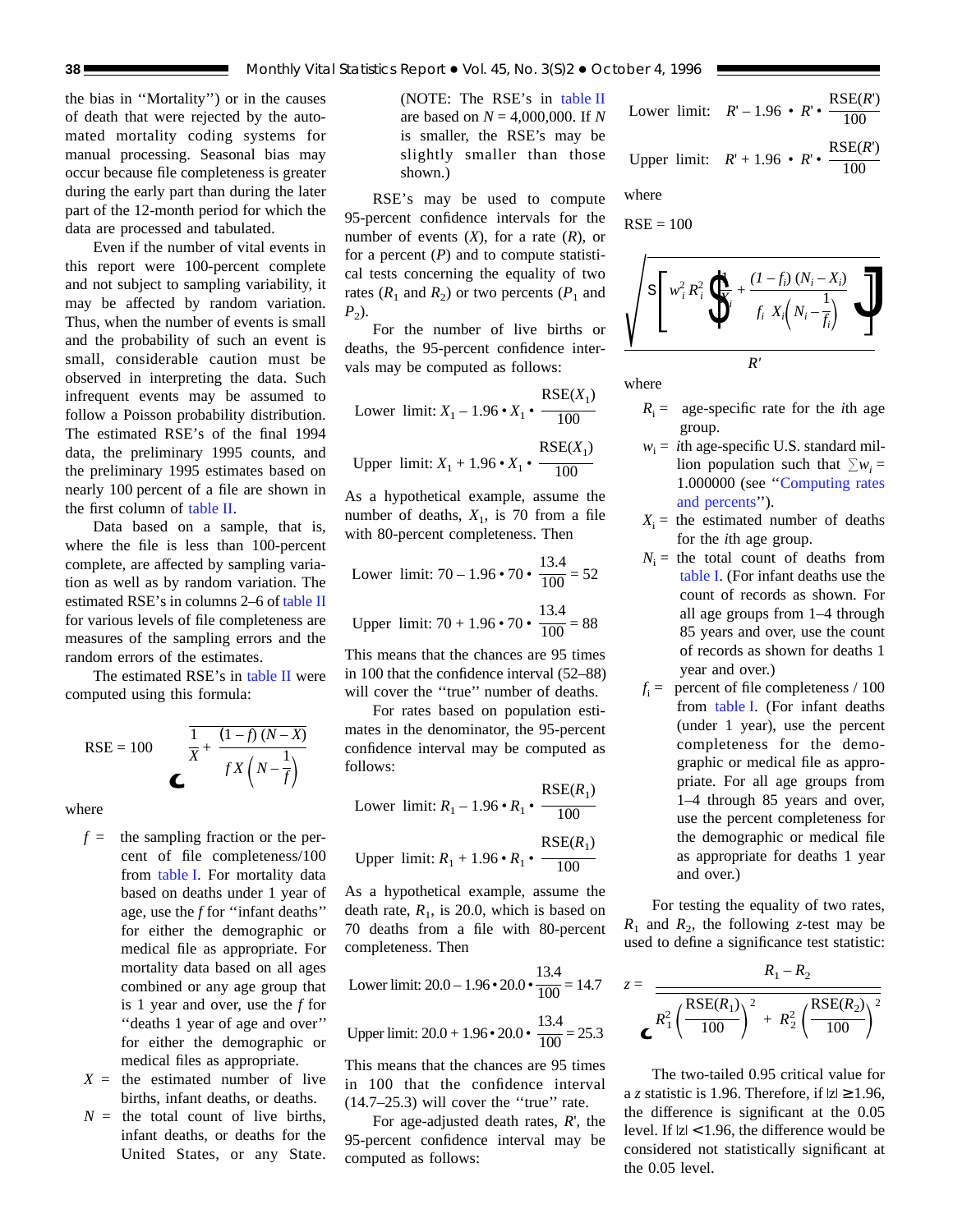#### <span id="page-38-0"></span>**Table ll. Relative standard errors for preliminary number of live births or deaths by percent of file completeness**

[Relative standard errors are expressed as a percent of the estimate]

|                                                    |            |            |            | Percent of file completeness      |            |            |
|----------------------------------------------------|------------|------------|------------|-----------------------------------|------------|------------|
|                                                    |            |            |            |                                   |            |            |
| Estimated<br>number<br>of live births<br>or deaths | 100        | 95         | 90         | 80                                | 70         | 60         |
|                                                    |            |            |            | Relative standard error (percent) |            |            |
|                                                    |            |            |            |                                   |            |            |
| 1.1                                                | 100.0      | 102.6      | 105.4      | 111.8                             | 119.5      | 129.1      |
| 5 <sub>1</sub>                                     | 44.7       | 45.9       | 47.1       | 50.0                              | 53.5       | 57.7       |
| 10.                                                | 31.6       | 32.4       | 33.3       | 35.4                              | 37.8       | 40.8       |
| 20.                                                | 22.4       | 22.9       | 23.6       | 25.0                              | 26.7       | 28.9       |
| 30.                                                | 18.3       | 18.7       | 19.2       | 20.4                              | 21.8       | 23.6       |
| 40                                                 | 15.8       | 16.2       | 16.7       | 17.7                              | 18.9       | 20.4       |
| 50.                                                | 14.1       | 14.5       | 14.9       | 15.8                              | 16.9       | 18.3       |
| 60.                                                | 12.9       | 13.2       | 13.6       | 14.4                              | 15.4       | 16.7       |
| 70.                                                | 12.0       | 12.3       | 12.6       | 13.4                              | 14.3       | 15.4       |
| 80.                                                | 11.2       | 11.5       | 11.8       | 12.5                              | 13.4       | 14.4       |
| 90                                                 | 10.5       | 10.8       | 11.1       | 11.8                              | 12.6       | 13.6       |
| 100                                                | 10.0       | 10.3       | 10.5       | 11.2                              | 12.0       | 12.9       |
| 200                                                | 7.1        | 7.3        | 7.5        | 7.9                               | 8.5        | 9.1        |
| 300                                                | 5.8        | 5.9        | 6.1        | 6.5                               | 6.9        | 7.5        |
| 400                                                | 5.0        | 5.1        | 5.3        | 5.6                               | 6.0        | 6.5        |
| 500.                                               | 4.5        | 4.6        | 4.7        | 5.0                               | 5.3        | 5.8        |
| 600.                                               | 4.1        | 4.2        | 4.3        | 4.6                               | 4.9        | 5.3        |
| 700.                                               | 3.8        | 3.9        | 4.0        | 4.2                               | 4.5        | 4.9        |
| 800.                                               | 3.5        | 3.6        | 3.7        | 4.0                               | 4.2        | 4.6        |
| 900.                                               | 3.3        | 3.4        | 3.5        | 3.7                               | 4.0        | 4.3        |
| 1,000                                              | 3.2        | 3.2        | 3.3        | 3.5                               | 3.8        | 4.1        |
| 2,000                                              | 2.2        | 2.3        | 2.4        | 2.5                               | 2.7        | 2.9        |
| 5,000                                              | 1.4        | 1.5        | 1.5        | 1.6                               | 1.7        | 1.8        |
| 10,000.                                            | 1.0        | 1.0        | 1.1        | 1.1                               | 1.2        | 1.3        |
| 20,000                                             | 0.7        | 0.7        | 0.7        | 0.8                               | 0.8        | 0.9        |
| 50,000                                             | 0.4        | 0.5        | 0.5        | 0.5                               | 0.5        | 0.6        |
| 100,000.                                           | 0.3        | 0.3        | 0.3        | 0.4                               | 0.4        | 0.4        |
| 200,000                                            | 0.2        | 0.2        | 0.2        | 0.2                               | 0.3        | 0.3        |
| 500,000.                                           | 0.1        | 0.1        | 0.1        | 0.2                               | 0.2        | 0.2        |
| 1,000,000                                          | 0.1        | 0.1        | 0.1        | 0.1                               | 0.1        | 0.1        |
| 2,000,000<br>4,000,000                             | 0.1<br>0.1 | 0.1<br>0.1 | 0.1<br>0.1 | 0.1<br>0.1                        | 0.1<br>0.1 | 0.1<br>0.1 |
|                                                    |            |            |            |                                   |            |            |

As a hypothetical example, assume  $R_1$  is the same as the above example for the current 12-month period and that  $R_2$ , 15.0, is based on 50 deaths occurring in the prior 12-month period (which implies that the file is approximately 100-percent complete for  $R_2$ ). The *z*-test may be determined as follows:

$$
z = \frac{20.0 - 15.0}{20.0 \cdot 2 \cdot \frac{13.4^2}{100} + 15.0 \cdot \frac{1}{100} \cdot 10^{2}} = 1.46
$$

Because  $|z|$  < 1.96, the two rates are not statistically significantly different from one another at the 0.05 level of significance.

For rates or percents based on denominators having random variation only or random and sampling variation, the RSE's must take into account the variation in the numerator and denominator. For example, for a rate,  $R_3$ , based on the number of live births in the denominator, the RSE is computed as follows:

$$
RSE(R_3) = 100 \sqrt{\left(\frac{RSE(D)}{100}\right)^2 + \left(\frac{RSE(B)}{100}\right)^2}
$$
  
where

$$
RSE(D) = the RSE of the number ofdeaths, D
$$

$$
RSE(B) = the RSE of the number ofbirths, B
$$

The 95-percent confidence interval of  $R_3$ may be computed as follows:

Lower limit: 
$$
R_3 - 1.96 \cdot R_3 \cdot \frac{\text{RSE}(R_3)}{100}
$$
  
Upper limit:  $R_3 + 1.96 \cdot R_3 \cdot \frac{\text{RSE}(R_3)}{100}$ 

As a hypothetical example, assume the infant mortality rate,  $R_3$ , is 15.0, which is based on 30 infant deaths (*D*) from a file with 70-percent completeness and 2,000 live births (*B*) from a file with 80-percent completeness. Then

$$
RSE(R_3) = 100 \sqrt{\left(\frac{21.8}{100}\right)^2 + \left(\frac{2.5}{100}\right)^2} = 21.9
$$

Lower limit: 
$$
15.0 - 1.96 \cdot 15.0 \cdot \frac{21.9}{100} = 8.6
$$

Upper limit:  $15.0 + 1.96 \cdot 15.0 \cdot$ 21.9  $\frac{1}{100}$  = 21.4

This means that the chances are 95 times in 100, the confidence interval (8.6–21.4) will cover the "true" rate. The same formulas are applicable to a percent  $(P_1)$ that has variation in the numerator and denominator. To compare the equality of two infant mortality rates or two percents that have variation in the numerator and denominator, the previously mentioned *z*-test may be used.